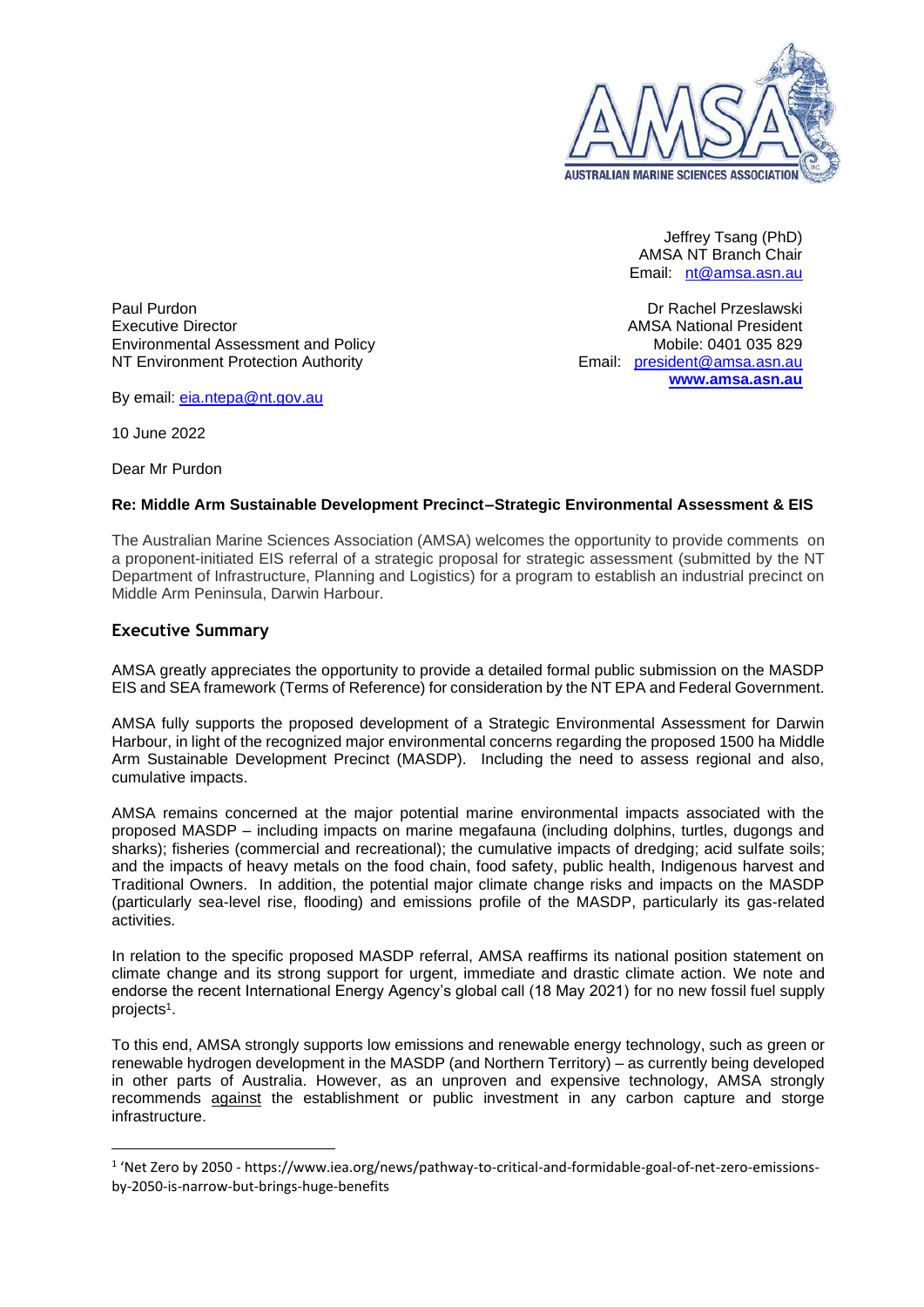Similarly, AMSA has serious concerns relating to the development of any industries in the MASDP involving petrochemicals processing (e.g. plastics production), due to their reliance and ongoing demand for oil/gas (as the primary feedstock) – and also, the ongoing and recognized threats to public health and also the major threats posed by current (and increasing) production of plastics to the world's oceans. Significantly, AMSA strongly asserts that this type of industrial activity does not align (either in spirit or intent) with the 'environmental sustainability' principles outlined in the MASDP Program.

Rather AMSA encourages the MASDP to consider investment and development of innovative, lowemissions, petroleum recycling technologies. Particularly the potential for a plastics recycling plant, using the Cat-HDR technology, which uses 'state-of-the-art' processing technology to breakdown plastic back into oil. Significantly, the Australian company, Mura have already built a plant in NSW and importantly, are now exporting this technology around the world (South Korea, UK), including major partnerships with LG Chem and Chevron Phillips<sup>2</sup>.

AMSA is concerned that the current proposed proponent-driven, SEA approach for the MASDP places great emphasis on economic development and incentives for investors (fast environmental approvals, low regulatory burden, no requirement for EIS) – but does not sufficiently prioritize the protection of Darwin Harbour's wide range of environmental, social, cultural values, uses and users. And particularly the commitments under the Darwin Harbour Strategy 2020-2025 to *"protect and enhance the natural environment of Darwin Harbour"* (DHAC 2020) *<sup>3</sup> .*

Specifically, this includes the MASDP SEA's limited consideration of the region's diverse and significant values and 'other marine uses', and also, the specific assessment and detection of 'cumulative impacts'. Including consideration of the current major gaps in marine ecosystem knowledge and also, gaps in marine assessment, monitoring and reporting efforts in Darwin Harbour.

AMSA notes that while there has been investment and considerable work undertaken (particularly over the past decade) in developing and establishing some important marine environmental baselines for Darwin Harbour, ie. water quality, sediment quality, mangroves, coastal dolphins (see Munksgaard et al. 2019), major gaps in marine ecosystem knowledge and understanding remain, which constrain and limit monitoring, risk and impact assessment – and impact detection in the harbour.

To this end, AMSA remains particularly concerned at the current MASDP SEA's adequacy and capability to detect significant anthropogenic impacts on Darwin Harbour's key values and other uses.

AMSA recommends the following major issues, concerns and key knowledge gaps/needs for Darwin Harbour, that need to be specifically addressed in the proposed MASDP 'strategic environmental assessment' (SEA) framework and EIS:

- a) Need to build upon the limited marine baseline surveys and studies to address existing major knowledge gaps and inform the environmental assessment of potential impacts on marine ecosystem values – particularly on critical habitats, key marine species and formally-listed threatened and migratory species, and also, ecosystem services.
- b) Including the need for baseline research that informs subsequent monitoring and risk assessment of potential MASDP impacts on major marine megafauna populations in the harbour and their 'critical habitat' – including fish, sharks/rays, marine turtles, seabirds/shorebirds and marine mammals.
- c) Due to the major methodological challenges with impact detection and monitoring of marine megafauna populations, the need for a 'multiple lines of evidence' approach to monitoring and impact assessment. Including conducting direct megafauna observations whilst monitoring noise, prey abundance, water quality, habitat health and vessel traffic - to understand cumulative impacts and identify causes or source of impacts.
- d) Need for assessment of 'other marine uses' (existing and forecasted) in Darwin Harbour, including trends, and potential environmental and socio-economic impacts – particularly for

<sup>2</sup> [https://www.licella.com/news/mura-technology-cat-htr-licensee-announces-lg-chem-chevron-phillips-partnerships/](https://www.licella.com/news/mura-technology-cat-htr-licensee-announces-lg-chem-chevron-phillips-partnerships/?fbclid=IwAR1aiYxnM5LStApW8uqsbSI2ZyNHEe1O8D6uLgh50P54bCqwqvN-f_yOOm4) <sup>3</sup> <https://nt.gov.au/darwinharbour/key-deliverables>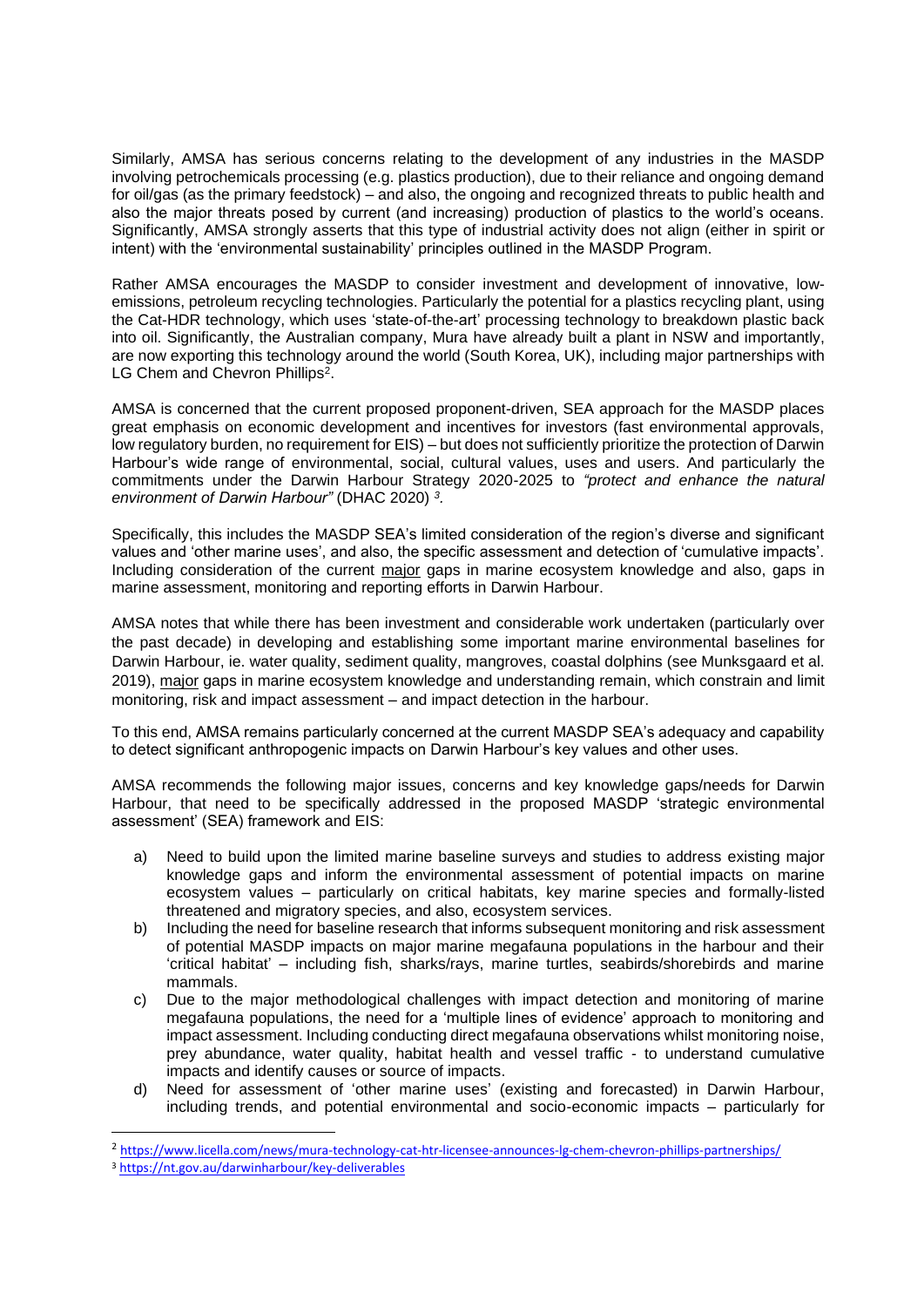conservation, fisheries, aquaculture, defence, tourism, shipping, cultural values and recreation.

- e) Need for research, monitoring and assess of the potential MASDP impacts on recreational and commercial fisheries, particularly given that 30% of the Northern Territory's recreational catch is from Darwin Harbour region.
- f) The focus on site-based and activity-based monitoring and assessment (and triggers) and failure to account for ecosystem-wide and 'cumulative impacts' on the marine ecosystem and ecosystem services of the harbour.
- g) Need for integrated, harbour-wide, marine ecosystem modelling and bioeconomic studies.
- h) Need for a detailed climate risk assessment particularly given the location of the MASDP on low-lying, coastal land, and the pronounced vulnerability of the coast to climate change impacts
- i) Including the need for updated down-scaled climate projections for the region. Particularly given recent major climatic events in Australia (flooding, storms), which have underscored the need for updated coastal risk assessments.
- j) Need for baseline information on heavy metals, bioavailability and bioaccumulation in the marine food chain in Darwin Harbour and also, its potential public health and socio-economic impacts (fisheries, Indigenous cultural harvest).
- k) Need for research and monitoring of the ecological impacts of dredging and the current lack of an overall dredging strategy and management plan for Darwin Harbour to guide and manage dredging activities and their impacts.
- l) Need for an integrated marine monitoring, assessment and reporting framework for Darwin Harbour.
- m) Consideration of the current limited marine monitoring and regulatory framework with the Northern Territory, to adequately assess and manage environmental impacts within the harbour.
- n) Including the lack of an independent, adequate and integrated marine monitoring program for the harbour, i.e. the current INPEX-funded Darwin Harbour IMMRP.

In recognition of the goals and objectives of the Darwin Harbour Strategy 2020-2025, AMSA strongly recommends major investment in an adequate and integrated marine environmental baseline and monitoring/assessment (and reporting) program in Darwin Harbour, to ensure the protection of the wide range of environmental values in the harbour - through the detection of potential medium and long-term significant anthropogenic, regional and cumulative impacts.

AMSA notes that the SREBA Framework for the NT provides good guidance on undertaking predevelopment, baseline regional strategic assessments. And the recent assessment of Exmouth Gulf undertaken by the WA EPA provides a comprehensive approach to assessing regional and cumulative impacts (from current and projected uses and threats). AMSA strongly recommends that the key elements of these approaches be incorporated into the SEA for the MASDP and Darwin Harbour.

Specifically, AMSA recommends that the NT EPA should ensure the following objectives and elements are incorporated into the design of 'strategic environmental assessment' for Darwin Habour to:

- identify the key environmental, social and cultural values of Darwin Harbour,
- identify and assess the current and projected uses, threats and pressures within the harbour
- consider the regional and cumulative impacts of current and proposed uses/projects within the harbour, and
- provide specific advice/recommendations on conservation of values, compatibility of uses/activities and the integration of land-sea management.

In undertaking a comprehensive strategic environmental assessment for Darwin Harbour – AMSA recognizes that critical reviews/analyses, additional field research/studies, modelling and major risk assessments will need to be undertaken, in addition to the review, collection and collation of all relevant existing technical information. As with other strategic assessments (conducted in other jurisdictions), this information and technical advice should be provided to the NT EPA, to inform the design of a robust monitoring and environmental impact assessment, risk and monitoring framework that will protect significant ecosystems and values of Darwin Harbour.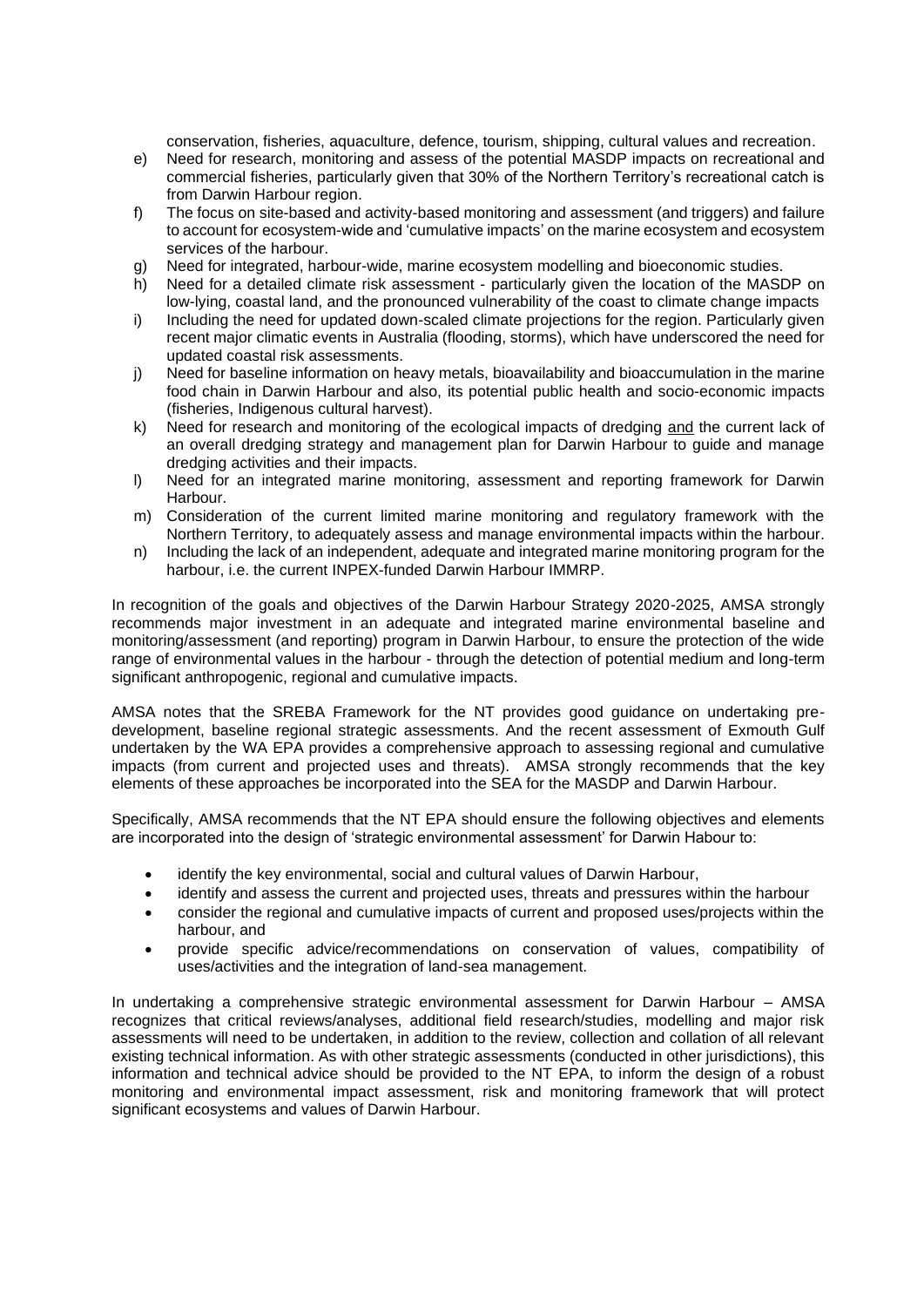In developing the SEA for the MASDP, AMSA also strongly encourages the NT EPA and the Proponent to consider the following specific issues and challenges relevant to Darwin Harbour

- a) Need for independent expert-based review of coastal, estuarine and marine conservation, research, monitoring, ecosystem status and integrated management in Darwin Harbour – including identifying research and monitoring priorities, and potential indicators and monitoring protocols that meet current recommended national and industry 'best practice' standards.
- b) The potential to learn major lessons from WA and Queensland regulating, assessing, monitoring impacts of major oil/gas industry, including the best practice monitoring and assessment protocols.
- c) The need to identify the critical and essential science and knowledge/information requirements for ensuring a robust baseline environmental monitoring and risk assessment program in Darwin Harbour, particularly for marine megafauna
- d) The major potential to promote significantly greater investment in monitoring and critical baseline research and monitoring in Darwin Harbour, through a formal government-industry-academic collaboration and partnership (e.g. Exmouth Gulf - WAMSI model, Gladstone Healthy Harbour Partnership).
- e) The major value and benefit of the collation/integration of all relevant Darwin Harbour technical studies. Including publicly releasing relevant past industry and government studies on Darwin Harbour - and also, relevant NT and Commonwealth-funded, coastal, estuarine and marine assessment, monitoring/reporting studies.
- f) The urgent need to invest and improve marine monitoring in Darwin Harbour (including the IMMRP), particularly the lack of biological and ecological monitoring and integrated ecosystem modelling to enable the assessment of ecosystem condition and health.
- g) The urgent need to finalize and implement a Dredging Strategy and Plan for Darwin Harbour, undertake predictive sediment impact modelling – and adopt national recommended protocols/approaches to sediment assessment/monitoring (ANZG 2018, Simon & Batley 2016).
- h) Establishment of a research and data hub for all Darwin Harbour-related studies, consultants' reports, and research and monitoring activities.

Background information to support these views are provided as follows in the body of this submission.

#### **Introduction**

- 1. The Australian Marine Sciences Association Inc. (AMSA) is Australia's peak professional body for marine scientists from all disciplines and for over 50 years has promoted all aspects of marine science in Australia. Including "dissemination of knowledge about the marine environment to the wider public."<sup>4</sup> It also has a long history of providing expert scientific advice to Federal and State/Territory governments, industry and other key marine environmental stakeholders, on a wide range of scientific and environmental issues and activities in the marine environment (including environmental impact assessments, marine pollution, Marine Parks, marine threatened species, marine biodiversity and climate change). All of our Submissions and Position Statements are publicly available at: <https://www.amsa.asn.au/submissions> and [https://www.amsa.asn.au/position](https://www.amsa.asn.au/position-statements)[statements.](https://www.amsa.asn.au/position-statements)
- 2. The AMSA Northern Territory Branch is based in Darwin and in recent years has been active in providing technical input to the management of the North Marine Parks Network in northern Australia, as well as providing formal submissions on a range of marine science, marine environmental, Indigenous Sea Country and marine industry-related issues.
- 3. We confirm that the following formal comments and recommendations are provided on behalf of both AMSA (national) and the AMSA-NT Branch – in response to your email outlining stakeholder consultation in relation to the Middle Arm Sustainable Development Precinct (MASDP). In particular, the draft Terms of Reference for a Strategic Assessment under Section 49 of the *Environment Protection Act 2019*, and the draft MASDP Program.

<sup>4</sup>https://www.amsa.asn.au/mission-objectives-and-values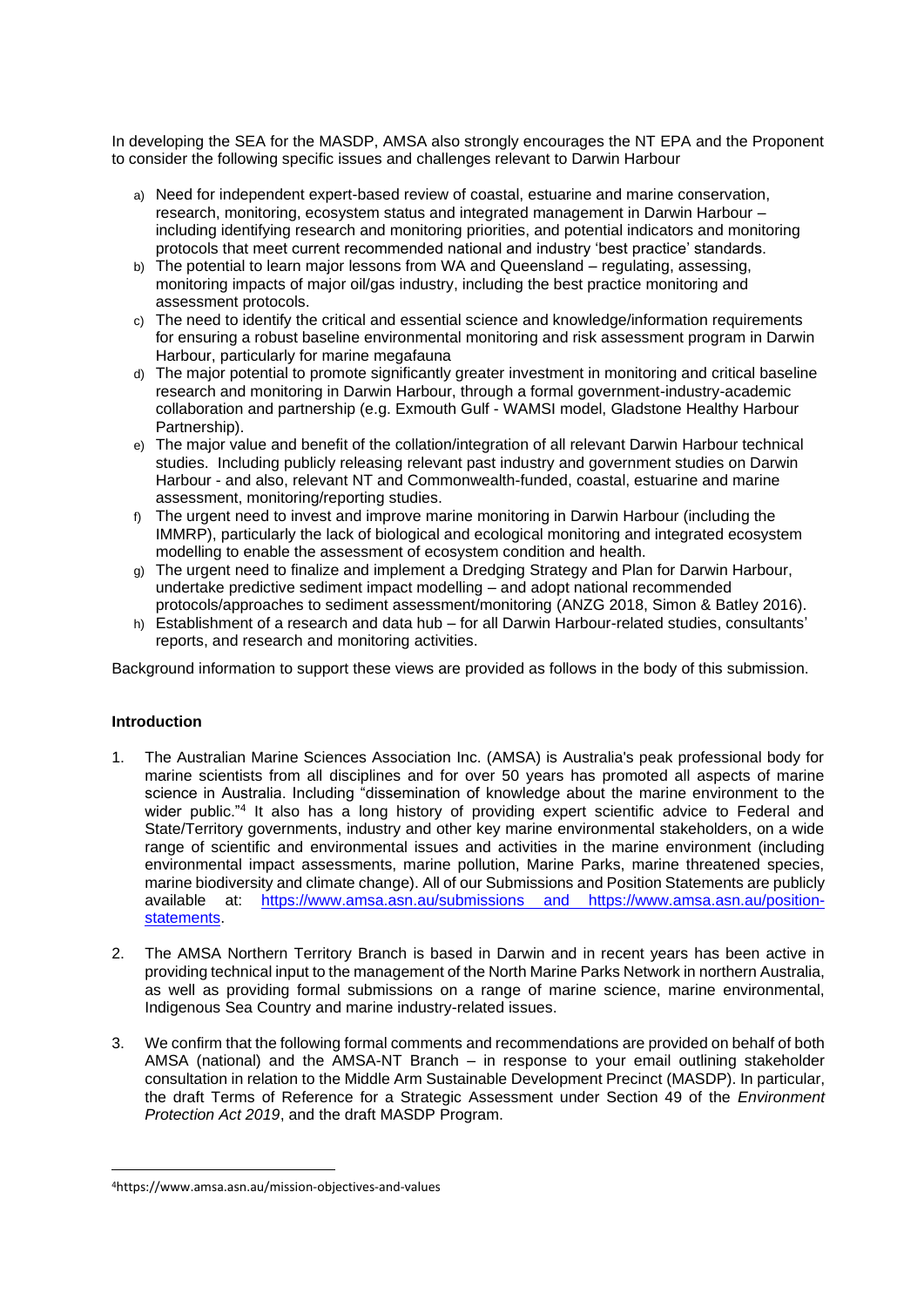- 4. The Northern Territory Government (NTG) is working with industry and the Australian Government to transform the Middle Arm Peninsula into a globally competitive, sustainable precinct with a focus on low emission petrochemicals, renewable hydrogen, carbon capture and storage and minerals processing. Middle Arm is already home to a globally significant liquefied natural gas (LNG) export hub, with the Santos-led Darwin LNG and INPEX-led Ichthys LNG onshore processing facilities currently operational.
- 5. The Middle Arm Sustainable Development Precinct (MASDP) is a whole-of-NTG project being led by the Department of Infrastructure, Planning and Logistics (DIPL), the Proponent. DIPL is leading the feasibility and concept design phase of the project. DIPL will be seeking approval for construction and development activities that may occur over a period of 50 years across the full Precinct life-cycle including design, construction and operational phases.
- 6. A Development Plan will define the scope of development that is included in the MASDP Program, and therefore the type and scale of activities for which DIPL is seeking approval through a strategic environmental assessment (SEA) process. At the highest level, the Classes of Actions at MASDP will include Land Development, Enabling Infrastructure (land and marine) and Future Industries.
- 7. AMSA notes that the potential future industry types being considered for MASDP include:
	- Liquefied Natural Gas (LNG)
	- Ammonia and derivatives
	- Urea and derivatives
	- Ethylene and derivatives
	- Methanol and derivatives
	- Gas to liquids (GTL)
	- Hydrogen
	- Carbon capture and storage
	- Minerals processing
	- Advanced manufacturing
	- Support service industries
- 8. AMSA notes this is a joint Commonwealth NT Government environmental assessment process. As such, on 31 March 2022, the Chief Minister of the Northern Territory entered into an agreement with the Commonwealth Minister for the Environment, pursuant to section 146(1) of the EPBC Act, to undertake a strategic assessment of the impacts of actions taken within the defined MASDP SAA on matters protected by a provision of Part 3 of the EPBC Act (environmental values).

### **Previous Advice on Darwin Harbour & Gas-Related Project Activities**

- 9. The Australian Marine Science Association (AMSA), has provided previous advice on the Santos Barossa Offshore Gas Project – providing a formal response on the feedback request for the Santos Drilling EP (9 July 2021), which raised the globally significant environmental, fisheries and megafauna values of Darwin Harbour and the region, and also, the importance and relevance of the international and transboundary (and legal) issues in the assessing and/or undertaking development activities in the ATS region (i.e. current Australia-Indonesia maritime boundary negotiations).
- 10. AMSA also noted that the oil-gas industry and its regulator, NOPSEMA, focus on developing and assessing 'activity-based' EPs for all exploration and development activities. And for large-scale development activities like the current Santos Barossa Gas Field development, noted the failure of 'activity-based EPs to adequately assess the need for potential cumulative pressures, multiple stressors and impacts, and interactions of a range of individual activities. With impacts potentially operating at multiple spatial scales (local, national, and international) and in combination with other concurrent stressors.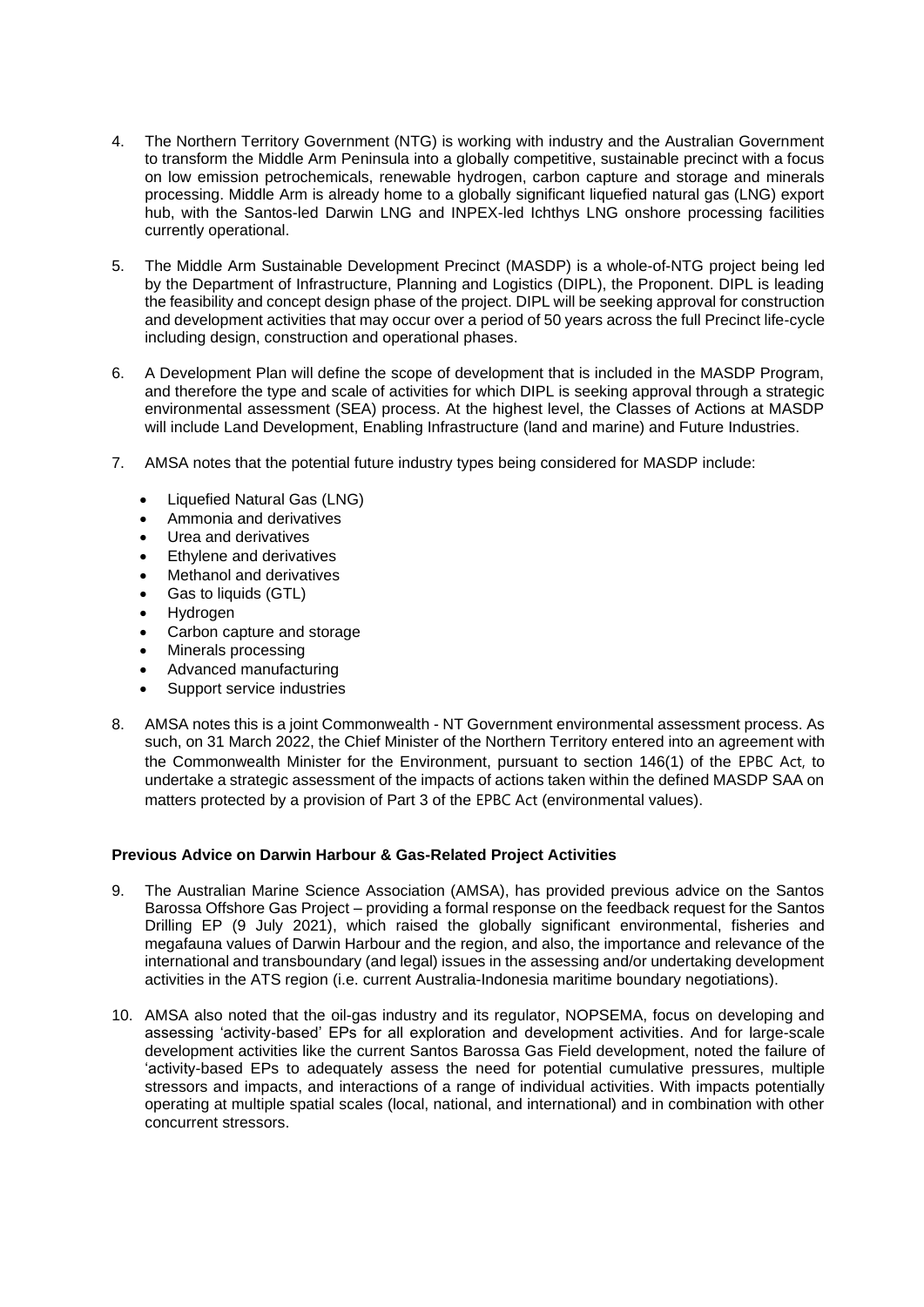- 11. AMSA-NT called for greater environmental consideration and oversight. And highlighted the opportunity for Santos to lead an 'industry best practice' approach to address potentially complex impacts and implement the sustainability principles incorporated into the EPBC Act (as per the Convention for Biological Diversity).
- 12. Individual members of AMSA have also provided detailed comments to the Northern Territory Environmental Protection Authority (NTEPA) on the Darwin Pipeline Duplication (DPD) project. Specifically, the referral submitted by Santos to construct and operate the 100 km gas pipeline from Darwin to the Barossa gas field in the Timor Sea – which will facilitate the use of the current pipeline to Bayu-Undan for carbon capture and storage (CCS). [Refer to submission by A-Professor Karen Edyvane, Australian National University, 22 February 2022.]
- 13. All these public submission/s have highlighted the need for a strategic environmental assessment for Darwin Harbour, to address the complexities of cumulative pressures, multiple stressors, and the range of spatial and temporal scales of potential impacts from human uses.
- 14. The submissions have also highlighted the lack of public investment in marine science and marine monitoring in Darwin Harbour, resulting in major gaps in marine ecosystem knowledge and understanding of ecological processes. And also, have highlighted the significant gaps in past (and current) marine environmental monitoring and impact assessment (and reporting) programs. Including major gaps in the INPEX-funded, \$20M, 40-year Darwin Harbour Integrated Marine Monitoring and Research Program (IMMRP), and significant gaps in the Darwin Harbour Integrated Report Card program (particularly ecological indicators, heavy metals, and stress indicators). [Refer to DPD project submission by A-Professor Karen Edyvane, Australian National University, 22 February 2022.] We also highlight the recent review by Munksgaard et al.  $(2019)^5$  of marine threats, ecosystem status and monitoring priorities in Darwin Harbour.

#### **AMSA Position Statement on Climate Change**

- 15. Since AMSA's previous public submissions on EIS referrals, AMSA has recently developed a national position statement on climate change - [https://www.amsa.asn.au/amsa-position-statement](https://www.amsa.asn.au/amsa-position-statement-climate-change)[climate-change](https://www.amsa.asn.au/amsa-position-statement-climate-change)
- 16. In the position paper, AMSA has highlighted the importance of drastic and immediate emissions reduction and also, the ineffectiveness of carbon capture and storage (CCS):

"AMSA was one of 111 professional societies representing more than 80,000 scientists to endorse the World Aquatic Societies Statement on Climate Change, which calls for 'drastically curtailed global greenhouse gas emissions to avoid the worst impacts of man-made climate change to fish and aquatic ecosystems'. Further actions related to Australia are listed below:

The only way to minimise or prevent devastating impacts of climate change on marine ecosystems is to **drastically and immediately reduce global emissions**. Australia's coalition government has recently committed to reaching net-zero emissions by mid-century, but much more substantial interim emission reduction goals are required to avoid devastating long-term ecological impacts of climate change on marine ecosystems. Most critically, there needs to be much stronger commitment to urgently reduce reliance on fossil fuels for energy and transport within the next decade.

The Australian Government's continued **focus on carbon capture and storage (CCS) as a viable option to achieve netzero emissions is ineffective**. The time and money spent on CCS projects should instead be applied to supporting the growing renewable energy sector. The majority of CCS projects fail (Abdulla et al. 2020), and the only commercial-scale CCS facility in Australia (Gorgon LNG) conceded in 2021 that the project failed to meet its targets. Moreover, there are significant and complex marine environmental considerations for offshore CCS (Carroll et al. 2014)."

<sup>5</sup> Munksgaard, N.C., Hutley, L.B, Metcalfe, K.N., Padovan, A.C., Palmer, C & K.S. Gibb (2019). Environmental challenges in a near-pristine mangrove estuary facing rapid urban and industrial development: Darwin Harbour, Northern Australia. *Regional Studies in Marine Science*, 25, 100438.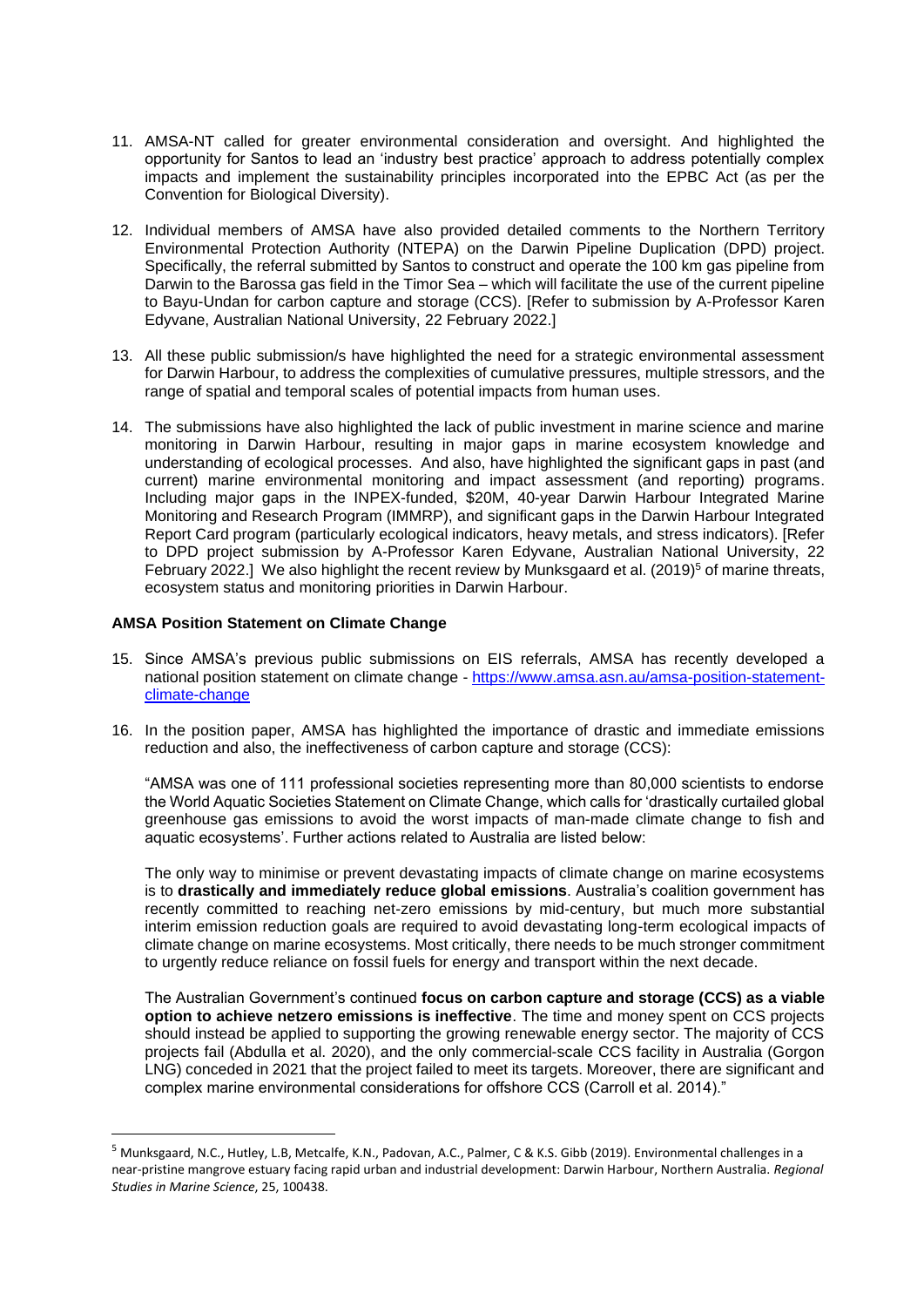17. AMSA position on climate change includes the following relevant recommendations:

**Recommendation 1** - AMSA strongly supports the drastic and immediate reduction of global emissions through a commitment by the Australian Government to reduce reliance on fossil fuels for energy and transport and avoid emissions pathways that take global warming beyond 1.5°C.

**Recommendation 2** - AMSA recommends that the time and money spent on carbon capture and storage projects instead be applied to supporting the growing renewable energy sector.

- 18. In 2019, the Northern Territory's per capita emissions were higher than all but one country in the world, even before considering the new fossil fuel projects, and the Territory's very high land-use emissions<sup>6</sup>. In relation to the specific proposed MASDP referral, AMSA reaffirms its national position statement on climate change and its strong support for urgent, immediate and drastic climate action. And notes and endorses the recent International Energy Agency's global call (18 May 2021) for no new fossil fuel supply projects<sup>7</sup>.
- 19. To this end, AMSA strongly supports low emissions and renewable energy technology, such as green or renewable hydrogen in the MASDP (and Northern Territory) – as currently being developed in other parts of Australia. However, as an unproven and expensive technology, AMSA strongly recommends against the establishment or public investment in any carbon capture and storge infrastructure.
- 20. AMSA has major and serious concerns on the development of any industries in the MASDP involving petrochemicals processing (e.g. plastics), both from their reliance and ongoing demand for oil/gas (as the primary feedstock) – and also, the ongoing and recognized significant threat to public health<sup>8</sup> and also the major threats posed by current (and increasing) production of plastics to the world's oceans. Significantly, AMSA strongly asserts that this type of industrial activity does not align (either in spirit or intent) with the 'environmental sustainability' principles outlined in the MASDP Program.
- 21. Rather AMSA encourages the MASDP to consider investment and development of innovative, lowemissions, petroleum recycling technologies. Particularly the potential for a plastics recycling plant, using the Cat-HDR technology, which uses 'state-of-the-art' processing technology to breakdown plastic back into oil. The Australian company, Mura, are leading this Cat-HDR technology in Australia (which was invented in Australia, by Prof Thomas Maschmeyer, University of Sydney). Significantly, Mura have already built a plant in NSW and importantly, are now exporting this technology around the world (South Korea, UK), including major partnerships with LG Chem and Chevron Phillips<sup>9</sup>.
- 22. AMSA also notes and supports major concerns by leading climate scientists<sup>10</sup>, the Australia Institute<sup>11</sup>, and the Climate Council in Australia<sup>12</sup> regarding the current failure to ensure that there is no net increase in emissions in Australia from the Territory's growing gas industry. This includes major new onshore and offshore gas developments (Beetaloo Basin, Barossa) and also, the carbon emissions and proposed offsets policy framework in the Northern Territory. Specifically, the draft *Northern Territory Offsets Framework (Greenhouse Gas Emissions Offsets Policy and Technical Guidelines)* – and the *Greenhouse Gas Emissions Management for New and Large Emitters Policy (the Large Emitters Policy)* '. Which together, fail to ensure that gas companies are required to offset all life cycle emissions, include scope 3 emissions (contravening Recommendation 9.8 of the Pepper

<sup>6</sup> See submission by the Climate Council of Australia – Northern Territory's Climate Change Response (see Figure 3). <https://www.climatecouncil.org.au/resources/submission-northern-territorys-climate-change-response/> <sup>7</sup> 'Net Zero by 2050 – a Roadmap for the Global Energy Sector - [https://www.iea.org/news/pathway-to-critical-and](https://www.iea.org/news/pathway-to-critical-and-formidable-goal-of-net-zero-emissions-by-2050-is-narrow-but-brings-huge-benefits)[formidable-goal-of-net-zero-emissions-by-2050-is-narrow-but-brings-huge-benefits](https://www.iea.org/news/pathway-to-critical-and-formidable-goal-of-net-zero-emissions-by-2050-is-narrow-but-brings-huge-benefits)

<sup>8</sup> Jephcote, C., Brown, D., Verbeek, T., & Mah, A. (2020). A systematic review and meta-analysis of haematological malignancies in residents living near petrochemical facilities. *Environmental Health, 19*(1), 1-18. Available here https://ehjournal.biomedcentral.com/articles/10.1186/s12940-020-00582-1

<sup>9</sup> [https://www.licella.com/news/mura-technology-cat-htr-licensee-announces-lg-chem-chevron-phillips-partnerships/](https://www.licella.com/news/mura-technology-cat-htr-licensee-announces-lg-chem-chevron-phillips-partnerships/?fbclid=IwAR1aiYxnM5LStApW8uqsbSI2ZyNHEe1O8D6uLgh50P54bCqwqvN-f_yOOm4) <sup>10</sup> [https://australiainstitute.org.au/post/over-60-scientists-experts-call-on-chief-minister-gunner-to-honour-commitment-to](https://australiainstitute.org.au/post/over-60-scientists-experts-call-on-chief-minister-gunner-to-honour-commitment-to-net-zero-fracking-emissions/)[net-zero-fracking-emissions/](https://australiainstitute.org.au/post/over-60-scientists-experts-call-on-chief-minister-gunner-to-honour-commitment-to-net-zero-fracking-emissions/)

<sup>11</sup> <https://australiainstitute.org.au/post/offsetting-up-for-failure-northern-territory-climate-offsets-policy/>

<sup>12</sup> <https://www.climatecouncil.org.au/resources/submission-northern-territorys-climate-change-response/>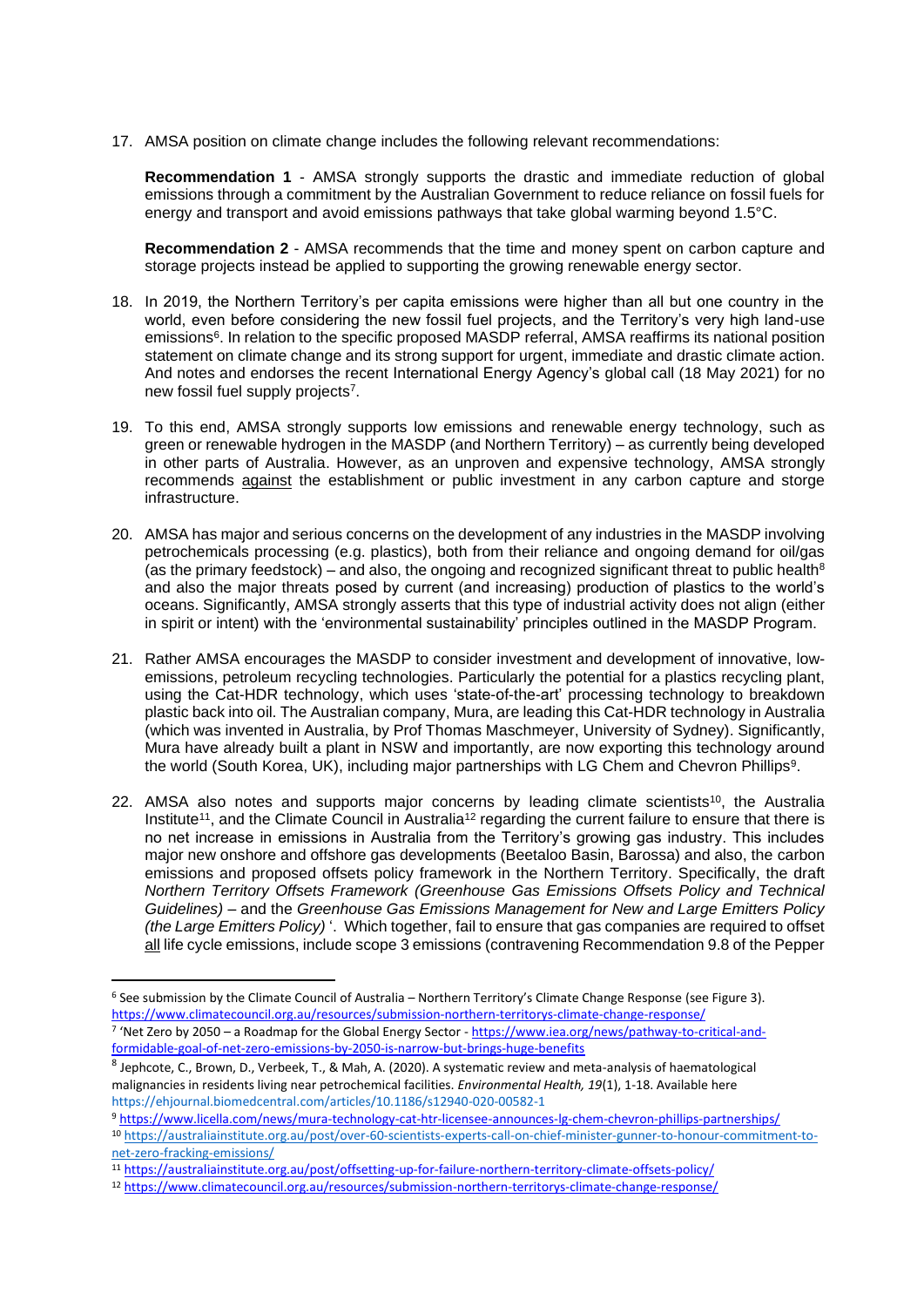Inquiry into the Fracking of the Beetaloo Basin), including allowing a new category of 'indirect offsets' and recognising carbon capture and storage or CCS (or CCS research) as a 'carbon offset'.

23. At the Federal level, AMSA also notes and supports major ongoing concerns by energy experts and the public with the national carbon credits and carbon offsets program coordinated by the Federal Government's Emissions Reduction Assurance Committee and regulated under the Clean Energy Regulator  $-$  particularly the need for investigation and major reform.<sup>13</sup>

# **General Comments on the MASDP Referral**

- 24. AMSA notes that, unlike other areas where gas-related industries/activities have been established (Bonaparte Basin, Browse Basin, Exmouth Gulf, Gladstone Harbour), Darwin Harbour has not (until now) been subject to a detailed formal 'strategic environmental assessment' by the EPA to consider cumulative impacts, and protect the key values and uses of the harbour - only individual 'activitybased' environmental assessments.
- 25. To this end, AMSA fully welcomes the Commonwealth NT Government commitment to undertaking a 'strategic environmental assessment' (SEA) and EIS for Darwin Harbour – and the opportunity to provide public comment.
- 26. AMSA strongly supports the need for a Strategic Assessment as identified in the MASDP Statement of Reasons:

*"SEA was developed as a way to address challenges associated with applying project-level assessments at the landscape scale. SEA recognises that assessments of individual projects are typically unable to sufficiently address the broader issues of cumulative impacts, regional impacts to environmental values and threatening processes. Assessing policies, plans and programs means that environmental and social matters are taken into consideration more proactively and holistically than when assessing individual development proposals. SEA also allows policies and plans to better guide project assessments around environmental outcomes. Accepted principles for SEA include being sustainability-led, participatory, and transparent."* (MASDP Statement of Reasons)

27. AMSA notes that under the Darwin Harbour Strategy 2020-2025<sup>14</sup> ecological sustainable development and a strategic environment assessment are key objectives under the goal of 'to protect and enhance the natural environment of Darwin Harbour':

#### **Key objectives**

- 1. Ecosystems of Darwin Harbour remain healthy, diverse and intact and maintain their functional importance.
- 2. Improve understanding of ecosystems and the services they provide and develop appropriate measures to inform decision-making regarding their conservation, sustainable use and development.
- 3. Manage to protect and improve resilience of the region so it is adaptive to climate change and natural events.
- 4. Potentially damaging impacts on the Darwin Harbour are assessed and managed according to the principles of Ecologically Sustainable Development.
- 5. Undertake a strategic environmental assessment of Darwin Harbour.

### **Outcomes**

- Aquatic ecosystems are intact and functional.
- Measures reflecting the health of Darwin Harbour's natural environment (e.g. air shed, flora, fauna and waterways) show improvement over the medium and long term with no lasting deterioration.
- Management strategies are adaptive in the face of a changing environment.
- Progressive regulatory regimes are in place that safeguard the environmental values of the Harbour.

<sup>13</sup> [https://www.theguardian.com/environment/2022/mar/23/australias-carbon-credit-scheme-largely-a-sham-says](https://www.theguardian.com/environment/2022/mar/23/australias-carbon-credit-scheme-largely-a-sham-says-whistleblower-who-tried-to-rein-it-in)[whistleblower-who-tried-to-rein-it-in](https://www.theguardian.com/environment/2022/mar/23/australias-carbon-credit-scheme-largely-a-sham-says-whistleblower-who-tried-to-rein-it-in)

<sup>14</sup> [https://industry.nt.gov.au/\\_\\_data/assets/pdf\\_file/0020/1041185/darwin-harbour-strategy-2020-2025.pdf](https://industry.nt.gov.au/__data/assets/pdf_file/0020/1041185/darwin-harbour-strategy-2020-2025.pdf)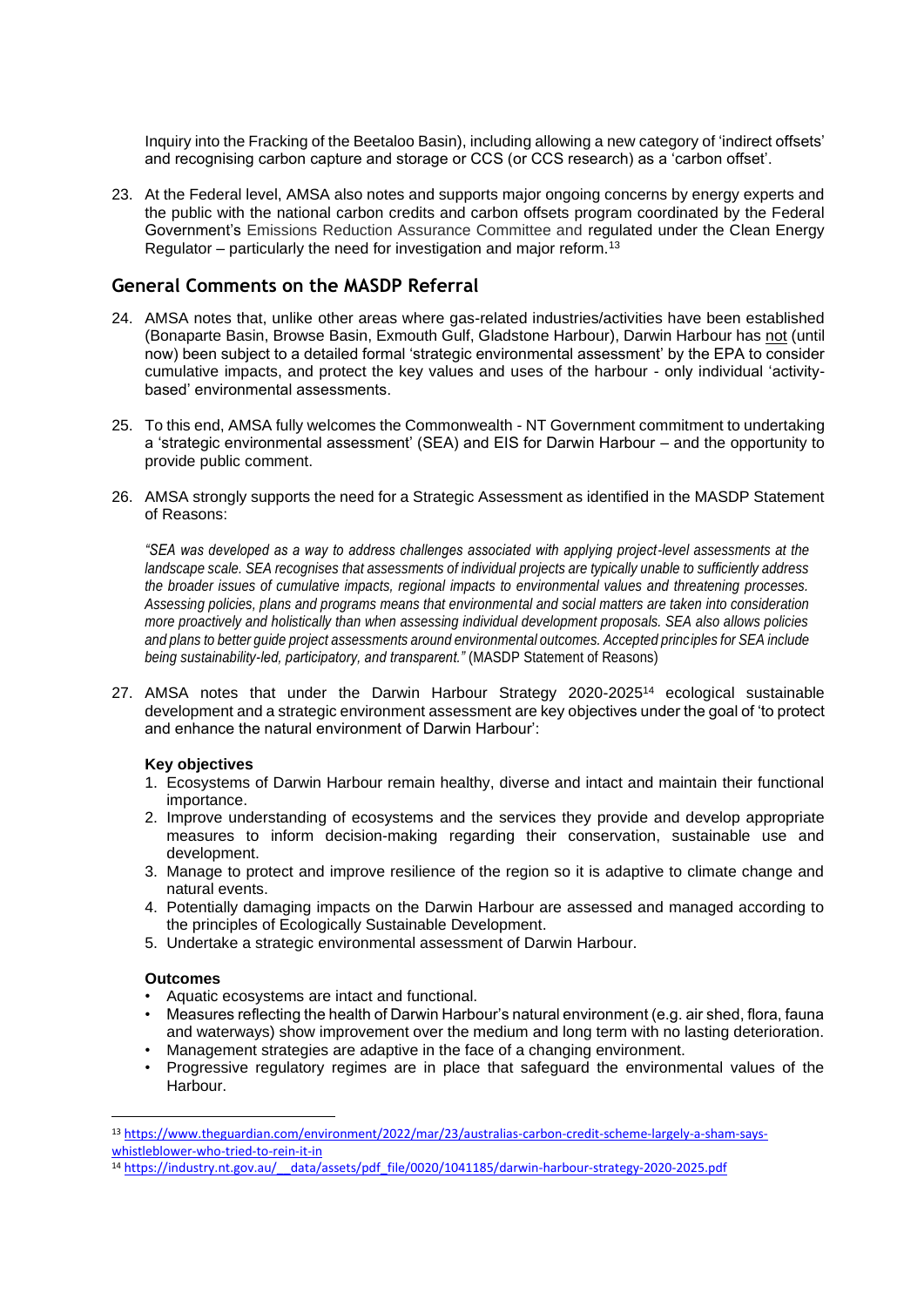- Understanding of the natural environment is improved through the strategic environmental assessment of Darwin Harbour.
- 28. AMSA notes that is also the first joint SEA undertaken between the NT Government and Federal Government, with no established formal bilateral guidelines/processes in place for undertaking a joint SEA:

"There are no formal bilateral processes that apply to SEAs, however, streamlining arrangements tailored to the MASDP context are currently being investigated. Opportunities for streamlining are available at numerous stages of the SEA process and could involve joint scoping, single sets of documentation and stakeholder engagement that meet the needs of both jurisdictions." (Draft Program, pp.11).

29. AMSA notes that there appears to be no clear separation between the Proponent (DIPL), industry and the government regulators (NT EPA, DAWE) in developing/undertaking the assessment process:

"The Northern Territory Government (NTG) is working with industry and the Australian Government to transform the Middle Arm peninsula into a globally competitive, sustainable precinct with a focus on low emission petrochemicals, renewable hydrogen, carbon capture storage and minerals processing." (MASDP Referral Form).

"DIPL will actively engage with the Environmental Assessment Division (NTG) and Strategic Assessments Section, Department of Agriculture, Water and the Environment (Commonwealth) to identify opportunities to coordinate and streamline the Territory and Commonwealth environmental assessment processes." (Draft TOR, Section 1.4).

30. AMSA recommends that both the SEA and EIS process for the MASDP should ensure clear separation between the Proponent, industry and the regulators (NT Government, Federal Government), and public transparency and accountability – through the establishment of independent (non-industry, non-government) advisory structures, independent experts and advice, and independent peer review.

### *Independence, Accountability, Transparency*

- 31. As a recognised major 'whole-of-government', joint NT-Commonwealth governments and industry partnership development activity, there is a critical need to ensure independent technical review of the MASDP environmental assessment, planning and implementation. To minimize the potential for bias, 'conflicts-of-interests' and perceptions of 'corporate capture' and strengthen public transparency and accountability. Particularly given the scale of the MASDP project and the significant public subsidies (\$1.5B)<sup>15</sup> that have been pledged and allocated to this national infrastructure project.
- 32. AMSA notes that a proponent-initiated SEA and EIS has been chosen as the preferred method of environmental impact assessment under the EP Act, and "*this allows for the terms of reference (TOR) to be developed by the proponent for approval by the NT EPA."* (MASDP Statement of Reasons, pp.7). As such the Proponent (DIPL) (and their consultants, EcOz, 2rog) have developed all the relevant documents for the SEA and EIS. Including the 'Statement of Reasons for a Strategic Assessment' (8pp), 'Terms of Reference for a Strategic Assessment' (47pp), 'Middle Arm Sustainable Development Precinct Draft Program' (43pp), 'Middle Arm Sustainable Development Precinct Referral Report' (79pp), 'Middle Arm Sustainable Development Precinct Referral Form' (6pp). All finalised and approved by the NT Government (DIPL) for NT EPA referral and public release/comment in January 2022.

<sup>15</sup> <https://www.abc.net.au/news/2022-04-13/middle-arm-port-environmental-concerns/100985680>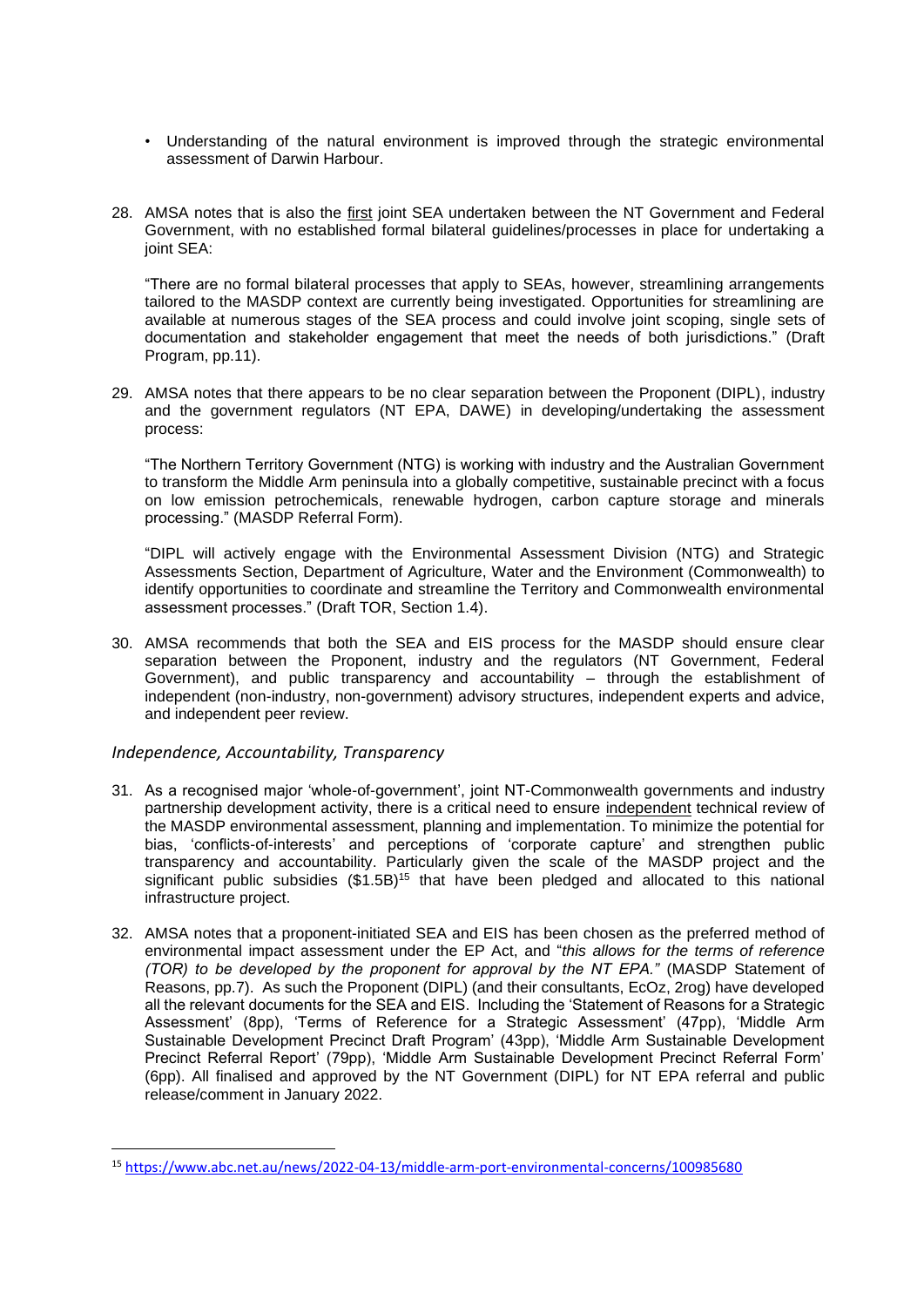- 33. To this end, AMSA supports the establishment of an independent, expert-based, technical authority to provide independent advice and technical guidance on the assessment and implementation of the MASDP. This authority should encompass the multiple expertise and disciplines relevant to the MASDP and also, the values and uses of Darwin Harbour.
- 34. AMSA notes that strategic assessments being undertaken for other gas-related activities in the NT have included independent advice and review. As such, the Strategic Regional Environmental and Baseline Assessments (SREBA) governance includes the establishment of 'Regional Reference Group', 'Independent Experts' and 'independent peer review, including by the NT EPA' in the development, delivery and approval process (see Figure 2.1, SREBA Framework 2020).
- 35. AMSA notes that MASDP Draft Program already highlights the value of the SREBA framework in undertaking assessments – "The SREBA Framework for the NT*<sup>16</sup>* (NTG 2020) provides good guidance on undertaking strategic regional assessments in the Beetaloo Basin, and elements of this framework will be adopted for the MASDP where possible." (Draft Program, Section 3.1.1). We suggest this be extended to also include providing the MASDP good guidance on governance.

### *Design of the Strategic Environmental Assessment (SEA)*

36. AMSA fully accepts the Proponents premise that MASDP potential impacts are significant and a SEA is required:

"DIPL considered that the MASDP has the potential to have a significant impact on the environment due to the considerable scale and extent of the Program, and the values known to exist in the strategic assessment area."

"A SEA process, in addition to facilitating a robust environmental impact assessment, will provide the opportunity for communities that may be affected by the project, including Aboriginal People, to participate in the process and will allow for consideration of cumulative impacts on a precinct-wide scale over the operating life of the MASDP." (MASDP Statement of Reasons)

- 37. AMSA notes that this is also the first time that a SEA has been undertaken by the NT Government and no specific guidance is available:
- 38. "The SEA pathway for assessment and approval of actions under the EP Act is allowed under section 49. A strategic proposal is defined under section 13 and can include a policy, a program, a plan or a methodology. There is currently no precedent for assessments of strategic proposals in the NT and specific guidance material relating to the EP Act has not been developed." (Draft Program, pp.6).
- 39. AMSA notes that in the absence of any specific SEA guidance, the Draft Program proposes that an NT Government industry development masterplan be utilized as the model for MASDP SEA:

"Nevertheless, the Department of Environment, Parks and Water Security (DEPWS 2021) provides the following example of what may be considered a strategic proposal:

'…a masterplan to facilitate development of a new multi-user area with a range of industry types. The strategic proposal might include site preparation, construction of headworks (utilities and services) and cumulative impact assessment of the masterplan, for example, potential impacts to flora and fauna'."

"There is good alignment between this example and the development proposed within MASDP." (Draft Program, pp.6).

<sup>&</sup>lt;sup>16</sup> 'SREBA Framework. A Guide to Undertaking a Strategic Regional Environmental and Baseline Assessment in the Northern Territory' (NTG 2020)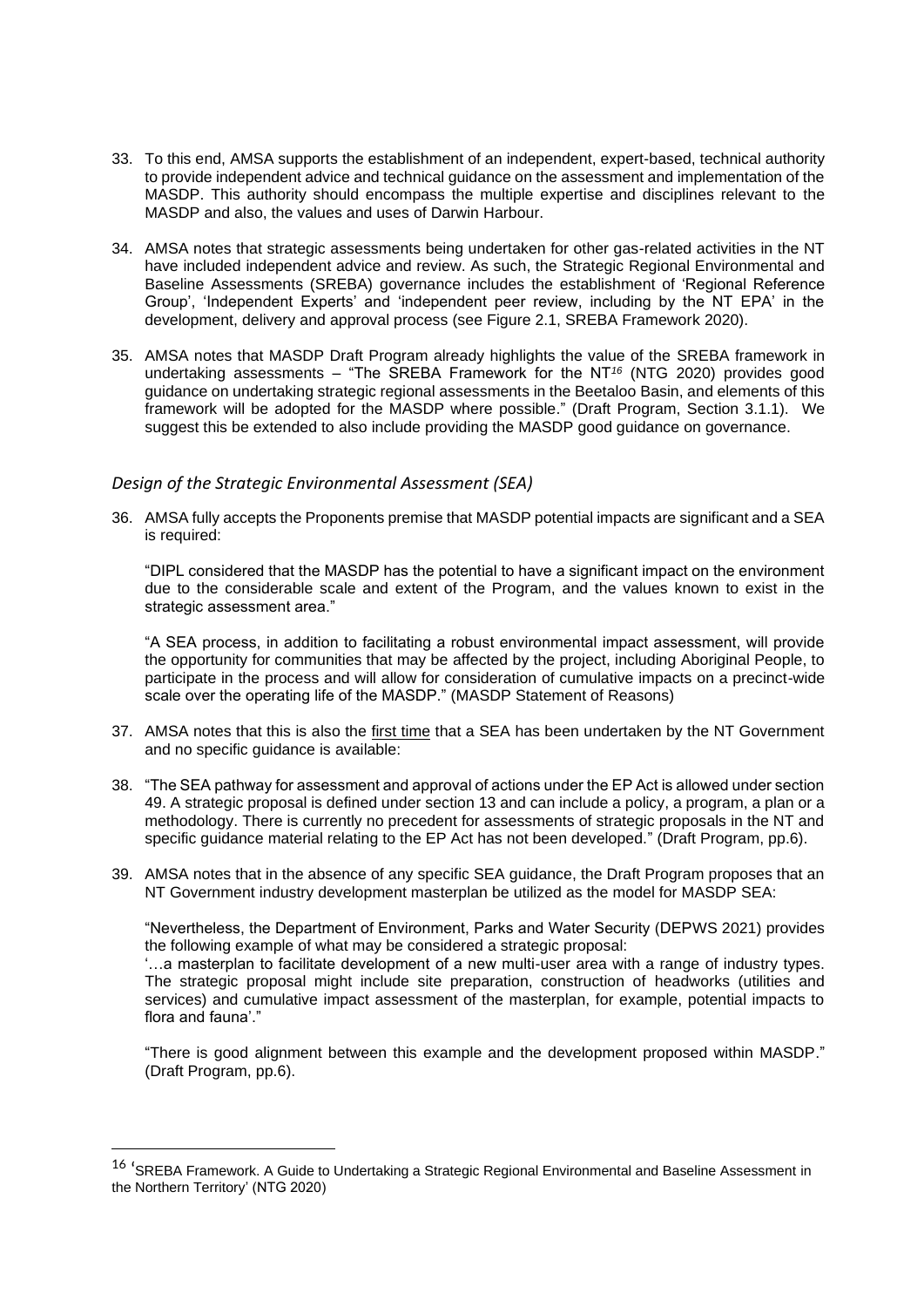40. AMSA is greatly concerned that the current proposed SEA approach for the MASDP places great emphasis on economic development and incentives for investors (fast environmental approvals, low regulatory burden, no requirement for EIS) – and does not sufficiently prioritize the protection of Darwin Harbour's wide range of values and uses. And specifically, includes inadequate consideration of the region's diverse and significant values and 'other marine uses', and also, the assessment and detection of 'cumulative impacts'. Including consideration of the current major gaps in marine ecosystem knowledge and also, gaps in marine assessment, monitoring and reporting efforts in Darwin Harbour. These issues are further explored below.

### *Assessment of Cumulative Impacts & Other Uses (current, projected)*

- 41. AMSA has major concerns that the draft MASDP Program (and TOR) currently does not follow 'best practice' for a SEA and specifically, fails to adequately consider 'other marine uses' (existing and projected) or provide any specific guidance or actions on the specific assessment of 'cumulative impacts' within Darwin Harbour.
- 42. AMSA stresses that Darwin Harbour is a working harbour, with a wide range of values, uses and also, potential future development activities. Any strategic environmental assessment of Darwin Harbour should be based on a comprehensive knowledge of all the harbour's marine ecosystems and values - and ecosystem impacts from both, current and projected human uses.
- 43. Significantly, the Darwin Harbour Strategy 2020-2025<sup>17</sup> (page 18) identifies the critical need to consider 'cumulative impacts' in assessing developments:

"Increasingly we are forced to confront cumulative impacts and pressures that may interact and cause additive or antagonistic outcomes far greater than the outputs generated by each industry alone. Understanding the nature of these other interactions is essential if we are to manage these threats – and often this will require basic research that will inform management to avoid or mitigate before the damage is done."

"Ideally, under a framework of cumulative impact assessment, a proposed development would be considered in the context of previous impacts, ecosystem resilience and recovery rates, other potential developments in the broad surrounds and broad-scale impacts of the activity itself. Challenges to this approach are not only administrative, but also scientific."

"In particular our understanding of the complex biodiversity and ecosystems within the harbour and consequent limits to our ability to accurately assess impacts and measure changes in the harbour's health are a significant challenge."

44. The Strategy also highlights the current significant legislative gaps in the Northern Territory in assessing cumulative impacts:

"Currently the treatment of cumulative impacts is not well developed or addressed specifically by legislation for planning and development. However current legislative reforms for environment protection will provide recognition of cumulative impacts and strategic assessments. Effective cumulative impact management will require the development of approaches to facilitate sophisticated, sensible and respectful interactions between managers, researchers, government, industry and communities."

45. In considering 'cumulative impacts' and 'other uses', AMSA strongly recommends that the strategic assessment for Exmouth Gulf recently completed by WA EPA $18 -$  as a similar coastal ecosystem facing similar rapid development pressures – provides a valuable 'template' for regulators in designing a robust SEA for the MASDP and assessing its potential impacts on Darwin Harbour.

<sup>17</sup> [https://industry.nt.gov.au/\\_\\_data/assets/pdf\\_file/0020/1041185/darwin-harbour-strategy-2020-2025.pdf](https://industry.nt.gov.au/__data/assets/pdf_file/0020/1041185/darwin-harbour-strategy-2020-2025.pdf)

<sup>18</sup> *'Potential cumulative impacts of proposed activities and developments on the environmental, social and cultural values of Exmouth Gulf in accordance with section 16(e) of the Environmental Protection Act 1986* (WA EPA 2021)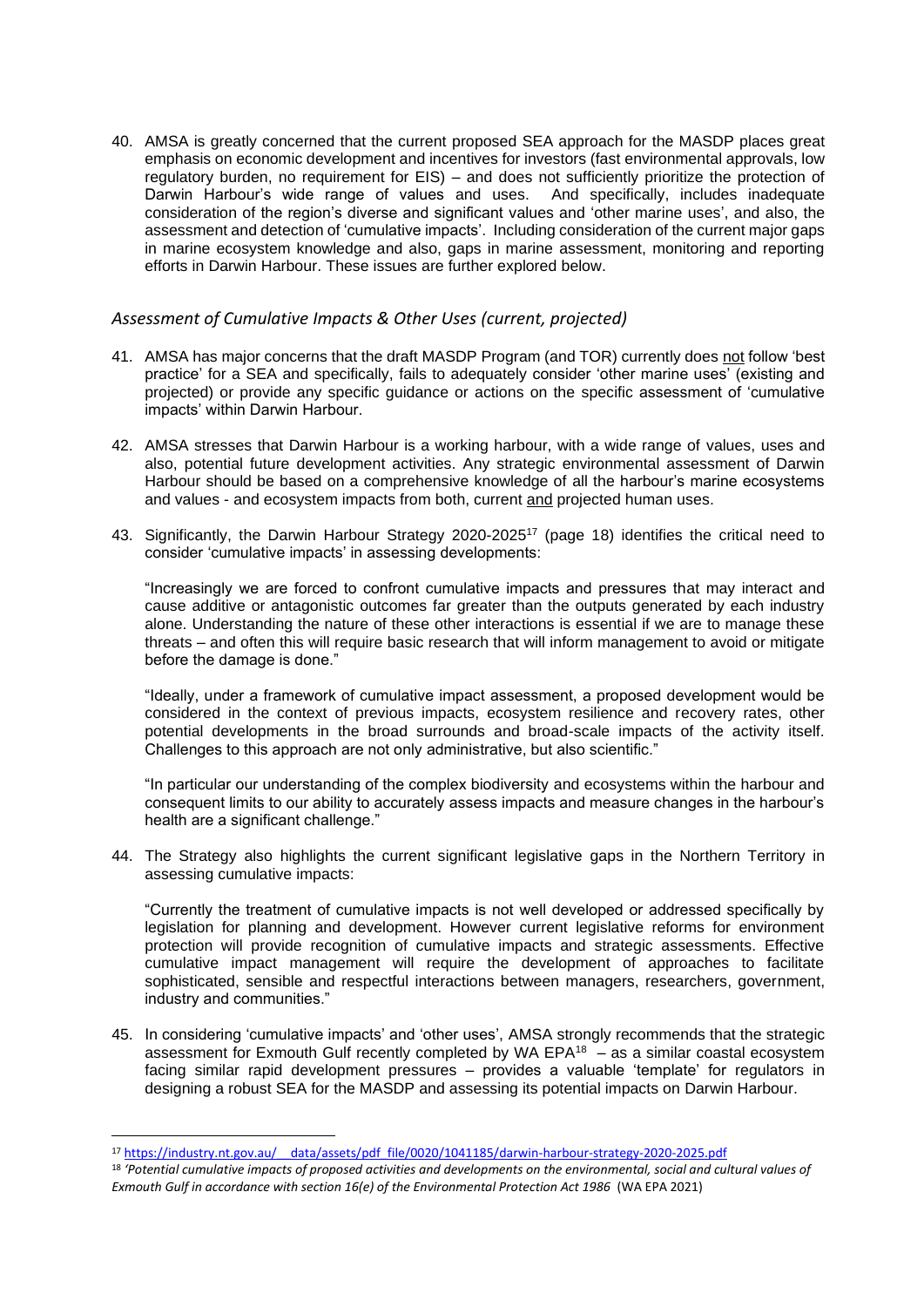- 46. In Western Australia, the recent strategic assessment into Exmouth Gulf was the result of a specific request by Minister for the Environment to the WA EPA, to provide strategic advice under Section 16(e) of the *Environmental Protection Act 1986* on the potential cumulative impacts of proposed activities and developments on the environmental, social and cultural values of Exmouth Gulf <sup>19</sup> .
- 47. In this regard, the recent strategic environmental assessment of Exmouth Gulf by the WA EPA (2021) – 'Potential cumulative impacts of proposed activities and developments on the environmental, social and cultural values of Exmouth Gulf in accordance with section 16(e) of the Environmental Protection Act 1986<sup>'20</sup> provides an invaluable case study and useful template for the NT EPA, as a regulator in considering cumulative impacts, and protecting the environmental, social and cultural values and uses in Darwin Harbour. And included specific advice on:
	- *Identification of key environmental, social and cultural values*
	- *assessment of current and projected uses, threats and pressures*
	- *assessment of the regional and cumulative impacts of current and proposed uses/projects, and*
	- *specific advice/recommendations on the protection and conservation of values, compatibility of uses/activities and the integration of land-sea management.*
- 48. Significantly, any strategic environmental assess must be based on knowledge of both ecosystems and human impacts and also, current and future uses. For Exmouth Gulf, for delivery of this strategic advice, the WA EPA and the Department of Water and Environmental Regulation partnered with the Western Australian Marine Science Institute (WAMSI), who contributed technical and expert support to the WA EPA on the values and pressures associated with Exmouth Gulf. The WAMSI report<sup>21</sup> provides information on:
	- The key values (environmental, social and cultural) of Exmouth Gulf including current state of the values, and level of confidence pertaining to the values – in the form of a literature review aligned with the EPA's environmental themes of sea, land, water, air and people.
	- The current and forecasted uses of Exmouth Gulf.
	- A qualitative risk assessment using a consequence versus likelihood approach to evaluate the impact or risk of a pressure against a key value. A detailed list of key values was consolidated at a high-level, prior to consideration in the qualitative risk assessment.
	- The relationship between key values and environmental pressures of Exmouth Gulf, derived from the qualitative risk assessment process.
	- Knowledge gaps that require further consideration to improve our understanding of Exmouth Gulf, identified against each EPA theme.
- 49. As such, AMSA notes that the WAMSI report formed the technical basis of the EPA's strategic advice and provided key information and materials that underpinned the EPA's recommendations.

<sup>19</sup> <https://www.epa.wa.gov.au/potential-cumulative-impacts-activities-and-developments-proposed-exmouth-gulf>

<sup>20</sup> Environmental Protection Authority (2021). Potential cumulative impacts of proposed activities and developments on the environmental, social and cultural values of Exmouth Gulf in accordance with section 16(e) of the Environmental Protection Act 1986, EPA, Western Australia[. EPA s.16e Report -Exmouth Gulf.pdf](https://aus01.safelinks.protection.outlook.com/?url=https%3A%2F%2Fwww.epa.wa.gov.au%2Fsites%2Fdefault%2Ffiles%2FPublications%2FEPA%2520s.16e%2520Report%2520-Exmouth%2520Gulf.pdf&data=04%7C01%7CKaren.Edyvane%40cdu.edu.au%7C1e21631b90b14381215908d9f66ca823%7C9f2487678e1a42f3836fc092ab95ff70%7C0%7C0%7C637811768819980688%7CUnknown%7CTWFpbGZsb3d8eyJWIjoiMC4wLjAwMDAiLCJQIjoiV2luMzIiLCJBTiI6Ik1haWwiLCJXVCI6Mn0%3D%7C2000&sdata=BdUhg6sUYr%2F8xch99IHQbQFJqYSvp2OtlR8WXmUy65w%3D&reserved=0)

<sup>&</sup>lt;sup>21</sup> Sutton A.L. and Shaw J.L. (2021). Cumulative Pressures on the Distinctive Values of Exmouth Gulf. First draft report to the Department of Water and Environmental Regulation by the Western Australian Marine Science Institution, Perth, Western Australia. 272 pages. [https://www.epa.wa.gov.au/sites/default/files/Publications/Exmouth%20Gulf%20Appendix%20C%20-](https://www.epa.wa.gov.au/sites/default/files/Publications/Exmouth%20Gulf%20Appendix%20C%20-%20WAMSI%20Report_updated.pdf) [%20WAMSI%20Report\\_updated.pdf](https://www.epa.wa.gov.au/sites/default/files/Publications/Exmouth%20Gulf%20Appendix%20C%20-%20WAMSI%20Report_updated.pdf)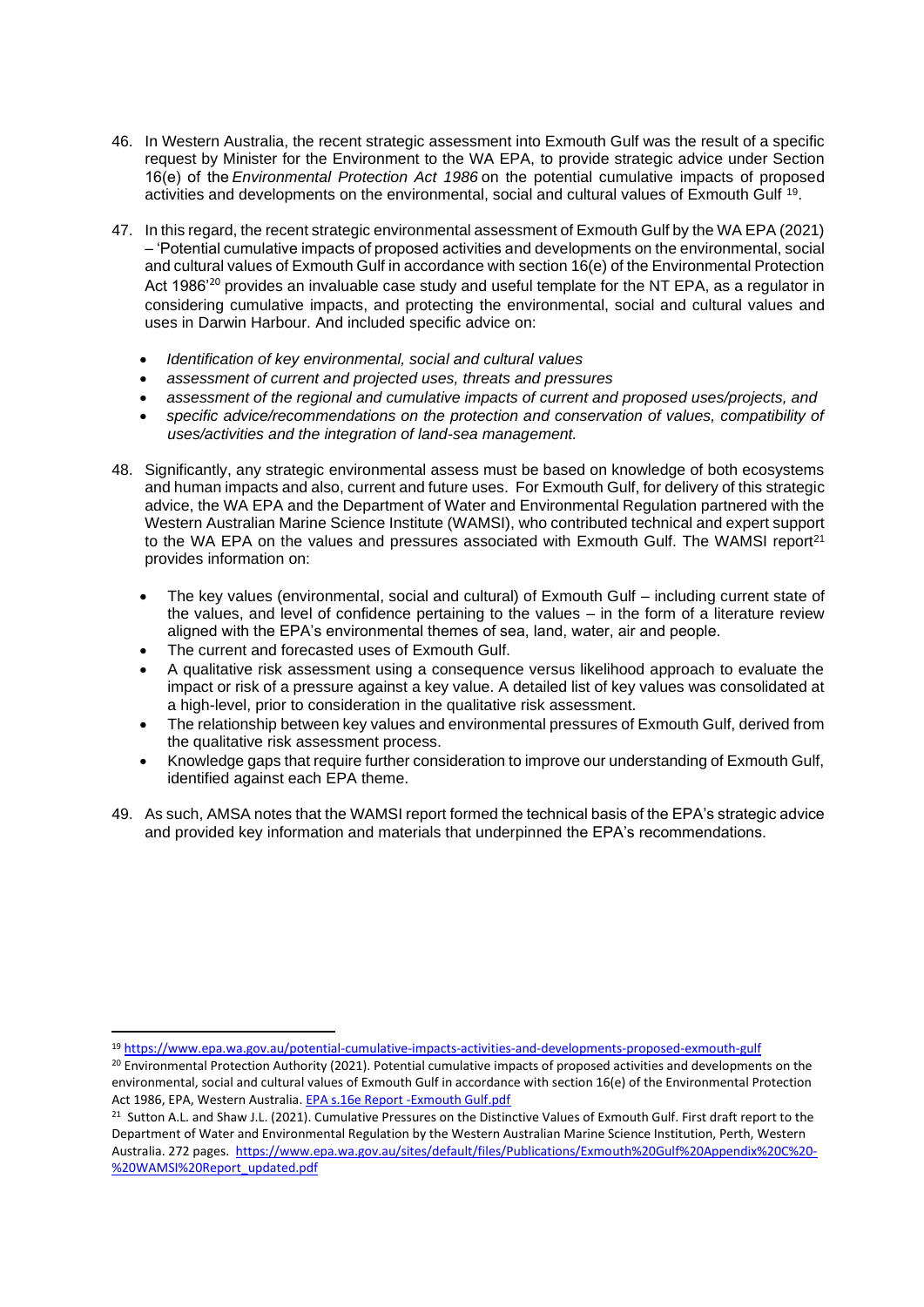### **Gaps in Marine Ecosystem Knowledge, Inadequate Assessment/Monitoring Tools**

#### *Knowledge Gaps, Monitoring/Assessment Tools*

- 50. AMSA notes that there is a significant lack of baseline, ecosystem understanding of Darwin Harbour. While over the past 10 years, the NTG has clearly embraced the concept of 'integrated management' and 'integrated report cards' for Darwin Harbour (see for example [https://dhir.org.au/\)](https://dhir.org.au/), baseline ecosystem understanding of Darwin Harbour required to assess human impacts, remains lacking.
- 51. AMSA notes that considerable work has been done (particularly over the past decade) in developing and establishing some important marine environmental baselines for Darwin Harbour, ie. water quality, sediment quality, mangroves, coastal dolphins (Munksgaard et al. 2019). However, major gaps in marine ecosystem knowledge and understanding remain.
- 52. AMSA notes the lack of baseline and ecosystem knowledge/understanding significantly constrains marine assessments and monitoring in Darwin Harbour. A recent multi-disciplinary review by Munksgaard etal (2019)<sup>22</sup> provides a comprehensive overview of the current status of knowledge in Darwin Harbour, including major ecosystem threats and knowledge needs. While many scientific and technical studies have been conducted in Darwin Harbour over the past two decades, there has been a strong focus on water quality, sediment quality and habitat mapping, leaving major gaps in understanding of the potential biological, ecological and biodiversity impacts of development. These include:
	- toxicants, contaminants bioavailability, bioaccumulation, loads/pathways, toxicity studies
	- biological impacts (individuals, populations, communities) and ecological health indicators
	- estuarine (including land-sea interactions) ecosystem processes and function;
	- soft sediment communities, sessile epifauna;
	- coral reef & seagrass communities;
	- fish nursery and feeding areas (particularly for commercial, recreational species); and
	- movements and critical habitat (i.e. feeding, nursery, calving, breeding areas) of key marine megafauna (sharks/rays, sea snakes, turtles, saltwater crocodiles, dugongs, cetaceans).
- 53. AMSA notes that there remains a critical lack of conceptual models, collation/integration of datasets and 'ecosystem modeling' studies and monitoring/assessment tools in Darwin Harbour. These critical activities underpin the design of effective marine ecosystem monitoring/management for the MASDP:
	- development and integration of hydrodynamic, contaminant and trophic models (e.g. EcoPath)
	- conceptual models;
	- spatio-temporal decision-support systems to support monitoring, assessment and reporting

### *Incorporation and Integration of Critical, Past Studies*

- 54. AMSA notes that incorporation and integration of critical and existing key past studies would assist with marine ecosystem understanding and monitoring/assessments in Darwin Harbour.
- 55. This includes extensive in-faunal and epifaunal surveys and decades-long research of the Darwin Harbour undertaken by the NT Museum and international researchers (Hanley et al. 1996)<sup>23</sup>, trophic

<sup>22</sup> Munksgaard, N.C., Hutley, L.B, Metcalfe, K.N., Padovan, A.C., Palmer, C & K.S. Gibb (2019). Environmental challenges in a near-pristine mangrove estuary facing rapid urban and industrial development: Darwin Harbour, Northern Australia. *Regional Studies in Marine Science*, 25, 100438, ISSN 2352-4855, https://doi.org/10.1016/j.rsma.2018.11.001.

<sup>&</sup>lt;sup>23</sup> Hanley, J. R., (1988). Invertebrate fauna of marine habitats in Darwin Harbour. In: H. K. Larson et al (eds). Proceedings of the Workshop on Research and Management in Darwin Harbour, Australian National University North Australia Research Unit, Mangrove monograph No. 4, pp. 135-152.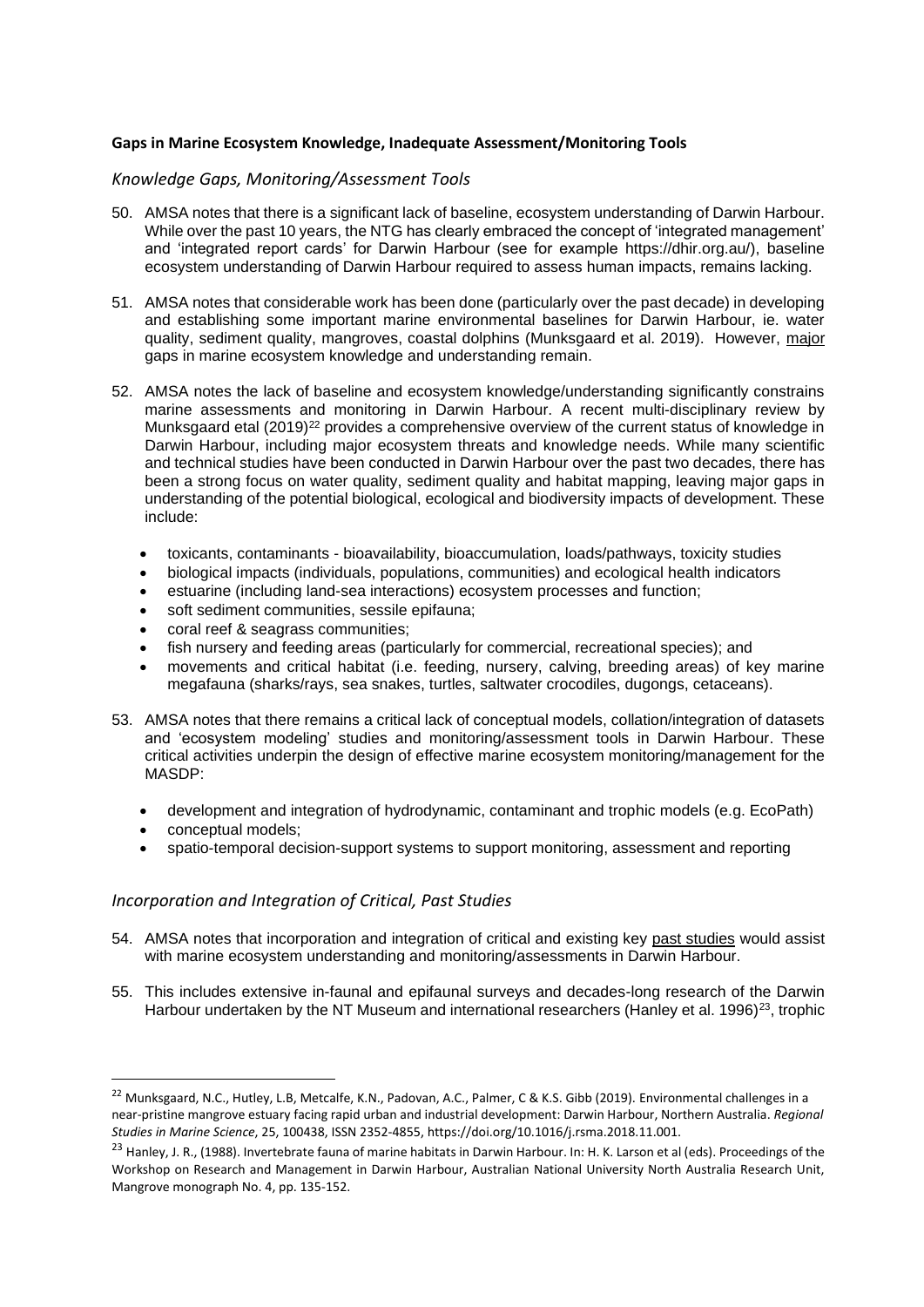modelling of Darwin Harbour, using 'EcoPath' (Martin 2005)<sup>24</sup>, and the development of water quality and environmental quality indicators (and assessment/monitoring tools) for coastal and estuarine and marine (CEM) environments in the NT (Edyvane & Whiting 2009)<sup>25</sup>. Past surveys are particularly significant for establishing environmental and biological baselines.

- 56. AMSA highlights the critical need for an integrated marine monitoring and assessment framework for Darwin Harbour, to detect and assess anthropogenic impacts. And notes that marine ecosystem indicators have been developed for NT – following a bioregion-based, threat and conservation analysis (based on workshops and consultation with key NT Government and non-government stakeholders) and incorporated nationally-agreed water quality (WQ) and environmental quality (EQ) indicators. And also, included the development of the NT Marine Assessment and Reporting software tool (NT-MARS), an aquatic indicator framework and monitoring/reporting software developed for the NT, by the Queensland EPA in 2009 (see Edyvane & Whiting 2009). Both, the NT indicator framework and NT-MARS were based on the 'best practice' VPSIRR-based approach<sup>26</sup> to environmental monitoring. To-date, neither the NT CEM indicators, monitoring and report framework, nor NT-MARS software, has been utilized or publicly released by the NT Government or DHAC.
- 57. AMSA notes that unlike other areas of major oil/gas development in Australia, there are no detailed technical reports of Darwin Harbour which collate, review existing technical studies, and provide a critical and holistic overview of the values, uses, pressures, impacts, monitoring activities and overall ecosystem status. While many marine ecosystem studies, EIS's and technical reports have been undertaken in Darwin Harbour (particularly over the past decade) – integrated reviews by researchers, industry or government are rare.

### *Low Level of Investment in Ecosystem Knowledge, Environmental Baselines, Monitoring*

- 58. AMSA notes the critical need for major investment in baseline ecosystem understanding of Darwin Harbour. In understanding the major knowledge and monitoring gaps in the Darwin Harbour it is important to consider the past/current low level of public and private investment in understanding the ecosystems and monitoring the ecosystem 'health' of Darwin Harbour.
- 59. In other jurisdictions where there has been large-scale, oil-gas infrastructure development and activities have been undertaken (i.e. Western Australia - Pilbara, Queensland - Gladstone Harbour), there have been major public and private industry investment (and partnerships) in baseline marine ecosystem understanding, ecosystem modelling and assessment studies to enable robust environmental impact assessments and the development of monitoring protocols, to ensure the protection of environmental values. Often this has included major government and industry partnerships with academic and research institutions (e.g. Western Australian Marine Science  $institute<sup>27</sup>$ .
- 60. AMSA notes that there has been relatively minimal public investment into critical research, knowledge, baseline assessment/monitoring and modelling to underpin and develop an integrated monitoring program for Darwin Harbour. Further, current environmental monitoring of Darwin Harbour has primarily been funded by the gas industry. With the securing of \$20 million of funding for the Darwin Harbour Integrated Marine Monitoring and Research Program (IMMRP) over 40 years, as part of an offset agreement between INPEX Corporation and the NT Government – the IMMRP has evolved to become the NT Government's 'de facto' long-term marine monitoring program for Darwin Harbour.

<sup>&</sup>lt;sup>24</sup> Martin J.M. (2005). The distribution, abundance and trophic ecology of the fishes of Darwin Harbour mangrove habitats. Ph.D. thesis, Charles Darwin University, Darwin, Australia.

<sup>25</sup> Edyvane K & S Whiting. (2009). *The Northern Territory Marine, Coastal and Estuarine Monitoring, Evaluation and Reporting Framework.* Report prepared for NRMBNT. Marine Biodiversity Group, Department of Natural Resources, Environment, the Arts and Sport (NRETAS), NT Government.

<sup>26</sup>VPSIRR or Vulnerability –Pressure– State – Impact –Risk-Response monitoring.

<sup>27</sup> <https://wamsi.org.au/>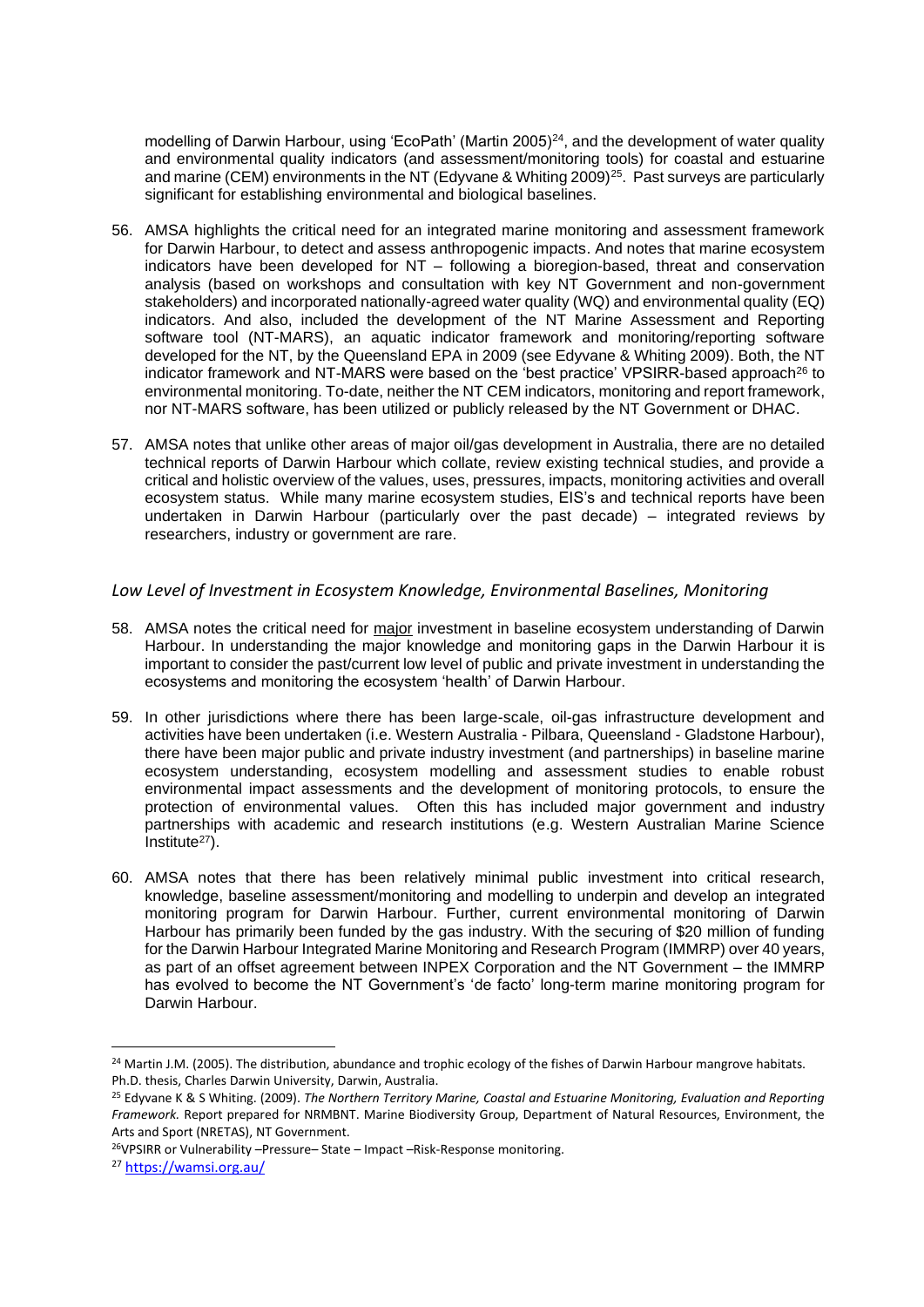61. The NT Government's low level of public investment and commitment to supporting integrated marine monitoring/assessment in Darwin Harbour is clearly highlighted by inspection of the INPEX website for IMMRP and comparing it with the DEPWS website for the IMMRP (which was last updated in March 2016):

INPEX - [https://www.inpex.com.au/projects/ichthys-lng/our-commitments/darwin-harbour](https://www.inpex.com.au/projects/ichthys-lng/our-commitments/darwin-harbour-integrated-marine-monitoring-and-research-program/)[integrated-marine-monitoring-and-research-program/](https://www.inpex.com.au/projects/ichthys-lng/our-commitments/darwin-harbour-integrated-marine-monitoring-and-research-program/) DEPWS - [https://depws.nt.gov.au/water/water-management/darwin-harbour/darwin-harbour](https://depws.nt.gov.au/water/water-management/darwin-harbour/darwin-harbour-integrated-marine-monitoring-and-research-program)[integrated-marine-monitoring-and-research-program](https://depws.nt.gov.au/water/water-management/darwin-harbour/darwin-harbour-integrated-marine-monitoring-and-research-program)

62. AMSA highlights the major potential for the Northern Territory and Commonwealth Governments to invest in and establish a government-industry-research partnership and Darwin Harbour Research Hub – to develop the baseline knowledge, assessment, monitoring, models, and management tools for the sustainable management of Darwin Harbour. The successful WAMSI model in Western Australia provides an excellent template for establishing 'industry-government-research' partnerships – particularly a partnership with the oil/gas industry. While the Territory has previously established collaborative research hubs (e.g. North Australia Marine Research Alliance – a partnership between Charles Darwin University, Australian National University, NTG and Australian Institute of Marine Science), there has been limited partnerships and investment by industry.

#### *Lack of an Adequate & Integrated Marine Monitoring/Assessment Program in Darwin Harbour*

- 63. In previous related EIS referrals in Darwin Harbour (e.g. Darwin Pipeline Duplication Project), the Proponents have emphasized the critical value and contribution of the monitoring undertaken under the NT Government's Darwin Harbour Integrated Marine Monitoring and Research Program (IMMRP), both in assessing the medium and long-term impacts of the INPEX Icthys Project, and assessing the potential impacts of the proposed activities.
- 64. AMSA further notes that the NT Government's investment in publicly-funded, marine research and monitoring in Darwin Harbour is limited. And is currently primarily being undertaken by INPEXfunded, 40-year Darwin Harbour Integrated Marine Monitoring and Research Program (IMMRP), a \$20 million, industry-funded partnership and 'long-term offsets program' for the INPEX Icthys Project.
- 65. While the NT has made significant progress towards an integrated marine and estuarine monitoring program in Darwin Harbour through the Water Quality Protection Plan for Darwin Harbour (WQPP), it is important to note that the establishment of the \$20 million, 40-year IMMRP has primarily remained a 'long-term offsets program' for the INPEX Icthys Project. And significantly, was never specifically designed as a holistic and integrated marine assessment, monitoring program to assess the ecosystem condition and ecosystem health of Darwin Harbour. As such, the current IMMRP falls far short of both, an adequate and integrated marine monitoring program to assess potential marine anthropogenic impacts in Darwin Harbour. Below we provide further clarification.
- 66. AMSA notes that the findings of a national review by Hallett et al (2016)<sup>28</sup>, have highlighted a range of significant limitations in the NT's marine monitoring, including:

"a continuing lack of ecologically-relevant indicators of habitat, floral and faunal condition, and a failure to ensure that declining estuarine condition triggers practical management interventions. Common limitations include (i) over-reliance on physico-chemical elements of estuarine condition, and primarily water quality, (ii) failure to quantify pressures across varied and appropriate spatial scales, and (iii) dramatic inconsistencies in the spatio-temporal coverage of monitoring."

<sup>&</sup>lt;sup>28</sup> Hallett, C.S., F Valesini, P Scanes, C Crawford, B M. Gillanders, A Pope, J Udy, J Fortune, S Townsend, J Barton, Q Yeh, D J Ross, K Martin, T Glasby, P Maxwell (2016) A review of Australian approaches for monitoring, assessing and reporting estuarine condition: II. State and Territory programs. Environmental Science & Policy 66 (2016) 270–281.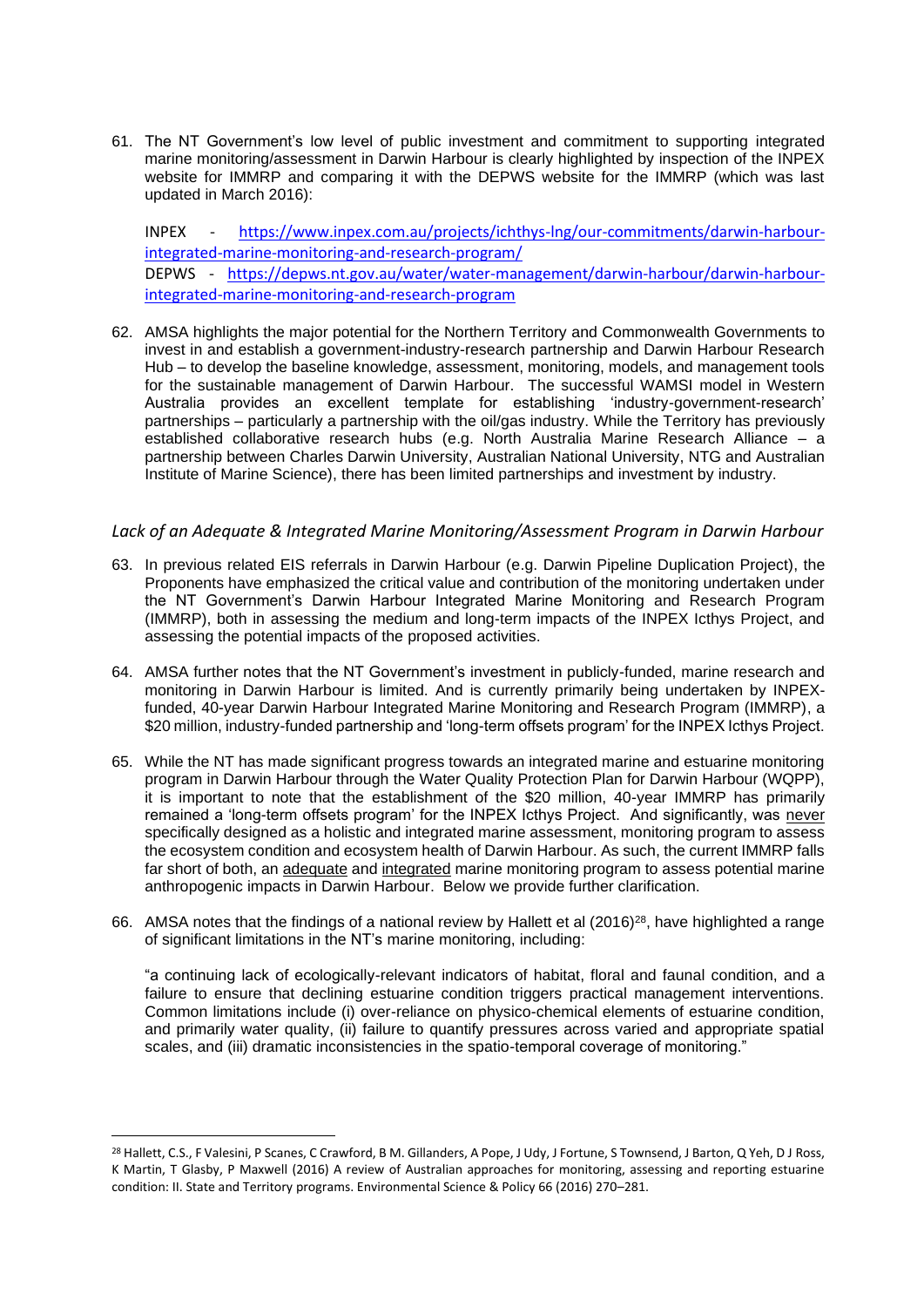- 67. The NT remains the only jurisdiction in Australia not to have an integrated monitoring and assessment system underpinned by an understanding of drivers, activities, threats, condition/impacts and responses (see review by Hallett et al. 2016). Current reporting in Darwin Harbour uses just 2 indicators to assess *"Healthy ecosystems and landscapes in the catchment and harbour – catchment disturbance index and mangrove area change*."
- 68. While AMSA notes that there has been recent progress by the NTG (DEPWS) in identifying and monitoring a suite of 'pressure' indicators for the harbour (see Radke et al 2019, Radke & Fortune 2020, DEPWS 2022<sup>29</sup>), AMSA highlights that in an integrated approach, additional 'stress' and 'response' indicators must also be evaluated, identified and monitored for the harbour.
- 69. AMSA notes that considerable work has been done (particularly over the past decade) in developing and establishing some important marine environmental baselines for Darwin Harbour, ie. water quality, sediment quality, mangroves, and coastal dolphins (see review by Munksgaard 2019). However, we stress that major gaps in marine ecosystem knowledge and understanding remain, which constrain and limit monitoring, risk and impact assessment – and impact detection in the harbour.
- 70. As such, the current IMMRP in Darwin Harbour remains very focused on water quality and sediment quality monitoring programs – with limited biological and biodiversity monitoring to assess 'ecosystem condition'. The lack of ecologically-relevant indicators and monitoring has been highlighted in major national reviews of WQ monitoring programs (e.g. Hallett et al. 2016), recent reviews of Darwin Harbour (Munksgaard et al. 2019) and repeatedly, in the multiple reviews of the WQPP – both by DEPWS and DHAC (ERG and EMG). Including the latest Darwin Harbour Integrated Report Card 2021 which highlights this major monitoring gap and has recommended the following urgent action:
- 71. "Urgent need for systematic and ongoing biodiversity monitoring programs in the harbour and catchment. Opportunities were identified through this project to partner in the future with Indigenous rangers, biosecurity departments and volunteer groups to assist in collecting this information."
- 72. AMSA notes that recent studies by DEPWS have confirmed the lack of an effective long-term WQ monitoring program for Darwin Harbour.Specifically, the failure of current water quality monitoring under the IMMRP to address non-anthropogenic, seasonal and climatic factors on water quality variability (see Makarynksa 2019)<sup>30</sup>. And have also highlighted and recommended the need for routine monitoring (and reporting) of heavy metals in the harbour, particularly known metals of concern (Radke et al. 2021)<sup>31</sup>.
- 73. In line with the goals and objectives of the Darwin Harbour Strategy 2020-2025, AMSA strongly recommends major investment in an adequate and integrated marine environmental baseline and monitoring (and reporting) program in Darwin Harbour, to ensure the protection of the wide range of environmental values in the harbour. And also, importantly, to ensure the detection of potential medium and long-term significant anthropogenic and cumulative impacts.

<sup>&</sup>lt;sup>29</sup> Radke, L.C. and Fortune, J. (2020). Anthropogenic Pressures on Darwin Harbour: An IMMRP Monitoring Plan (Version 1). Technical Report No. 11/2020, Department of Environment and Natural Resources, Northern Territory Government, NT.

Radke, L., Fortune, J., Townsend, S., Schult, J., Staben, G., Skarlatos-Simoes, M., Palmer, C., and Dostine, P. (2019). Development of Pressure Indicators for Darwin Harbour. Report No. 25/2019D. Department of Environment and Natural Resources, Northern Territory Government, Darwin.

<sup>30</sup> Makarynksa, D. (2019b). Developing an integrated long-term monitoring program for Darwin Harbour. Water Quality Pilot Project WP2: Intra-annual water quality variability. Report No. 22/2019D. Department of Environment and Natural Resources, Aquatic health Unit, Water Resources Division.

<sup>31</sup> Radke, L., Smit, N. and J.Fortune (2021). *Assessment of sediment quality indicators for long term monitoring in Darwin Harbour: Final report.* DEPWS Technical Report 32/2021, Northern Territory Government, Darwin.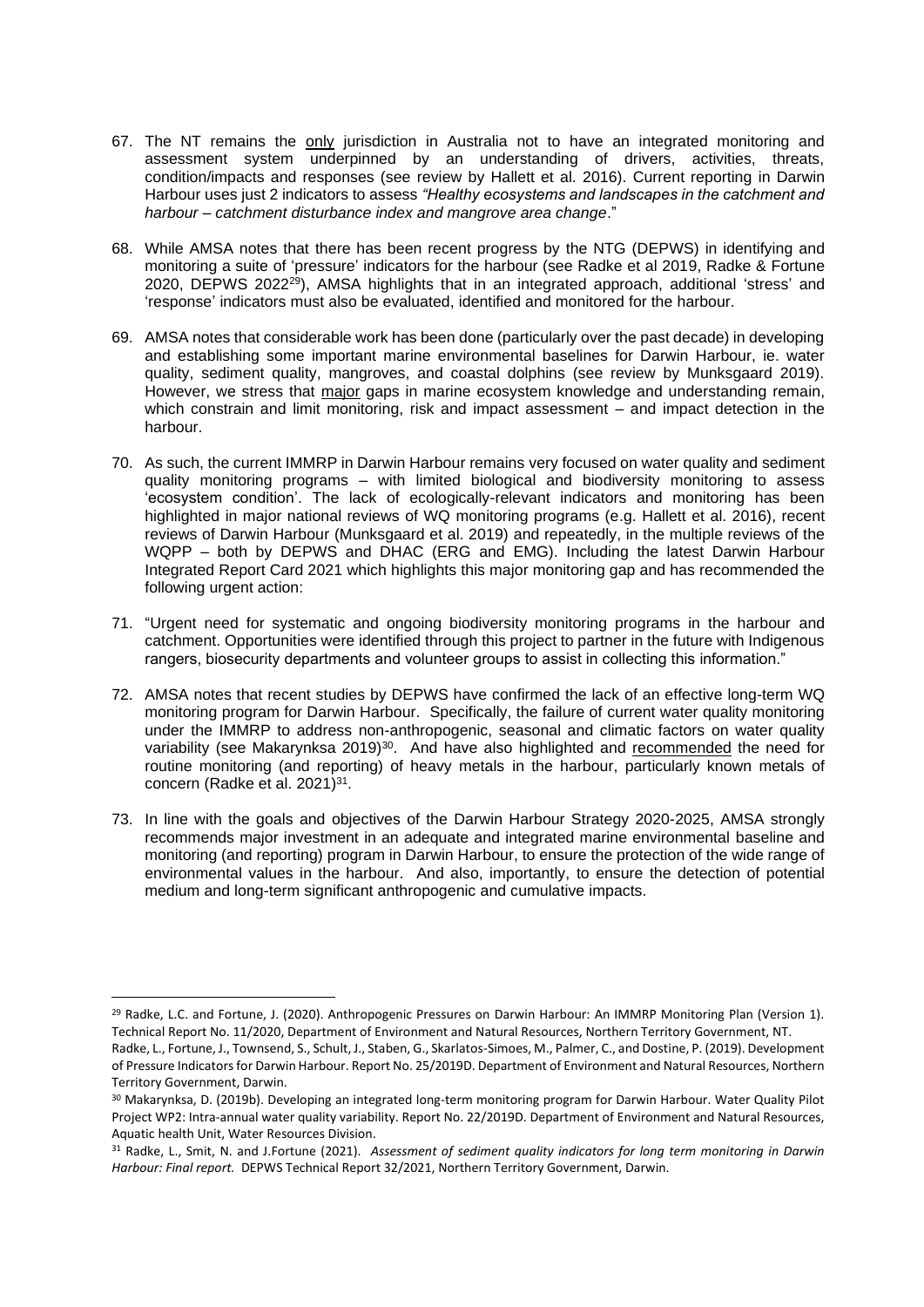### *Need for a Strategic Regional Environmental and Baseline Assessment*

74. AMSA notes that the MASDP has already identified the value of Strategic Regional Environmental and Baseline Assessments (SREBAs) in providing guidance on undertaking a strategic assessment:

"The SREBA Framework for the NT*<sup>32</sup>* (NTG 2020) provides good guidance on undertaking strategic regional assessments in the Beetaloo Basin, and elements of this framework will be adopted for the MASDP where possible." (Draft Program, Section 3.1.1).

75. The SREBA Framework for the NT describes the purpose of a SREBA:

"to provide the information necessary for appropriate decisions to be made about the development of any onshore shale gas industry in the NT, including assessment of water and biodiversity resources, to inform land-use planning, and the collection of baseline data to provide a reference point for ongoing monitoring".

- 76. The SREBA Framework notes that "the lack of adequate pre-development assessment and environmental baseline data was one of the biggest environmental regulation and managementrelated issues associated with the development of the gas industry". And notes that adequate predevelopment baseline information was important to:
	- predict the magnitude of any post-development change and assess its impact
	- underpin modelling of the possible impacts of any new industry
	- inform site-specific quantitative risk assessments by industry and regulators
	- strategically plan for the rollout of any onshore shale gas industry, by industry, government, community and affected stakeholders
	- identify key sensitivities in a regional context, and openly and constructively investigate and resolve issues that may arise as a result.
- 77. In light of the current major gaps in knowledge (outlined above), AMSA strongly recommends a SREBA be undertaken for Darwin Harbour, as part of the MASDP Program.
- 78. AMSA considers a SREBA essential in providing a baseline and reference point for ongoing monitoring, impact detection, risk assessments, and to inform land-use, sea-use and development planning in the MASDP.

### **Specific Comments – Draft MASDP Program**

- 79. AMSA fully recognises that the MASDP is a major industry development plan. With a clear intent to attract industry investors to the Northern Territory, through the streamlining and fast-tracking of environmental approvals and minimization of regulatory hurdles or burden. But notes the MASDP commitment to a SEA approach and environmental sustainability, including understanding potential regional and cumulative impacts:
- 80. "SEA provides a number of benefits in understanding the **regional and cumulative impacts of development** and embedding sustainable outcomes across the life of the Precinct. In the context of the MASDP, using an SEA pathway to progress both NT and Commonwealth environmental approvals is seen as an important component of progressing this world-class, sustainable industry precinct." (Draft Program)
- 81. AMSA however notes that the current proposed MASDP Program (and EIS) fails to identify or detail any program, approach or methodology to detect and assess regional and cumulative impacts on values, from current and projected uses in Darwin Harbour.

<sup>32 &#</sup>x27;SREBA Framework. A Guide to Undertaking a Strategic Regional Environmental and Baseline Assessment in the Northern Territory' (NTG 2020)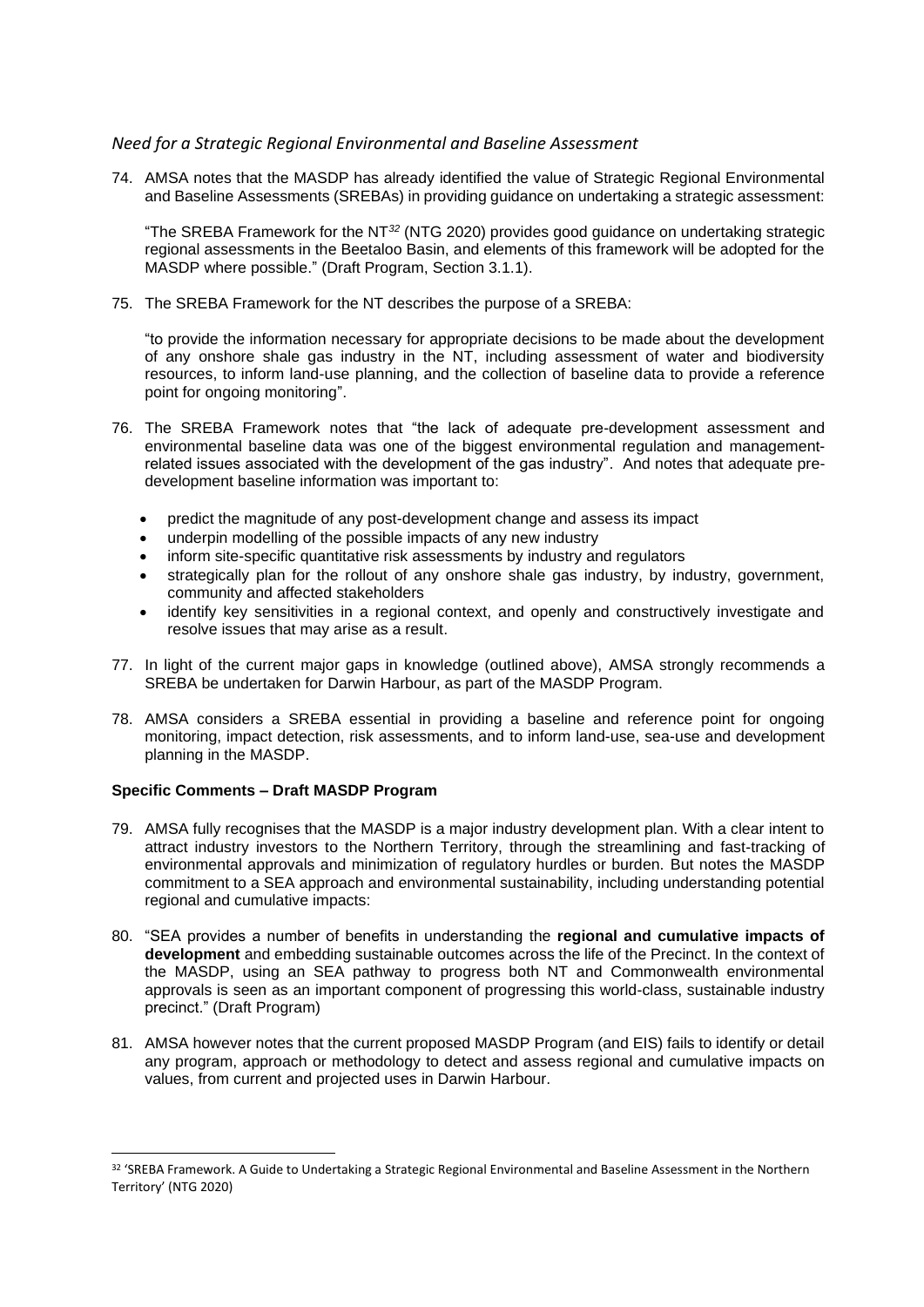- 82. AMSA is also concerned at the current duration of the MASDP Program. Under the Draft Program, DIPL is seeking approval for development activities within the MASDP strategic area that may occur over a period of 50 years (see Section 4.1.2). AMSA notes that Strategic Assessments under the EPBC Act, are usually around 20 years. We propose a duration of 20 years for the MASDP, with an independent review/audit after 10 years.
- 83. AMSA notes that the MASDP is a "Program (policy or plan), which sets out the scope of future development, as well as measures to deliver sustainability outcomes across economic, environmental, social and cultural and governance settings." And that, "the MASDP Program is being developed based on three, equally important parts, all of which are supported by a Programwide sustainability outcomes framework. The proposed core parts of the MASDP Program are:

**Development Plan** – defines the scope of development allowed under the Program; will be based around Classes of Action approach of the EPBC Act

**Sustainability Outcomes Framework** – delivers a best practice approach to embedding sustainability principles into the implementation of the Program. Sets measurable outcomes across all four sustainability components (environmental, economic, social and cultural, governance) and includes specific commitments for how outcomes will be delivered. Includes measures to avoid and minimise negative impacts and enhance positive opportunities

**Implementation and Assurance Plan** – sets out how the Program will be implemented, including mechanisms for all stakeholders to have confidence that the implementation is transparent, effective and adaptive. It includes governance arrangements." (Draft Program, pp.12)

- 84. AMSA notes that "an outcomes framework approach replaces the standard mitigation and measures approach to avoid, minimise and offset potential significant and cumulative impacts, thus aligning with the SEA approach. The outcomes framework will encompass not only environmental factors, but economic, social and governance components as well. Together, these four components form the basis of sustainable infrastructure development, as defined by the Infrastructure Sustainability Council of Australia (ISCA). Therefore, defining outcomes across these four components will be a critical part of developing the MASDP Program." (MASDP Statement of Reasons, pp.7)
- 85. AMSA notes that the Development Plan has not been completed. And there is limited information on the proposed industries, activities and potential impacts in the Draft Program document. For example, Actions or Classes of Actions (Draft TOR, Section 2.4) to be undertaken within the SAA, includes 'waste discharge pipelines' but fails to include the nature/types of potential pollutants, contaminants, or discharges.
- 86. AMSA notes that the Proponent acknowledges that much of the MASDP Program is currently still under development. "Some early fundamentals about the MASDP Program are currently known. However, a considerable amount of information, analysis and consultation must still be undertaken to fully develop the Program. While there is a good understanding of what this should entail, much of the work to determine the final Program content is still under development. This overview section and those that follow provide as much detail as appropriate at this stage of Program development, both in relation to content and the process which is underway to develop the full Program." (Draft Program, pp.12).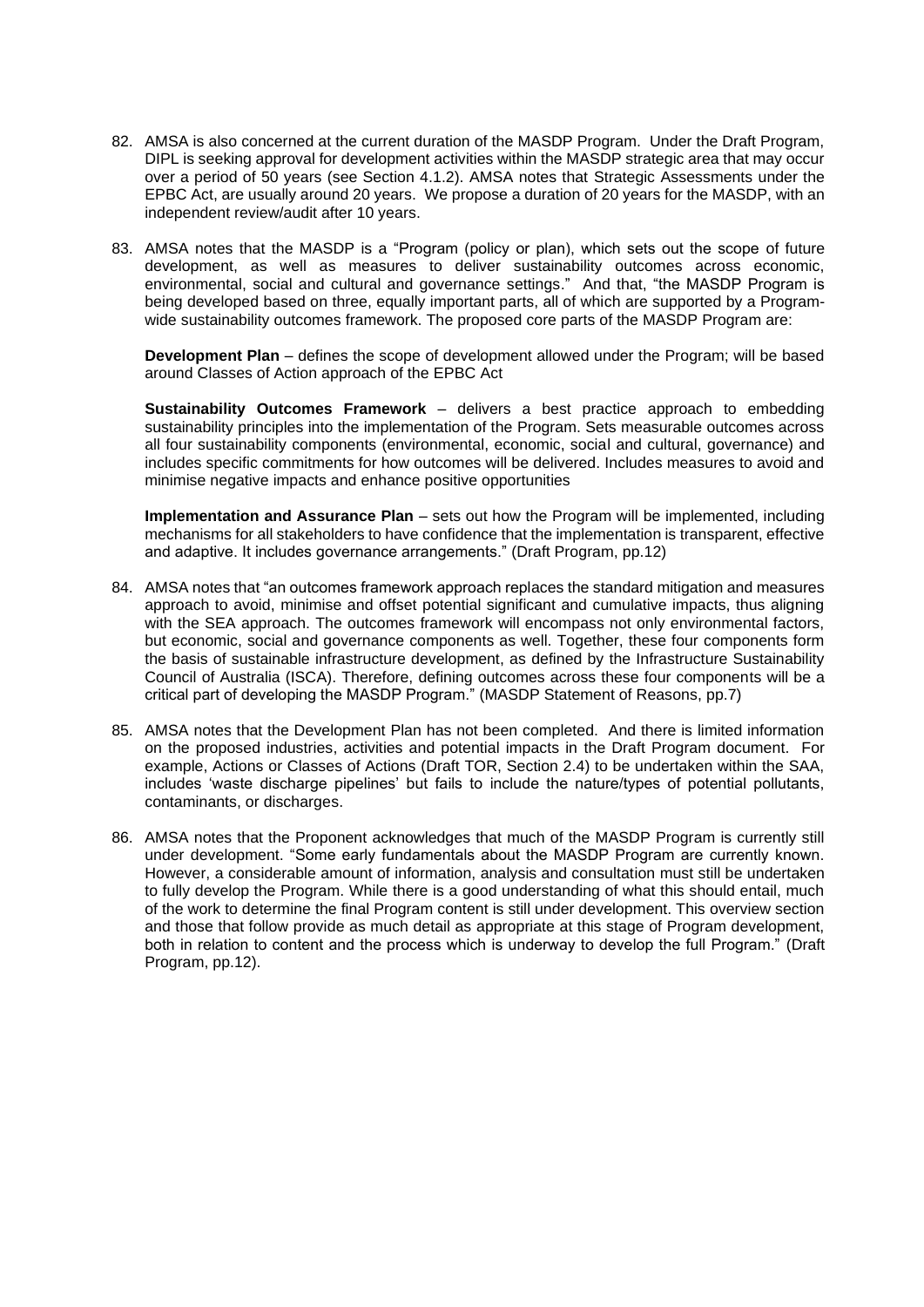88. AMSA notes that the proposed 'Sustainability Outcomes Framework' relies on a major investment in knowledge, data-gathering, risk assessment, analyses, tools and key expert and stakeholder consultation (which is not detailed in the referral documents):

*"The Program will provide a Sustainability Outcomes Framework designed to effectively manage, protect or enhance environmental, social and cultural values for the life of the Program. The Sustainability Outcomes Framework component of the Program will:*

- Summarise the likelihood and severity of the impacts of implementing the Program on the identified values based on the outcomes of the environmental impact assessment process documented in the EIS
- Establish the impact avoidance requirements of the Program.
- Set environmental management standards and controls.
- Provide tools that will be used to understand, predict and respond to potential impacts and opportunities over the life of the Program.
- Demonstrate how negative cumulative impacts to identified values of all proposed activities identified in the EIS will be mitigated and positive impacts enhanced. Identify measures that are most effectively delivered at the Precinct-wide scale, versus those which are specific to individual projects.
- Provide for appropriate offsets in accordance with the NT Offsets Framework and EPBC Act Environment Offsets Policy, where relevant, that address biodiversity loss and greenhouse gas (GHG) emissions.
- Define clear and measurable outcomes and commitments for environmental protection and social, cultural and economic sustainability that are relevant to the Program, including specific, measurable, achievable, relevant and timely performance indicators to demonstrate progress towards achieving these outcomes and commitments.
- Define clear and measurable outcomes and commitments for the achievement of administrative and regulatory efficiencies including specific, measurable, achievable, relevant and timely performance indicators to demonstrate progress towards achieving these outcomes and commitments." (Draft TOR, Section 2.5)

### **Specific Comments on Draft Terms of Reference for MASDP SEA and EIS**

89. AMSA notes the major objectives of the MASDP EIS outlined in the referral documents:

"An Environmental Impact Statement (EIS), which assesses the impact of implementing the Program, on environmental factors, including Matters of National Environmental Significance (MNES). It demonstrates how negative impacts will be avoided, mitigated and offset (as appropriate) and where beneficial outcomes can be enhanced. The EIS allows stakeholders to understand and assess the acceptability of impacts." (Draft Program, pp.3)

"The purpose of the EIS is to assess the impacts of implementing the MASDP Program, including the impacts of actions proposed under the Program, on the environmental, economic, social and cultural values of Middle Arm, Darwin Harbour and surrounding areas. The draft EIS will also assess impacts of actions on environmental values under the EPBC Act. The draft EIS must demonstrate how the Program has been developed to meet the requirements of these TOR and the Program endorsement criteria, as set out in Attachment 2 of the Strategic Assessment Agreement between the Chief Minister of the Northern Territory and the Commonwealth Minister for the Environment. The draft EIS must enable the NT EPA and Commonwealth Minister to evaluate the suitability of the Program to ensure the long-term protection and conservation of environmental values within the SAA." (Draft TOR, pp.2)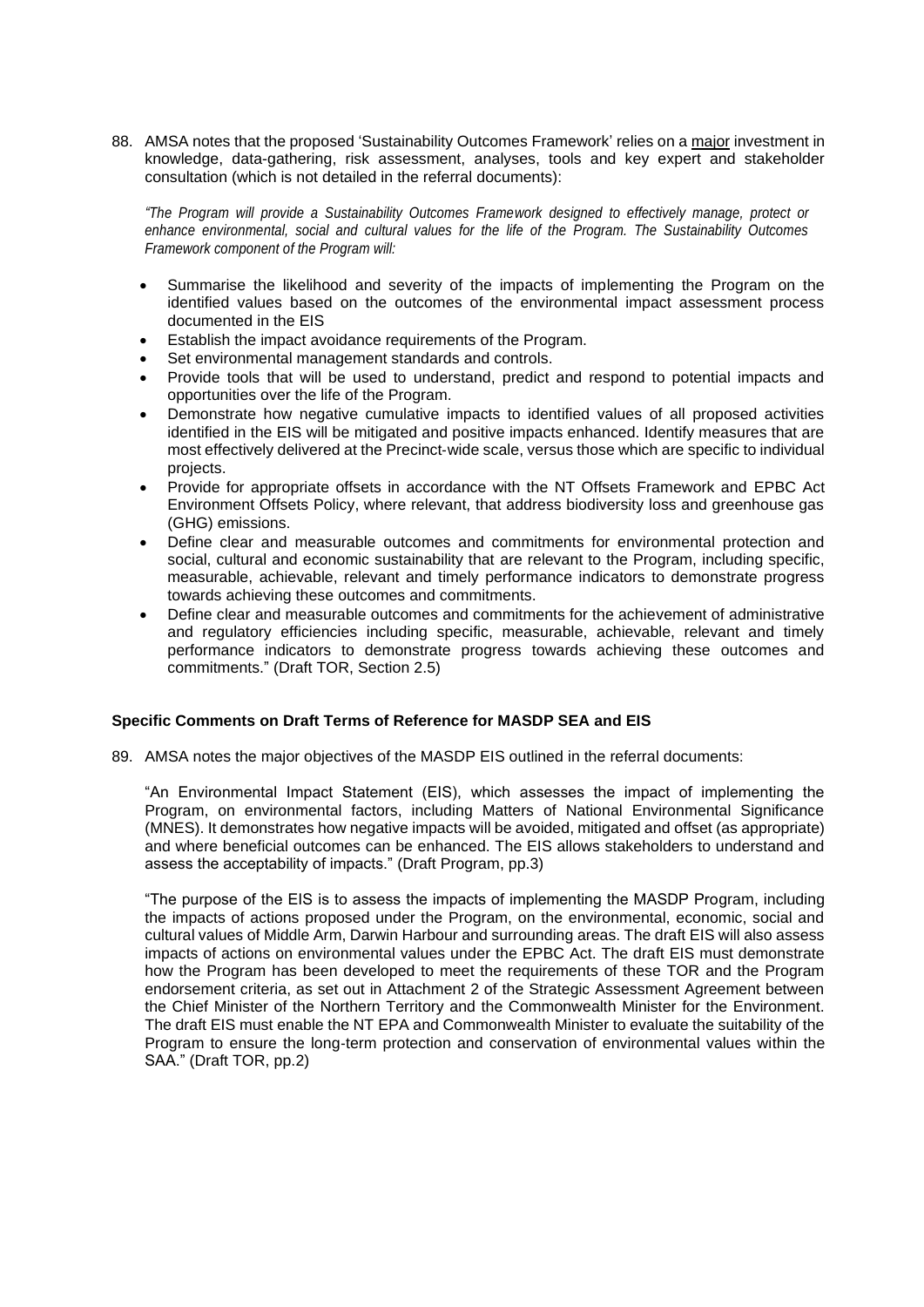#### *Potential Major Impacts and Knowledge Needs for the MASDP*

- 90. AMSA notes that Darwin Harbour has been formally recognised by the NT Government as a site of international and national conservation significance and is currently facing major and rapid industrialization<sup>33</sup> – particularly from the developing and growing oil/ gas industry, including major proposed petrochemical industries.
- 91. AMSA notes that while Darwin Harbour has a Water Quality Protection Plan, and a Darwin Harbour Strategy 2020-2025, it currently has no regional plan of management, integrated catchment management plan, nor natural resource management or conservation plan - to effectively manage and conserve the significant values of the harbour.
- 92. AMSA remains concerned at the major potential marine environmental impacts associated with the proposed MASDP – including impacts on marine megafauna (including dolphins, turtles, dugongs and sharks); fisheries (commercial and recreational); the cumulative impacts of dredging; acid sulphate soils; and the impacts of heavy metals on the food chain, food safety, public health, Indigenous harvest and Traditional Owners. And also, the potential major climate change risks and impacts on the MASDP (particularly sea-level rise, flooding) – and correspondingly, the major carbon footprint and climate impact of the MASDP (particularly its gas-related activities).
- 93. In a recent review of the environmental threats, monitoring and knowledge needs of Darwin Harbour, Munksgaard et al. (2019) identified the following main long-term threats to the ecological health of the harbour:
	- mangrove vulnerability and loss due to climate impacts, particularly sea level rise
	- habitat decline and loss from coastal land clearing, reclamation and catchment development
	- water quality deterioration (particularly in the poorly flushed upper reaches of the harbour), from pollution by catchment-derived nutrients and toxicants and
	- excess sediment deposition from land runoff and dredging of the estuary
- 94. The review did not assess ecological impacts, impacts to ecosystem services or impacts from increased shipping.
- 95. AMSA notes that climate change and associated sea level rise has been identified as posing a range of threats to Darwin Harbour, in particular mangrove and wetland communities (and their ecological services) (Munksgaard et al. 2019). Particularly enhanced climatic variability (in relation to the Australian monsoon) and cyclonic activity (decreased cyclone frequency but increased intensity). With enhanced climate variability, principally temperature rise, and low monsoonal rainfall associated with El Niño events, resulting in potential catastrophic events as has been observed in the NT across the Gulf of Carpentaria, where extensive mangrove mortality occurred during the 2015–2016 El Niño event (Duke et al., 2017<sup>34</sup>).

<sup>33</sup> Munksgaard, N.C., Hutley, L.B, Metcalfe, K.N., Padovan, A.C., Palmer, C & K.S. Gibb (2019). Environmental challenges in a near-pristine mangrove estuary facing rapid urban and industrial development: Darwin Harbour, Northern Australia. *Regional Studies in Marine Science*, 25, 100438, ISSN 2352-4855[, https://doi.org/10.1016/j.rsma.2018.11.001.](https://doi.org/10.1016/j.rsma.2018.11.001)

<sup>&</sup>lt;sup>34</sup> Duke, N.C., Kovacs, J., Griffiths, A., Preece, L., Hill, D., van Oosterzee, P., Mackenzie, J., Morning, H., Burrows, D (2017). Largescale dieback of mangroves in Australia's Gulf of Carpentaria: a severe ecosystem response, coincidental with an unusually extreme weather event. *Mar. Freshw. Res*. 68, 1816–1829.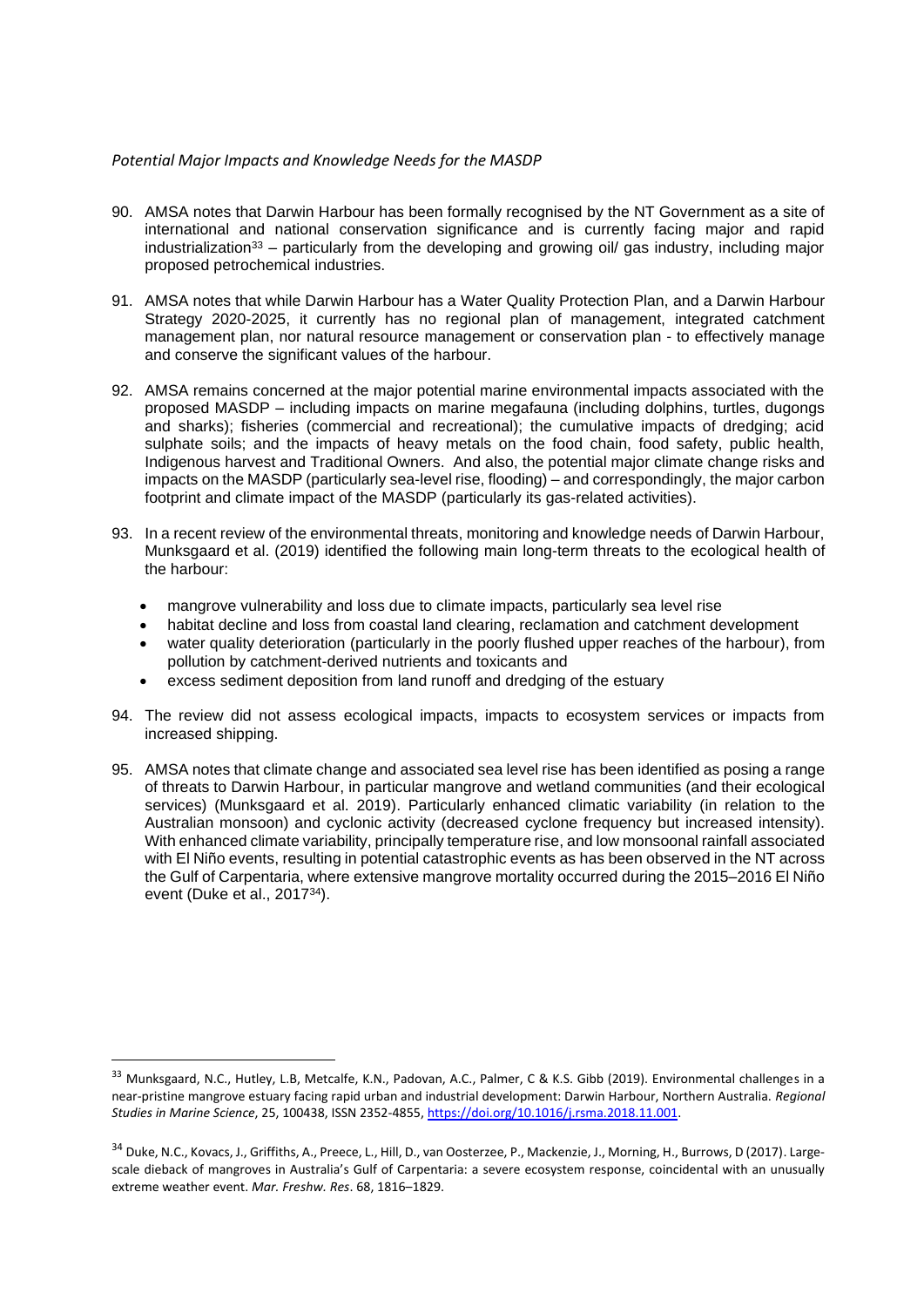- 96. AMSA is concerned at the potential major marine environmental and climate impacts associated with the proposed MASDP – and also, significantly, the ability of the current proposed SEA framework and proposed EIS to adequately detect, assess or monitor adverse impacts of the MASDP on the harbour's key marine values and other marine uses.
- 97. In addition to the technical comments raised under 'General Comments' (above), AMSA raises the following major issues, concerns and key knowledge gaps/needs, which need to be addressed in the proposed MASDP 'strategic environmental assessment' (SEA) framework and EIS for Darwin Harbour:
	- a) Need for build upon baseline surveys and studies to address existing major knowledge gaps and inform the environmental assessment of potential impacts on marine ecosystem values – particularly on critical habitats, key marine species and formally-listed threatened and migratory species, and also, ecosystem services.
	- b) Including the need for research, monitoring and risk assessment of potential MASDP impacts on major marine megafauna populations in the harbour and their critical habitat – including fish, sharks/rays, marine turtles, seabirds/shorebirds and marine mammals.
	- c) Need for assessment of 'other marine uses' (existing and forecasted) in Darwin Harbour, including trends, and potential environmental and socio-economic impacts – particularly for conservation, fisheries, aquaculture, defence, tourism, shipping, cultural values and recreation.
	- d) Need for research, monitoring and assess of the potential MASDP impacts on recreational and commercial fisheries, particularly given that 30% of the Northern Territory's recreational catch is from Darwin Harbour region.
	- e) The focus on site-based and activity-based monitoring and assessment (and triggers) and failure to account for ecosystem-wide and 'cumulative impacts' on the marine ecosystem and ecosystem services of the harbour.
	- f) Need for integrated, marine ecosystem modelling and bioeconomic studies.
	- g) Need for a detailed climate risk assessment particularly given the location of the MASDP on low-lying, coastal land, and the pronounced vulnerability of the coast to climate change impacts
	- h) Including the need for updated down-scaled climate projections for the region. Particularly given recent major climatic events in Australia (flooding, storms), which have underscored the need for updated coastal risk assessments.
	- i) Need for baseline information on heavy metals, bioavailability and bioaccumulation in the marine food chain in Darwin Harbour and also, its potential public health and socio-economic impacts (fisheries, Indigenous cultural harvest).
	- j) Need for research and monitoring of the ecological impacts of dredging and the current lack of an overall dredging strategy and management plan for Darwin Harbour to guide and manage dredging activities and their impacts.
	- k) Consideration of the current limited marine monitoring and regulatory framework with the Northern Territory, to adequately assess environmental impacts within the harbour.
	- l) Including the lack of an independent, adequate and integrated marine monitoring program for the harbour, i.e. the current INPEX-funded Darwin Harbour IMMRP.
- 98. AMSA notes that sea level rise (SLR) poses a major threat to coastal wetlands, mangroves and saltmarsh ecosystems of Darwin Harbour, where SLR is one of the highest in Australia at 8.4 mm y−1 (5-year running average 1996–2013, CoastAdapt, 2018)<sup>35</sup>. Current rates of sea level rise are higher than at any time in the last 6,000 years. Significantly, recent modelling of the response by Darwin Harbour mangroves to a 0.5 m and 1 m rise in sea level indicates that the *Ceriops*-dominated habitat may be the most vulnerable, with a potential decline in area of up to 92% (Crase et al., 2013, 2015<sup>36</sup>).

<sup>&</sup>lt;sup>35</sup>CoastAdapt (2018). Sea-level rise and future climate information for coastal councils. National Climate Change Adaptation Research Facility. https://coastadapt.com.au/sea-level-rise-information-all-australian-coastal-councils#NT\_DARWIN 36 Crase, B., Liedloff, A., Vesk, P.A., Burgman, M.A., Wintle, B.A., 2013. Hydroperiod is the main driver of the spatial pattern of

dominance in mangrove communities. *Glob. Ecol. Biogeogr*. 22, 806–817.

Crase, B., Vesk, P.A., Liedloff, A., Wintle, B.A., 2015. Modelling both dominance and species distribution provides a more complete picture of changes to mangrove ecosystems under climate change. *Glob. Chang. Biol*. 21, 3005–3020.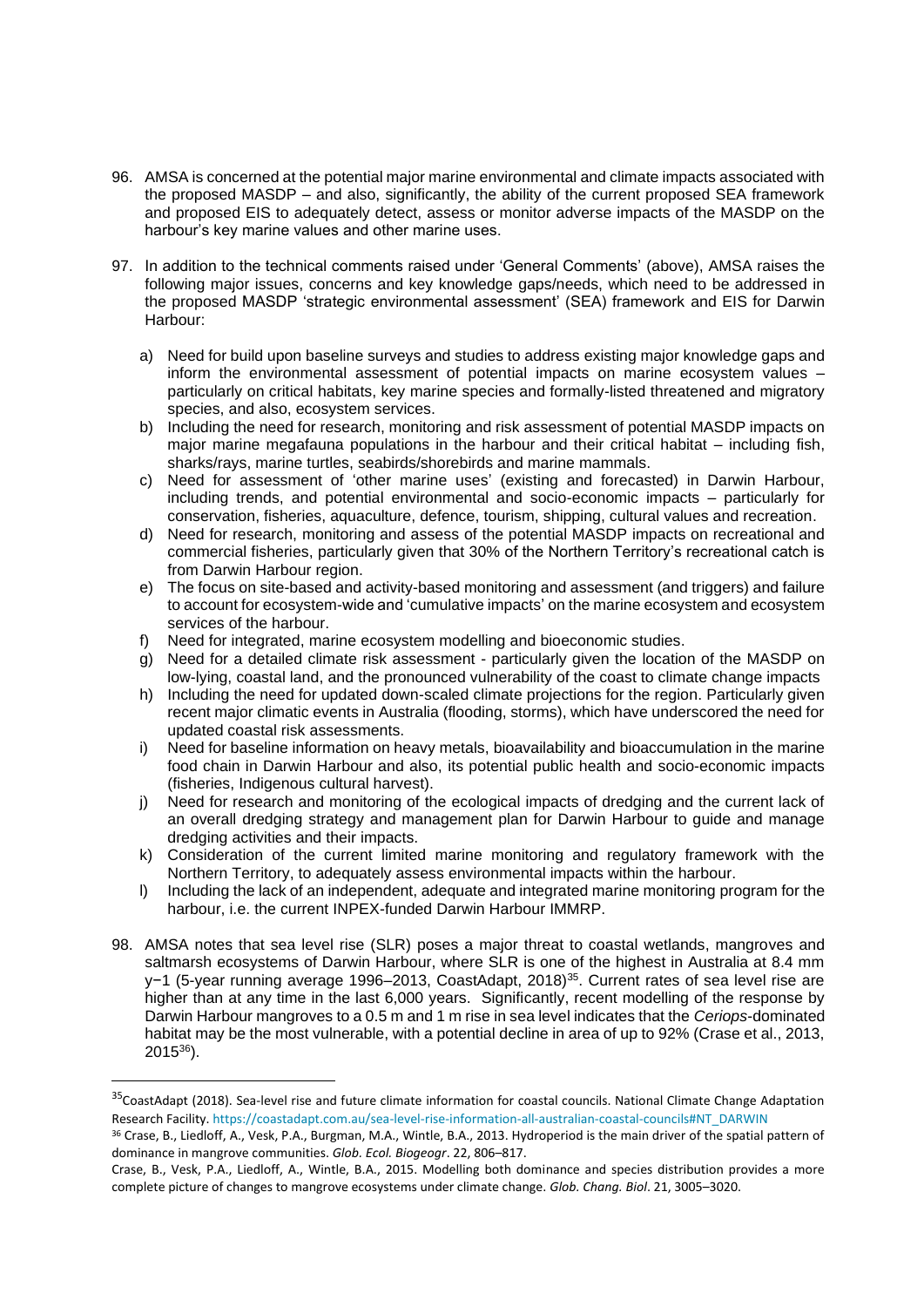99. AMSA notes that SLR and increased climate variability (ie. flooding, storm surge events, cyclonic activity) pose not only threats to coastal wetland ecosystems in Darwin Harbour - but also the Middle Arm Peninsula, and potentially parts of the MASDP. This is supported by national coastal risk assessment tools (eg. CoastAdapt, Coastal Risk Australia<sup>37</sup>), which highlight the vulnerability of the Darwin Harbour to coastal inundation and flooding, including the Middle Arm Peninsula.



Figure 1. Coastal and climate vulnerability of the Middle Arm Peninsula and MASDP region. Showing SLR and storm inundation mapping for 2100 (based on modelling by SEA 2010 and GHD 2014).

- 100. AMSA notes that recent major climatic events in Australia (flooding, storms) have also underscored the need for updated coastal risk assessments. For Darwin Harbour, there have been major improvements in the bathymetric data for the harbour, over the past 10 years, with detailed mapping and field studies now available. AMSA notes that current SLR risk modeling for Darwin Harbour region was conducted in 2010 (SEA 2010)<sup>38</sup> – no subsequent SLR risk modelling has been undertaken. While more recent storm surge mapping and flooding has been undertaken (GHD 2014) – it is based on SLR modelling by SEA (2010) and 2009 and 2011 topographic information (Figure 1). Further, we note that Rapid Creek floodplain modelling has been re-assessed with more up-todate DEM mapping (2014) due to significant inaccuracies detected following a major 2011 Darwin flood event.
- 101. AMSA strongly recommends a detailed and updated climate risk assessment of the Darwin Harbour region be undertaken as part of the MASDP SEA and EIS, using updated 'down-scaled' climate projections for the region (based on IPCC Sixth Assessment Report). And incorporating SLR and relevant climate risks (storm surge, flooding, cyclonic activity), and also updated DEM mapping and bathymetric data for Darwin Harbour.
- 102. Another priority for MASDP SEA and EIS should be addressing the potential major shipping and sediment impacts in the harbour. AMSA supports 'predictive sediment impact modelling' (an industry standard for major coastal projects in other States), including hydrodynamic, sediment transport impact and dredge plume modelling (Section 5.7.1, Referral Report). But notes the need to specifically address the current lack of a Dredging Strategy and Plan for Darwin Harbour.

<sup>37</sup> Coastal Risk Australia - <https://coastalrisk.com.au/viewer>

<sup>38</sup> Systems Engineering Australia (SEA) (2010). High Resolution Storm Tide and Climate Change Impacts Study – 2010. Report to the Department of Lands and Planning, Northern Territory.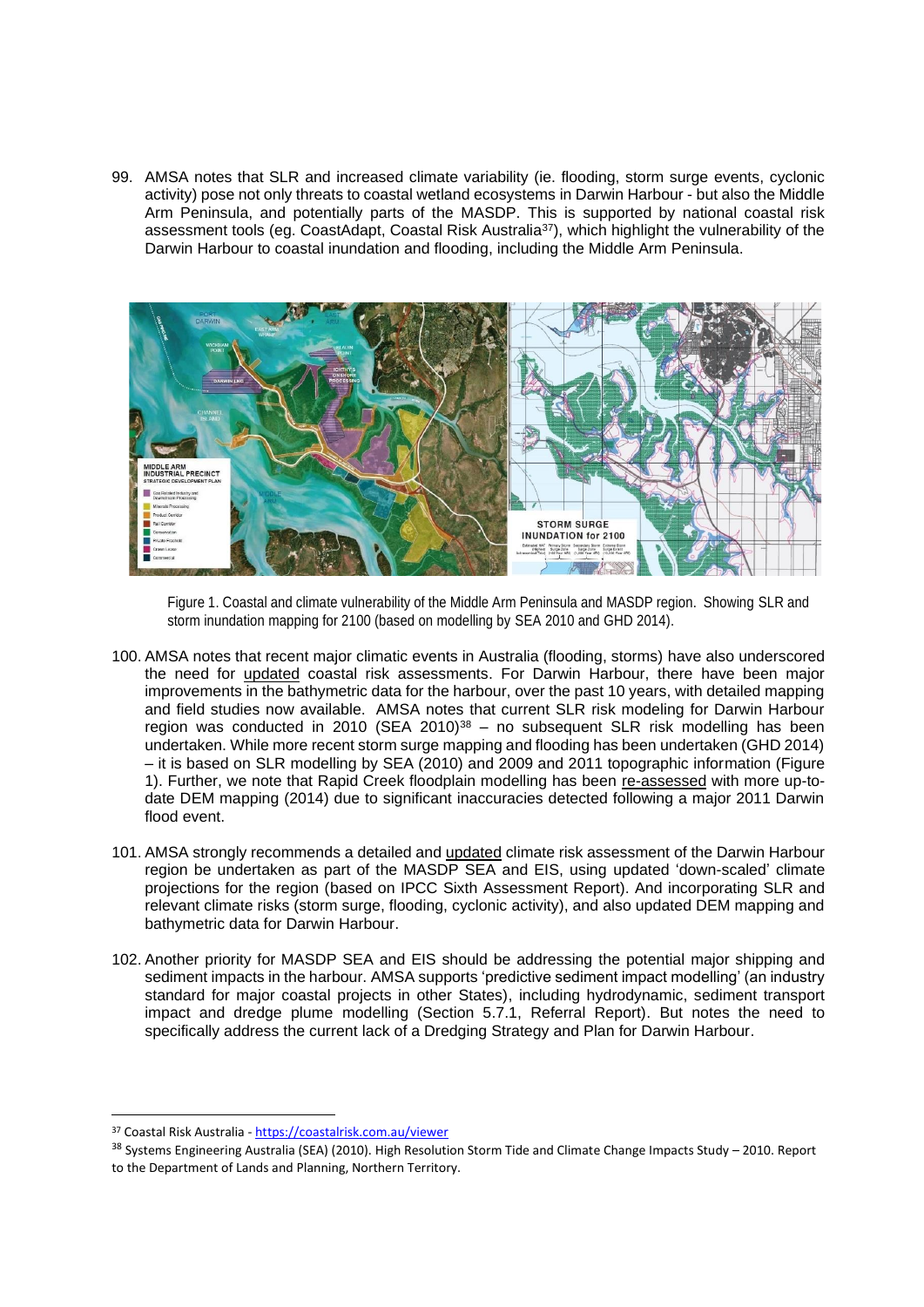- 103. Significantly, Darwin Harbour Integrated Report Card 2021<sup>39</sup> also highlight *"a key priority item for water quality in Darwin Harbour is the development of a Dredging Strategy and Plan*", which is in accordance with work currently being conducted by NT Department of Infrastructure, Planning and Logistics. The report card also recommended the *"need to adjust sampling locations for sediment metals to include more sites in Buffalo and Myrmidon Creeks. Investigate source of elevated metals identified at sites in East Arm.*"
- 104. AMSA notes that ANZG 2018 provide national recommended protocols/approaches to sediment assessment/ monitoring<sup>40</sup> which should, as a priority, be considered for Darwin Harbour. Particularly the recommended monitoring protocols and assessing sedimentation impacts, particularly the need to incorporate 'multiple lines of evidence' in assessing ecological impacts (Simon & Batley 2016).<sup>41</sup> This is also currently not undertaken in the IMMRP WQ.
- 105. AMSA also suggests consideration should also be given to the major prevalence of acid sulfate soils in the Darwin Harbour region and with sediment disturbance, the potential for anoxic conditions, acidification and mobilization of heavy metals, and their contamination of surrounding waters and bioaccumulation in the food chain (Munksgaard et al. 2019). Previous Referrals (Darwin Pipeline Duplication project) cite an outdated 2002 soil study, which fails to define the scope and nature of the acid sulfate soil issue (and its impacts on coastal development and infrastructure development, including dredging).
- 106. As mentioned previously, AMSA considers it important that the MASDP does not follow other related-EIS Referral material (Darwin Pipeline Duplication Project) – by relying very heavily on the INPEX Ichthys Project and the IMMRP, to discount potential environmental concerns, significant impacts and threats, including identified MNES. But rather undertake additional essential baseline studies, monitoring and risk assessments as outlined in this submission.

# *Potential Impacts, Knowledge Needs and Monitoring Challenges - Marine Megafauna*

- 107. The marine and coastal habitats within Darwin Harbour and around Middle Arm contain marine fauna species that are of local, national, and international significance. Below we outline major issues, threats and also, key knowledge needs, and monitoring challenges for the MASDP EIS and SEA.
- 108. AMSA notes the major methodological challenges with impact detection and monitoring of marine megafauna populations, particularly with small and vulnerable populations. Including high population variability (even over relatively long-term monitoring, ie. a 10-yr survey period). And in aerial surveys, the difficulties in isolating the source or causes of impact due to scale issues, ie. the scale of the impact (project-site) versus the scale of the population (100s of km).
- 109. All marine mammal species have life histories that render them highly vulnerable to population decline. Such declines are also difficult to detect given the mobility of these species and challenging behaviours that hamper detection. Unless the impact is observable and drastic, e.g. significant increase in boat strike mortality; most impacts will go undetected.
- 110. AMSA also notes that it remains a major challenge to directly respond to the current Commonwealth's Significant Impact Guidelines with marine megafauna under the EPBC Act 1999, in relation to major developments - due to project vs. megafauna ecology scales, knowledge gaps and life history factors. Therefore – 'no project impact' is a frequent outcome in these assessments. For this reason, AMSA suggests the need for as conservative approach as possible, when assessing small and vulnerable marine megafauna populations.

<sup>39</sup> https://nt.gov.au/ data/assets/pdf\_file/0003/1059330/darwin-harbour-2021-integrated-report-card.pdf

<sup>40</sup> <https://www.waterquality.gov.au/anz-guidelines/resources/guidance/biological-assessment>

<sup>41</sup> Simpson, S. and G. Batley (2016) (Eds.) *Sediment quality assessment: a practical guide*. CSIRO Publishing, Victoria, Australia.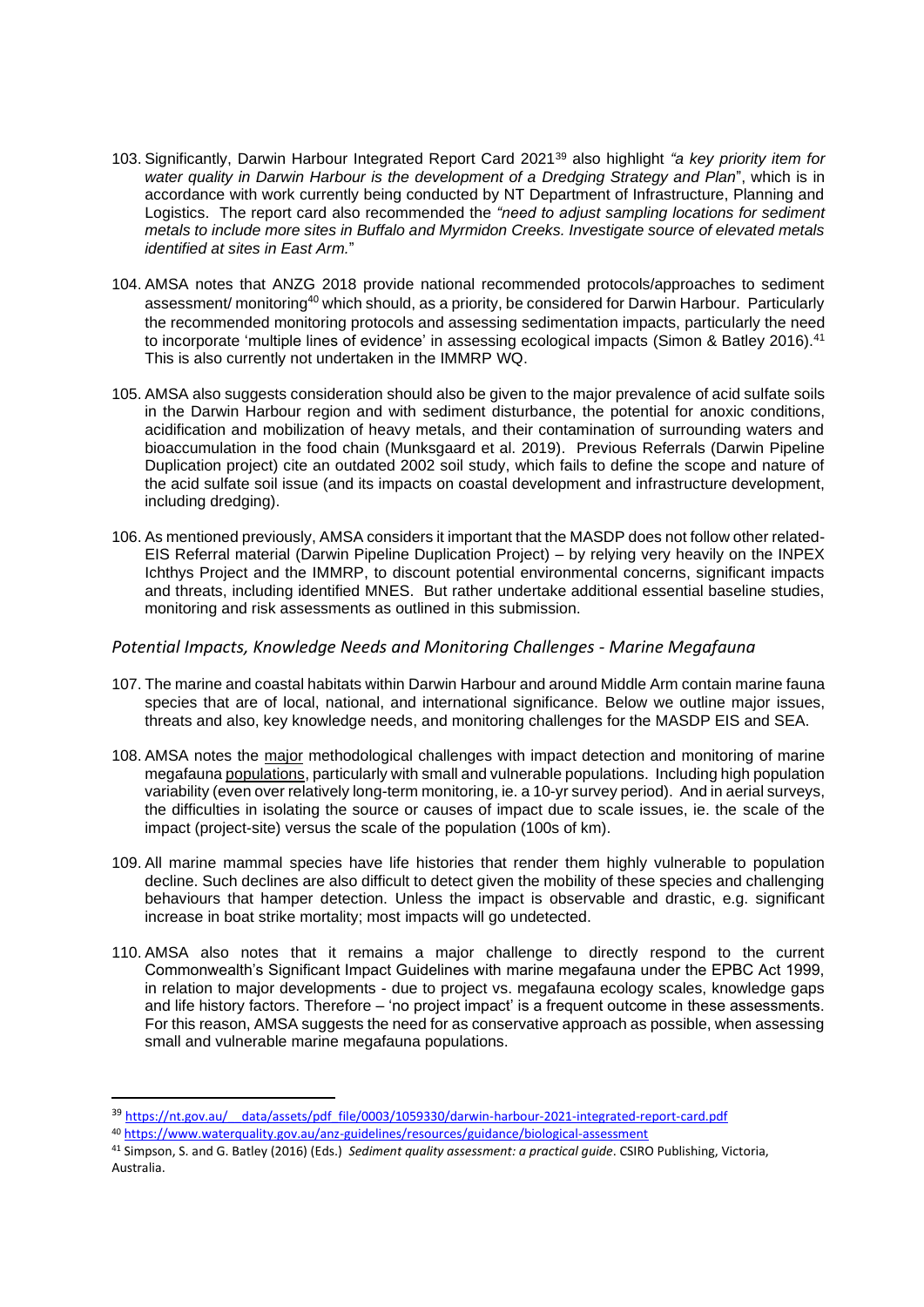- 111. AMSA notes that the Commonwealth are currently in the process of developing survey/assessment guidelines for marine mammals and turtles to be applied to 'significant projects' in Australia – and the Commonwealth's Significant Impact Guidelines. AMSA is very supportive of this initiative and view it as a major positive step in improving robustness in this process and improving conservation outcomes.
- 112. In Darwin Harbour, long-term monitoring study of 3 coastal dolphins species (2008-2019) has detected a decline in dolphin populations (Palmer et al. 2017<sup>42</sup>, Griffiths et al. 2020<sup>43</sup>). But the cause of the population decline is unknown, because no other factors were monitored/integrated.
- 113. For this reason, for the MASDP, AMSA strongly recommends a 'multiple lines of evidence' approach to monitoring and impact assessment for dolphins and other marine megafauna populations, ie. multiple suspected impacting factors should be monitored concurrently. Including conducting direct megafauna observations whilst monitoring noise, prey abundance, water quality, habitat health and vessel traffic - all are critical in understanding cumulative impacts to marine megafauna and identifying the causes or source of impacts.
- 114. AMSA notes the major lack of tagging or movement studies for marine megafauna in Darwin Harbour.

#### Coastal Dolphins

- 115. Information on the Australian snubfin (*Orcaella heinsohni*), Australian humpback (*Sousa sahulensis*) (Australian endemic species) and bottlenose (*Tursiops sp*.) dolphins in Darwin Harbour has increased significantly since 2008. Darwin Harbour including Middle Arm consist of estuaries that are biologically productive systems that support the three coastal dolphin species and serve as important nursery grounds for their prey. Using data from long-term dolphin monitoring (Brooks et al. 2017, Palmer et al. 2017, Griffiths et al. 2020), these three species were found to have populations that were small, mobile, and of a variable nature. All three species (Bottlenose, Humpback and Snubfin Dolphins) occur at low densities in this region  $(1086 \text{ m}^2)$ , with fluctuating population sizes, upper population estimates of 44, 107 and 21 individuals, respectively (Griffiths et al. 2020). The current capture–recapture results have demonstrated that the Darwin region population of all three species of coastal dolphins are small. While the Darwin region is part of larger dolphin habitat system (for the three species), very little is known about animal movement or factors that contribute to movement of dolphins between parts of the system.
- 116. Importantly, a significant negative trend in abundance has been identified for subpopulations in the Bynoe Harbour, Darwin Harbour and Shoal Bay region. Linear models for each species suggested that all species are experiencing a negative population growth rate. In a Base Population Viability Analysis (PVA) conducted by von Takach et al. (2020)<sup>44</sup>, it was found that there is a high probability that the regional Darwin population of Bottlenose dolphins was at a high risk of extinction with a downward trend in population size also reflected in the parameter estimates for mortality and recruitment (this was the same for the other coastal dolphin species), with high rates of mortality and low rates of recruitment in each species.

<sup>&</sup>lt;sup>42</sup> Palmer, C., Brooks, L., Fegan, M. and Griffiths, A.D. (2017). Conservation Status of Coastal Dolphins in the Northern Territory: Final Report. Marine Ecosystems Group, Flora and Fauna Division, Department of Environment and Natural Resources. Darwin.

<sup>&</sup>lt;sup>43</sup>Griffiths, A.D., Groom, R.A., Low Choy, D., Mackarous, K., and L.Brooks (2020). Darwin Region Coastal Dolphin Monitoring Program: Final Report – 2011 to 2019. Department of Environment, Parks and Water Security, Northern Territory Government.

<sup>44</sup> von Takach, B., Woolley, L. and Banks, S. (2020). Population Viability Analysis (PVA) for Three Species of Coastal Dolphin in Darwin Harbour. Technical Report to the NT Government.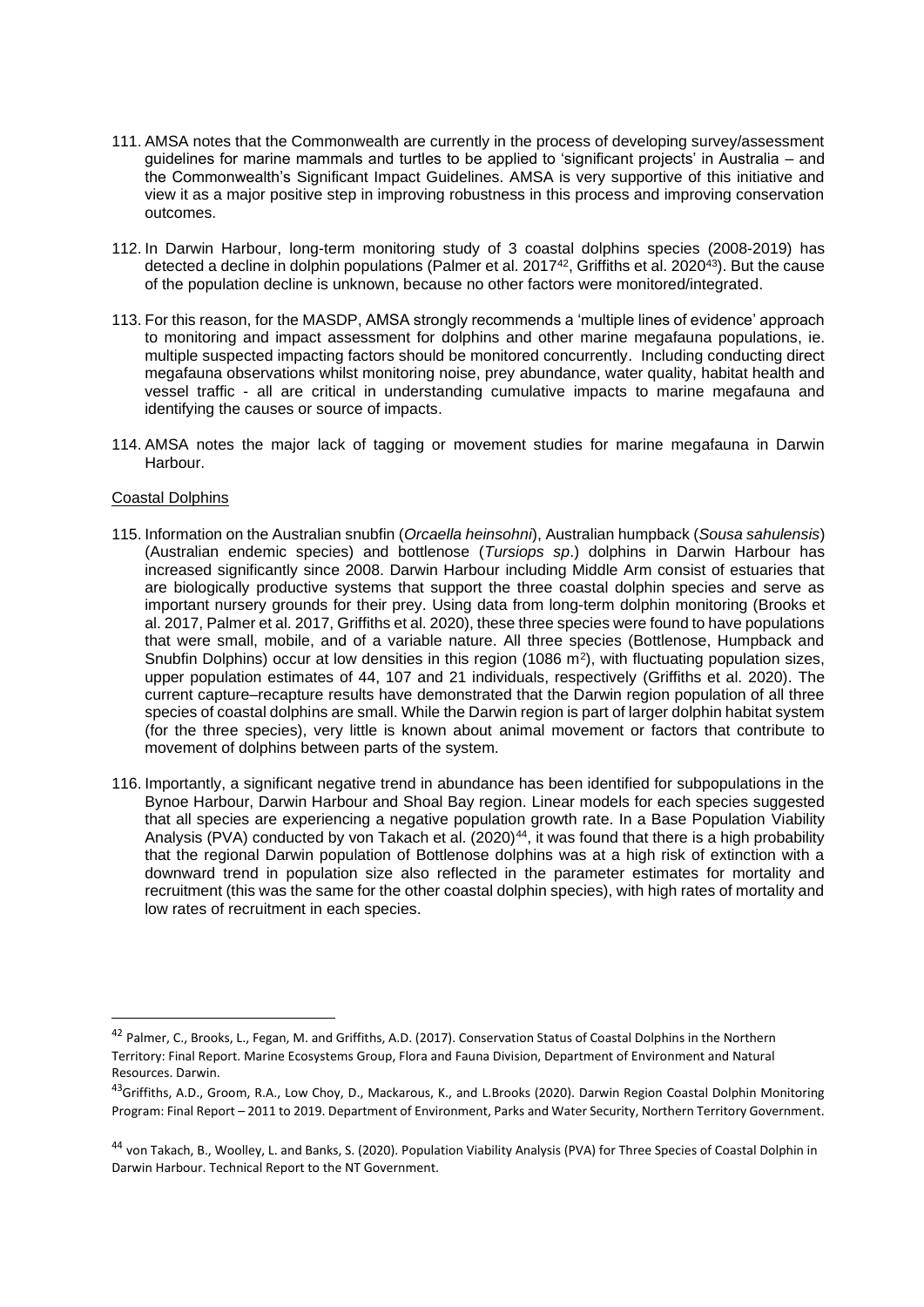117. AMSA identifies the following MASDP potential threats and knowledge needs for coastal dolphins:

The coastal dolphin studies have identified hotspot foraging areas within Darwin Harbour and Middle Arm for coastal dolphins and in-turn emphasize high density areas of prey that would support multispecies of predators (including coastal dolphins). The studies have identified a baseline of prime dolphin foraging habitat areas that could potentially be monitored overtime to evaluate the effects of anthropogenic impacts. With on-going developments within Darwin Harbour and Middle Arm, prioritisation of selecting prime foraging habitats will aid in planning and response to mitigation measures to minimise impacts on critical habitats and will be a proxy for prey distribution.

118. Complementing ongoing foraging monitoring for coastal dolphins, could also include using coastal dolphins as indicators of the ecological health of Darwin Harbour. Currently, the health of Darwin Harbour is assessed by water quality and sediment monitoring only. As such, coastal dolphins as top order predators, could be used as sentinel species to monitor ecosystem health trends and would enhance the existing water quality indicators by including a marine mammal. Likely threats to coastal dolphins include habitat loss, depletion of prey, chemical discharge, underwater noise, climate change, commercial/recreational fisheries and boat strike.

#### Dugong

- 119. Knowledge of dugong abundance and distribution in the Northern Territory is reasonably robust, due to large-scale aerial surveys conducted over the last 30 years. Dugongs are marine herbivores that feed exclusively on seagrass in coastal areas in waters usually greater than 10m deep. Healthy seagrass is essential to maintaining dugong populations. Dugongs choose habitats based on the presence of preferred seagrass food resources and maintain a spatial memory of highly productive seagrass beds that they revisit over time.
- 120. AMSA identifies the following MASDP potential threats and knowledge needs for dugongs:

Very little is known about animal movement or factors that contribute to movement of dugongs in Darwin Harbour. There is limited understanding of how dugongs use habitats. Maintaining the integrity of all habitats is important given with that Darwin Harbour contains patchy seagrass habitats rather than extensive meadows like the Gulf of Carpentaria. Therefore, likely threats to dugong populations include changes in the extent of seagrass caused by anthropogenic sources (i.e., urban, and industrial runoff, and dredging = sea clearing), disturbance of sediments, eutrophication and flooding and severe weather events.

### Marine Turtles

- 121. Marine turtles are highly migratory, utilising widely dispersed habitats throughout their lifecycle and require both terrestrial and marine habitats to fulfil their life history stages. Marine turtle information within the NT, is mainly limited to the distribution of nesting beaches and much less is known of species foraging ecology and demography.
- 122. Four species of marine turtles, hawksbill (Eretmochelys imbricata), olive ridley (Lepidochelys olivacea), green (Chelonia mydas) and flatback (Natator depressus) are recorded in the Darwin region, and flat-back and olive-ridley turtles regularly nest on beaches within the outer Darwin region (Chatto and Baker 2008)<sup>45</sup>. In relation to marine turtles, green turtles have been observed in reef and non-reef habitats and feed predominately on seagrass and algae (and potentially mangrove leaves); hawksbill turtles feed in rocky reefs; olive-ridley feed in turbid waters but are difficult to observe; flatback turtles are regularly recorded in the outer Darwin Harbour region but do not appear to forage within the harbour (Chatto and Baker 2008). Flat-back turtles are the most common nesting species within the outer Darwin Harbour region (Chatto and Baker 2008). Based on the June/July 2012 aerial and boat-based surveys, 900 marine turtles were sighted in the region, including many around Darwin Harbour (INPEX 2013).

<sup>45</sup> Chatto, R., & B. Baker (2008). The distribution and status of marine turtles nesting in the Northern Territory. Technical Report No 77. Parks and Wildlife Service of the NT, Palmerston, Australia.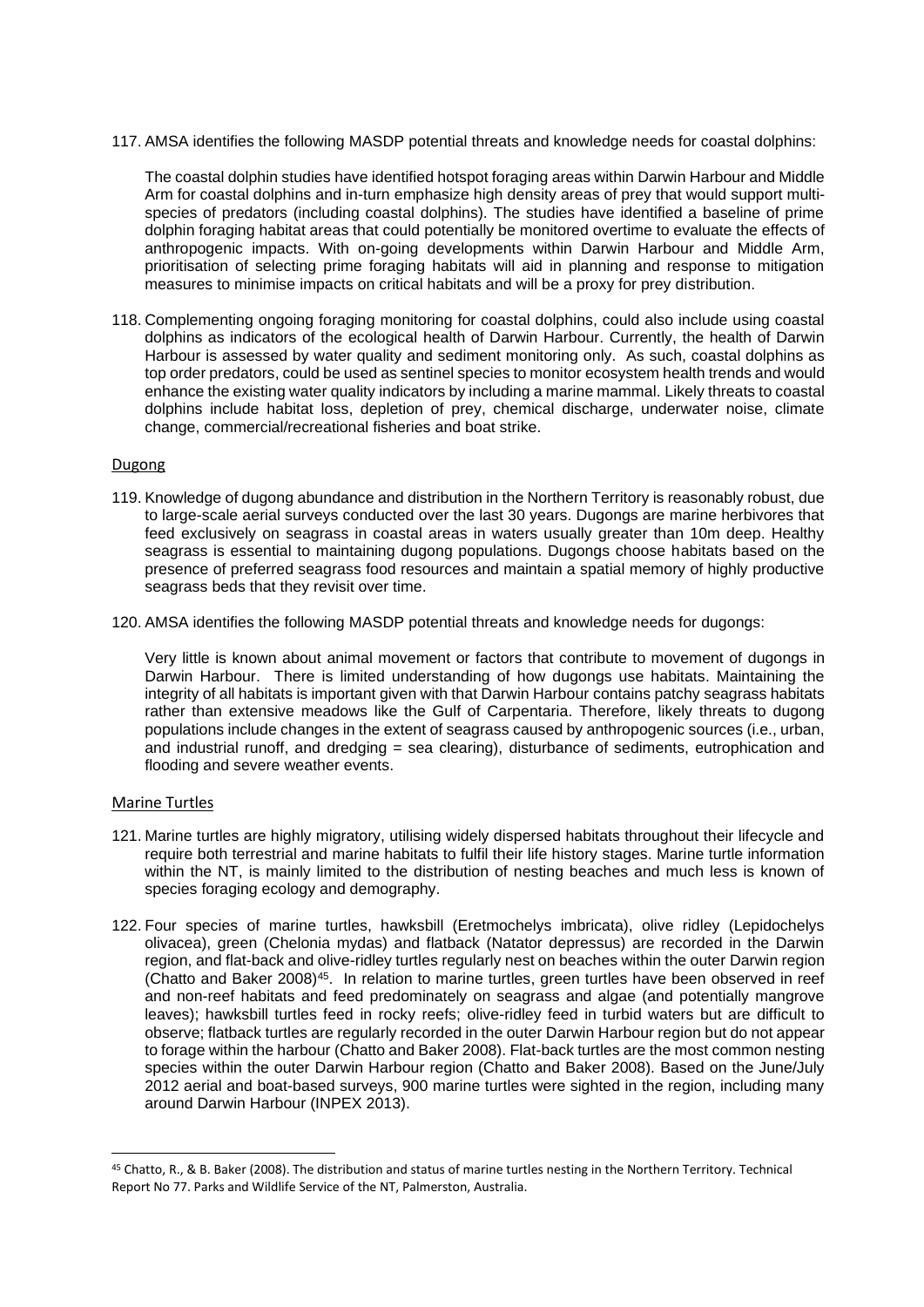123. AMSA identifies the following MASDP potential threats and knowledge needs for marine turtles:

Very little is known about animal movement or factors that contribute to movement of turtles in Darwin Harbour. Within Darwin Harbour, and specifically Middle Arm, marine turtle species hawksbill, green and flatback turtles have been recorded forging around Channel Point (in and around Middle Arm) which is potentially important foraging habitat area. Very limited nesting information and baseline population data is available for Darwin Harbour. Marine turtles are subjected to multiple threatening processes driven by natural and anthropogenic processes including ingestion and entanglement in marine debris, interactions with commercial fisheries, boat strike, habitat degradation and loss (seagrass, reef, open water, nesting beaches), underwater noise, increased lighting, nest predation and climate-related impacts.

# **Specific Comments – MASDP Referral Report**

- 124. AMSA notes that MASDP Referral Report provides supporting information to the Referral Form submitted to the Northern Territory Environment Protection Authority (NT EPA) for the Middle Arm Sustainable Development Precinct (MASDP). The supporting information has been prepared by the Department of Infrastructure, Planning and Logistics (DIPL) to inform the NT EPA's decision to accept the referral of the MASDP as a Strategic Proposal, and an assessment of potentially significant impacts via a Strategic Environmental Assessment (SEA) approach.
- 125. AMSA fully accepts the need for a Strategic Environmental Assessment for the MASDP.
- 126. AMSA notes the reliance of previous EIS studies and consultants report. And also, the lack of detail on proposed studies, particularly to fill major marine knowledge gaps in Darwin Harbour.
- 127. AMSA notes and fully supports the findings of the 2020 Independent Review of the EPBC Act (1999)<sup>46</sup>. Particularly the ineffectiveness of the EPBC Act to protect environmental values, and the need to significantly improve the quality of data and information:

"The environment and our iconic places are in decline and under increasing threat. The EPBC Act is ineffective. The Act is not fit for current or future environmental challenges, including climate change. New legally enforceable National Environmental Standards should be the centrepiece of fundamental reform of the Act."

"Decision-makers, proponents of development and the community do not have access to the best available data, information and science. There is insufficient capability to understand the likely impacts of the interventions made. Unacceptable information gaps exist, and many protected matters are not monitored. A quantum shift in the quality of data and information including a long-term strategy, standards and clearly assigned responsibility is needed."

128. AMSA notes that previous public submissions have highlighted concerns specifically regarding the pre-referral 'screening' and identification and of Matters of National Ecological Significance (MNES) for Darwin Harbour (see Darwin Pipeline Duplication (DPD) project, submission by A-Professor Karen Edyvane, ANU). Including using the lack of information (i.e.. lack of site records, baseline field surveys and known data gaps) – to discount listed and migratory species.

"Within the DPD Project area, an EPBC Protected Matters search by the Proponent (Appendix E) has identified 42 listed **threatened fauna species** (including 6 turtle species, 4 marine mammal species, 8 shark species) and 74 listed **migratory species** (21 of which are also listed as threatened species) that may occur or have habitat in the area, including 6 seabird species, 6 marine mammals, 7 shark species, and 34 species of shorebirds/terrestrial birds (see Table 2.2, Attachment C, EPBC Referral Supporting Information)."

<sup>46</sup> https://epbcactreview.environment.gov.au/resources/final-report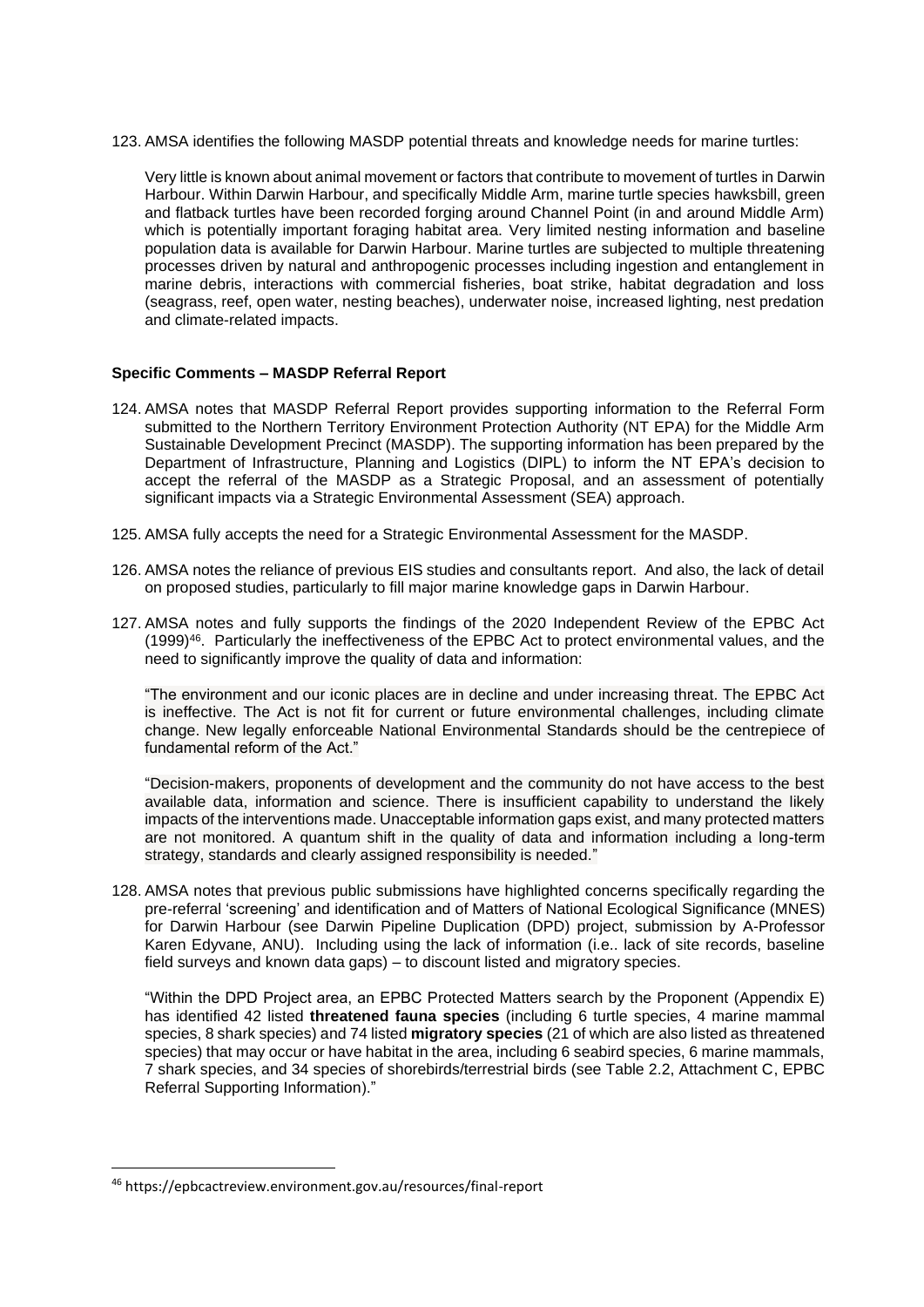"Appendix H – the 'likelihood of occurrence assessment' - is used to discount species from the Protected Matters Search Tool (PMST) list and very significantly reduce assessment of listed marine threatened species from 18 marine species to just 6 species (all turtles, Table 2.3, Attachment C, EPBC Referral Supporting Information) and 53 listed marine migratory species to just 6 species (3 coastal dolphin species, dugong, saltwater crocodile and the Osprey). Significantly, the omission of listed migratory and marine threatened species is primarily based on the lack of site records and relies heavily on government data which often is dated ie. NT List of Marine Protected Species (2006). "

129. To this end, AMSA strongly recommends that baseline regional (harbour-wide) biological surveys (terrestrial, marine) and monitoring be built into the MASDP Program and EIS, particularly for key megafauna species (fish, sharks/rays, birds, reptiles, mammals).

The Australian Marine Science Association (AMSA), and its Northern Territory members – hope the above technical advice and information assists the NT EPA in considering the MASDP Project for referral as a Strategic Assessment under Section 49 of the Environment Protection Act 2019.

AMSA looks forward to reviewing and providing further comments on the MASDP.

Yours Sincerely

Karen Edyvane, PhD On behalf of Australian Marine Science Association

# **Bibliography**

Brooks, L., Palmer, C., Griffiths, A.D. and Pollock, K. H. (2017). Monitoring Variations in Small Coastal Dolphin Populations: An Example from Darwin, Northern Territory, Australia. *Front. Marine Science* 4:94. doi: 10.3389/fmars.2017.00094.

Buckee, J., Jimemez, I., Blount, C., Roberts, C., Hughes, M., van Senden, D., Reeds, K., O'Donnell, P., Macbeth, W., Barnes, L., Blewitt, M., Lamb, J., Holloway, C (Cardno)., and Sofie Harrison (INPEX). (2014). Darwin Harbour – A Summary of the Ichthys LNG Project Nearshore Environmental Monitoring Program. Prepared by Cardno for INPEX, Perth, Western Australia.

Chatto, R., & B. Baker (2008). The distribution and status of marine turtles nesting in the Northern Territory. Technical Report No 77. Parks and Wildlife Service of the NT, Palmerston, Australia.*.* 

CoastAdapt (2018). Sea-level rise and future climate information for coastal councils. National Climate Change Adaptation Research Facility. https://coastadapt.com.au/sea-level-rise-information-allaustralian-coastal-councils#NT\_DARWIN

Comrie-Greig, J. and Abdo, L. (eds). (2014). Ecological Studies of the Bonaparte Archipelago and Browse Basin. INPEX Operations Australia Pty Ltd, Perth, Western Australia, 497 pages.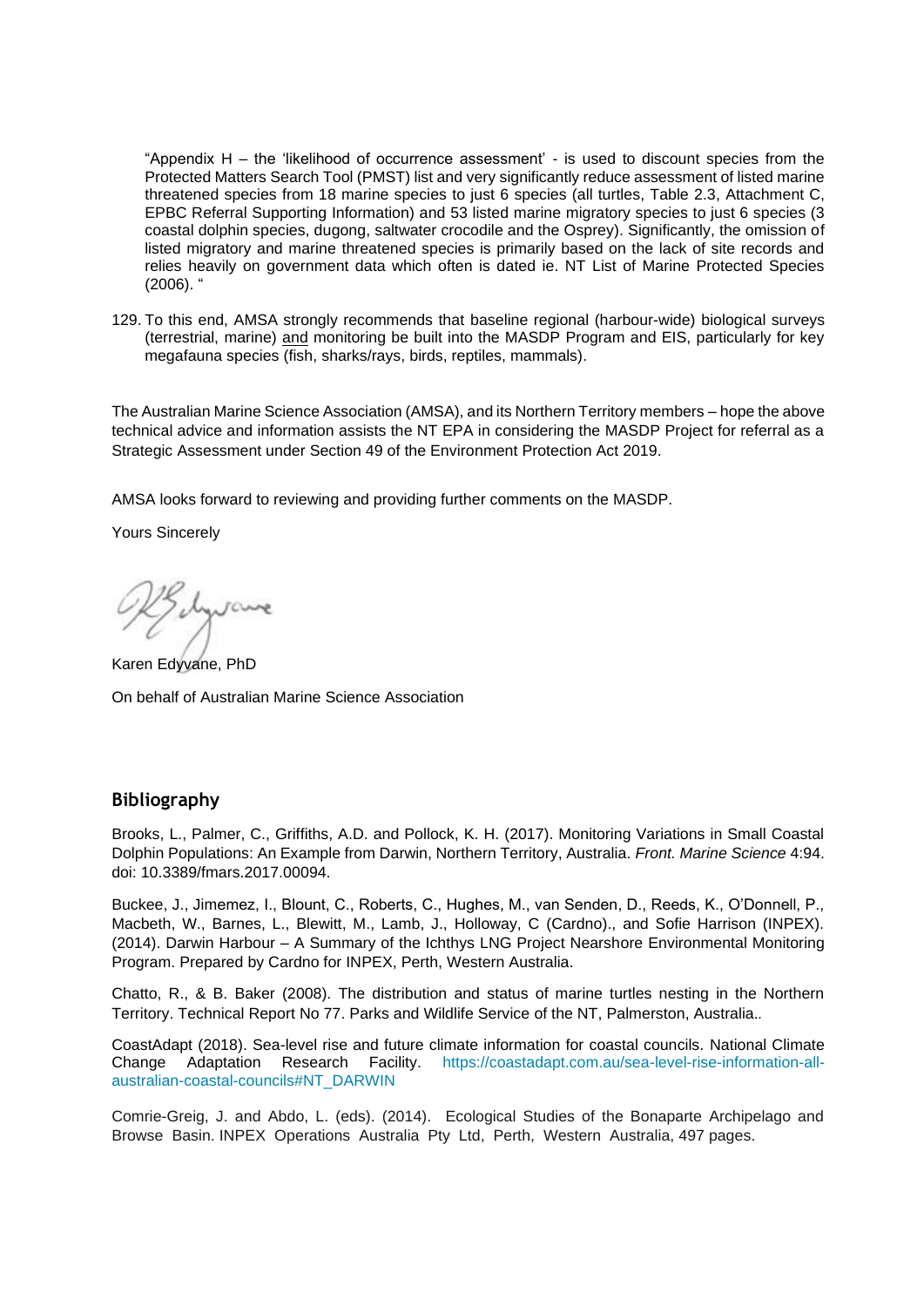Crase, B., Liedloff, A., Vesk, P.A., Burgman, M.A., Wintle, B.A., 2013. Hydroperiod is the main driver of the spatial pattern of dominance in mangrove communities. *Glob. Ecol. Biogeogr*. 22, 806–817. [http://dx.doi.org/10.1111/geb.12063s.](http://dx.doi.org/10.1111/geb.12063s)

Crase, B., Vesk, P.A., Liedloff, A., Wintle, B.A., 2015. Modelling both dominance and species distribution provides a more complete picture of changes to mangrove ecosystems under climate change. *Glob. Chang. Biol*. 21, 3005–3020. [http://dx.doi.org/10.1111/gcb.12930.](http://dx.doi.org/10.1111/gcb.12930)

Darwin Harbour Advisory Committee (DHAC) (2005). A Review of Environmental Monitoring of the Darwin Harbour Region and Recommendations for Integrated Monitoring. Darwin Harbour Advisory Committee, Darwin.

Darwin Harbour Advisory Committee (DHAC) (2020). Darwin Habour Strategy 2020-2025. A contemporary strategy for the sustainable management of the Darwin Harbour region. Darwin Harbour Advisory Committee, Darwin.<https://nt.gov.au/darwinharbour/key-deliverables>

Department of Land and Resource Management (DLRM) (2012). Darwin Harbour Region Report Card 2012. Department of Land Resource Management, Palmerston.

Department of Land and Resource Management (DLRM) (2013). Darwin Harbour Region Report Card 2013. Department of Land Resource Management, Palmerston.

GHHP—Gladstone Healthy Harbour Partnership. (2014). Technical report for the Gladstone Harbour 2014 pilot report card: 1 Methodology and Results, Technical Report No.1. GHHP, Rockhampton.

Department of Agriculture, Water and the Environment (DAWE) (2021a). EPBC Act Protected Matters Report, generated through Department of Agriculture, Water and the Environment. EPBC Act Protected Matters Reporting Tool, Canberra.

Available at:<http://www.environment.gov.au/webgis-framework/apps/pmst/pmst.jsf>

Department of Agriculture, Water and the Environment (DAWE) (2021b). National Conservation Values Atlas. Available at: https://www.environment.gov.au/marine/marine-bioregional-plans/conservationvalues-atlas

Department of Agriculture, Water and the Environment (DAWE) (2021c). Australian National Shipwreck Database. Australian Government.

Available from: https://environment.gov.au/shipwreck/public/maps/shipwreck-map-search-load.do

Department of Environment and Energy (DoEE). (1993). Directory of Important Wetlands in Australia – Information Sheet: Port Darwin.

Department of Environment and Energy (DoEE). (2017a). Recovery Plan for Marine Turtles in Australia, Commonwealth of Australia 2017. Department of Environment and Energy, Canberra, Australian Capital Territory.

Department of Environment and Energy (DoEE) (2017b). National Strategy for Reducing Vessel Strike on Cetaceans and other Marine Megafauna. Department of Environment and Energy, Canberra, Australian Capital Territory.

Department of Environment and Natural Resources (DENR). (2006). Threatened species of the Northern Territory: Flatback turtles–*Natator depressus*. Department of Environment and Natural Resources, Palmerston, Northern Territory.

Department of Environment and Natural Resources (DENR). (2016). NT Saltwater Crocodile (*Crocodylus porosus*) Wildlife Trade Management Plan. NT Government, Darwin.

Department of Land Resource Management (DLRM). (2012). Threatened species of the Northern Territory: Dwarf sawfish, broad-billed sawfish–*Pritis clavata*. Department of Land Resource Management,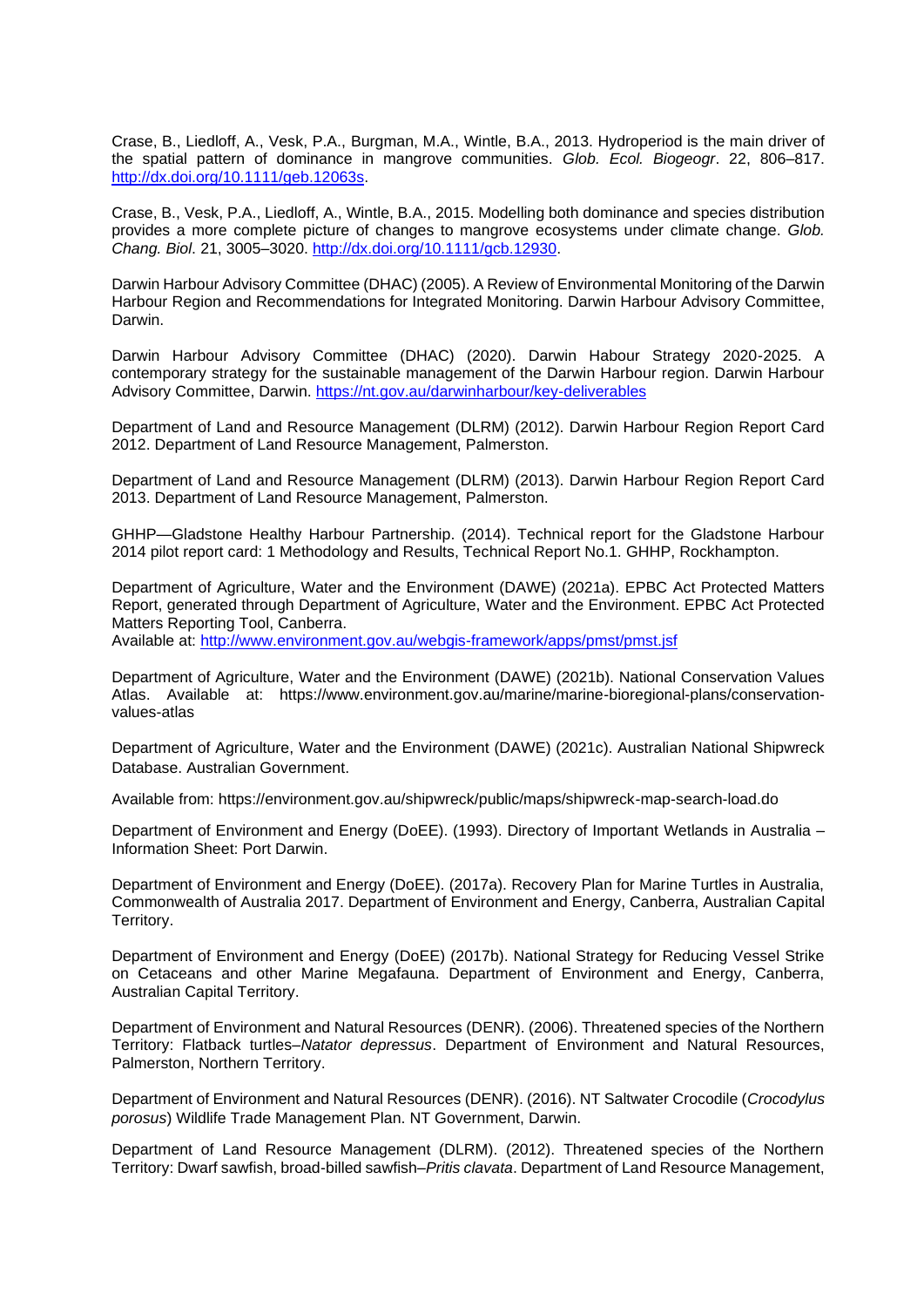Palmerston, Northern Territory. Available at: https://nt.gov.au/\_\_data/assets/pdf\_file/0003/206391/dwarfsawfish.pdf

Department of Land Resource Management (DLRM). (2014). Darwin Harbour Water Quality Protection Plan, Department of Land Resource Management, Darwin.

Department of Natural Resources, Environment, the Arts and Sport (NRETAS). (2006a). Threatened species of the Northern Territory: Green turtle–Chelonia mydas. Department of Natural Resources, Environment, the Arts and Sport, Palmerston, Northern Territory.

Department of Natural Resources, Environment, the Arts and Sport (NRETAS). (2006b). Threatened species of the Northern Territory: Freshwater sawfish–Pritis microdon. Department of Natural Resources, Environment, the Arts and Sport, Palmerston, Northern Territory.

Department of Natural Resources, Environment, the Arts and Sport (NRETAS). (2006c). Threatened species of the Northern Territory: Green sawfish–Pritis zijsron. Department of Natural Resources, Environment, the Arts and Sport, Palmerston, Northern Territory.

Department of Natural Resources, Environment, the Arts and Sport (NRETAS). (2010). Water Quality Objectives for the Darwin Harbour Region – Background Document. Department of Natural Resources, Environment, the Arts and Sport, Palmerston, Northern Territory.

Department of the Environment (DoE) (2013). Significant Impact Guidelines 1.1: Matters of National Environmental Significance. Department of Agriculture, Water and the Environment. Available at: [http://www.environment.gov.au/system/files/resources/42f84df4-720b-4dcf-b262-](http://www.environment.gov.au/system/files/resources/42f84df4-720b-4dcf-b262-48679a3aba58/files/nes-guidelines_1.pdf) [48679a3aba58/files/nes-guidelines\\_1.pdf](http://www.environment.gov.au/system/files/resources/42f84df4-720b-4dcf-b262-48679a3aba58/files/nes-guidelines_1.pdf)

Department of the Environment (DoE) (2015a). Conservation management plan for the blue whale: A recovery plan under the Environment Protection and Biodiversity Conservation Act 1999 2015-2025. Department of the Environment, Canberra.

Department of the Environment (DoE) (2015b). Sawfish and river shark multispecies recovery plan (Recovery Plan). Department of the Environment, Canberra.

Department of the Environment and Energy (DoEE) (2016). Raft National Strategy for Mitigating Vessel Strike of Marine Mega-fauna. Department of the Environment and Energy, Canberra, Australian Capital Territory.

Department of Environment, Parks and Water Security (DEPWS) (2022). *Anthropogenic Pressures on Darwin Harbour: Darwin Harbour Integrated Marine Monitoring and Research Program Monitoring Report 2020-21*. DEPWS Report 03/2022, Northern Territory Government, Darwin.

Duke, N.C., Kovacs, J., Griffiths, A., Preece, L., Hill, D., van Oosterzee, P., Mackenzie, J., Morning, H., Burrows, D (2017). Large-scale dieback of mangroves in Australia's Gulf of Carpentaria: a severe ecosystem response, coincidental with an unusually extreme weather event. *Mar. Freshw. Res*. 68, 1816– 1829. [http://dx.doi.org/10.1071/MF16322.](http://dx.doi.org/10.1071/MF16322)

Edyvane KS. (2010). *Review of NT Integrated NRM Plan: Update of Asset Descriptions - Coastal and Marine*. Report to NT NRM Board, Charles Darwin University.

Edyvane K & S Whiting. (2009). *The Northern Territory Marine, Coastal and Estuarine Monitoring, Evaluation and Reporting Framework.* Report prepared for NRMBNT. Marine Biodiversity Group, Department of Natural Resources, Environment, the Arts and Sport (NRETAS), NT Government.

Environmental Protection Authority (2021). *Potential cumulative impacts of proposed activities and developments on the environmental, social and cultural values of Exmouth Gulf in accordance with*  section 16(e) of the Environmental Protection Act 1986. EPA, Western Australia.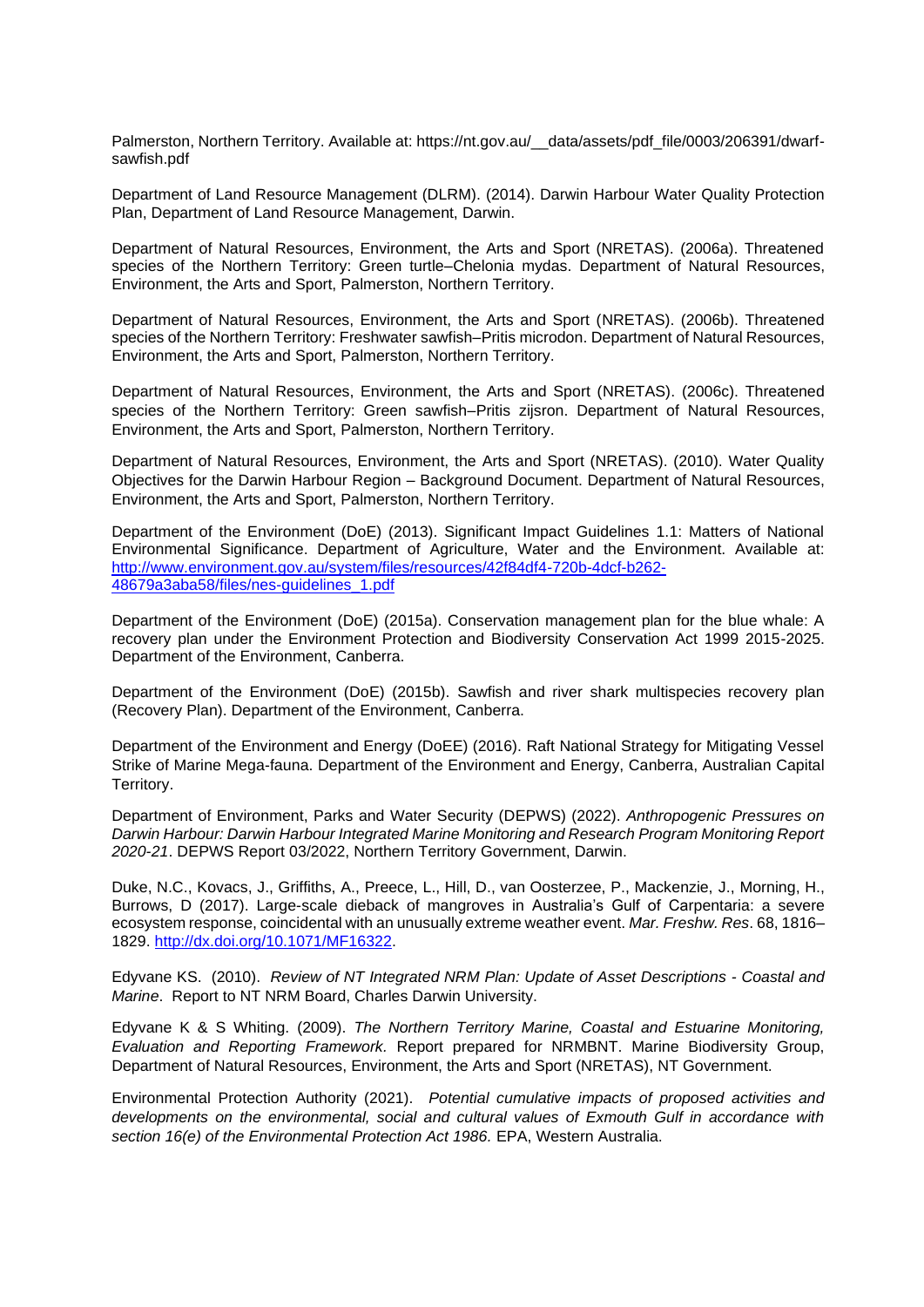Fortune, J., (2010). *Water Quality Objectives for the Darwin Harbour Region – Background Document*. Department of Natural Resources, Environment, the Arts and Sport, Northern Territory Government, Australia.

Fortune, J. and Drewry, J. (Eds). (2011). *Darwin Harbour Region Research and Monitoring 2011*. Report number 18/2011D. Department of Natural Resources, Environment, the Arts and Sport, Palmerston.

Fortune, J. and Maly, G. (2009). *Phase One Report: Towards the Development of a Water Quality Protection Plan for the Darwin Harbour Region.* Aquatic Health Unit, Department of Natural Resources, Environment, the Arts and Sport, Palmerston.

Fox, S., (2011). Co-ordinating monitoring and research programs in Darwin Harbour. In: Fortune, J., Drewry, J. (Eds.), Darwin Harbour Region—Research and Monitoring, Report 18/2011D. Department of Natural Resources, Environment, the Arts and Sport, Palmerston, pp. 22–23.

Fortune, J., Drewry, J. (Eds.) (2011). *Darwin Harbour Region—Research and Monitoring, Report 18/2011D*. Department of Natural Resources, Environment, the Arts and Sport, Palmerston, pp. 22–23.

Galaiduk, R., Radford, B., Harries, S., Case M Williams, D., Low Choy., D1 and Smit, N. (2019). Technical Report: Darwin – Bynoe Harbours predictive mapping of benthic communities. Australian Institute of Marine Science, Perth. pp 42.

Griffiths, A.D., Groom, R.A., Low Choy, D., Mackarous, K., and Brooks, L. (2020). Darwin Region Coastal Dolphin Monitoring Program: Final Report – 2011 to 2019. Department of Environment, Parks and Water Security, Northern Territory Government.

Hallett, C.S., F Valesini, P Scanes, C Crawford, B M. Gillanders, A Pope, J Udy, J Fortune, S Townsend, J Barton, Q Yeh, D J Ross, K Martin, T Glasby, P Maxwell (2016) A review of Australian approaches for monitoring, assessing and reporting estuarine condition: II. State and Territory programs. Environmental Science & Policy 66 (2016) 270–281

Hanley, J. R., (1988). Invertebrate fauna of marine habitats in Darwin Harbour. In: H. K. Larson et al (eds). Proceedings of the Workshop on Research and Management in Darwin Harbour, Australian National University North Australia Research Unit, Mangrove monograph No. 4, pp. 135-152.

Harris, R.M.B., Beaumont, L.J., Vance, T.R., Tozer, C.R., Remenyi, T.A., Perkins-Kirkpatrick, S.E., Mitchel, P.J., Nicotra, A.B., McGregor, S., Andrew, N.R., Letnic, M., Kearney, M.R., Wernberg, T., Hutley, L.B., Chambers, L.E., Fletcher, M.-S., Keatley, M.R., Woodward, C.A., Williamson, G., Duke, N.C., Bowman, D.M.J.S (2018). Biological responses to the press and pulse of climate trends and extreme events. *Nat. Clim. Chang*. 8, 579–587. [http://dx.doi.org/10.1038/s41558-018-0187-9.](http://dx.doi.org/10.1038/s41558-018-0187-9)

Harrison, L., McGuire, L., Ward, S., Fisher, A., Pavey, C., Fegan, M., and Lynch, B. (2009). An Inventory of Sites of International and National Significance for Biodiversity Values in the Northern Territory. Department of Natural Resources, Environment, the Arts and Sport, Darwin, NT.

Heyward, A., Radford, B., Cappo, M., Wakeford, M., Fisher, R., Colquhoun, J., Case, M., Stowar, M, and Miller, K. (2017). Barossa Environmental Baseline Study, Regional Shoals and Shelf Assessment 2015 Final Report (Final Report). A report for ConocoPhillips Australia Pty Ltd by the Australian Institute of Marine Science, Perth, Western Australia.

Hirst, A., (2008). Review and current synthesis of estuarine, coastal and marine habitat monitoring in Australia. Prepared for the NLWRA, Canberra. University of Tasmania, Hobart.

INPEX Browse. (2010a). Ichthys Gas Field Development Project, Ichthys Gas Field Development Project: draft environmental impact statement and the Supplement to the draft environmental impact statement. Report prepared by INPEX Browse, Ltd., Perth, WA.

INPEX Browse, Ltd. (2010b). Ichthys Gas Field Development Project, Draft EIS, Appendix 5, Description and validation of hydrodynamic and wave models for discharges, spills, geomorphology and dredge spoil disposal ground selection.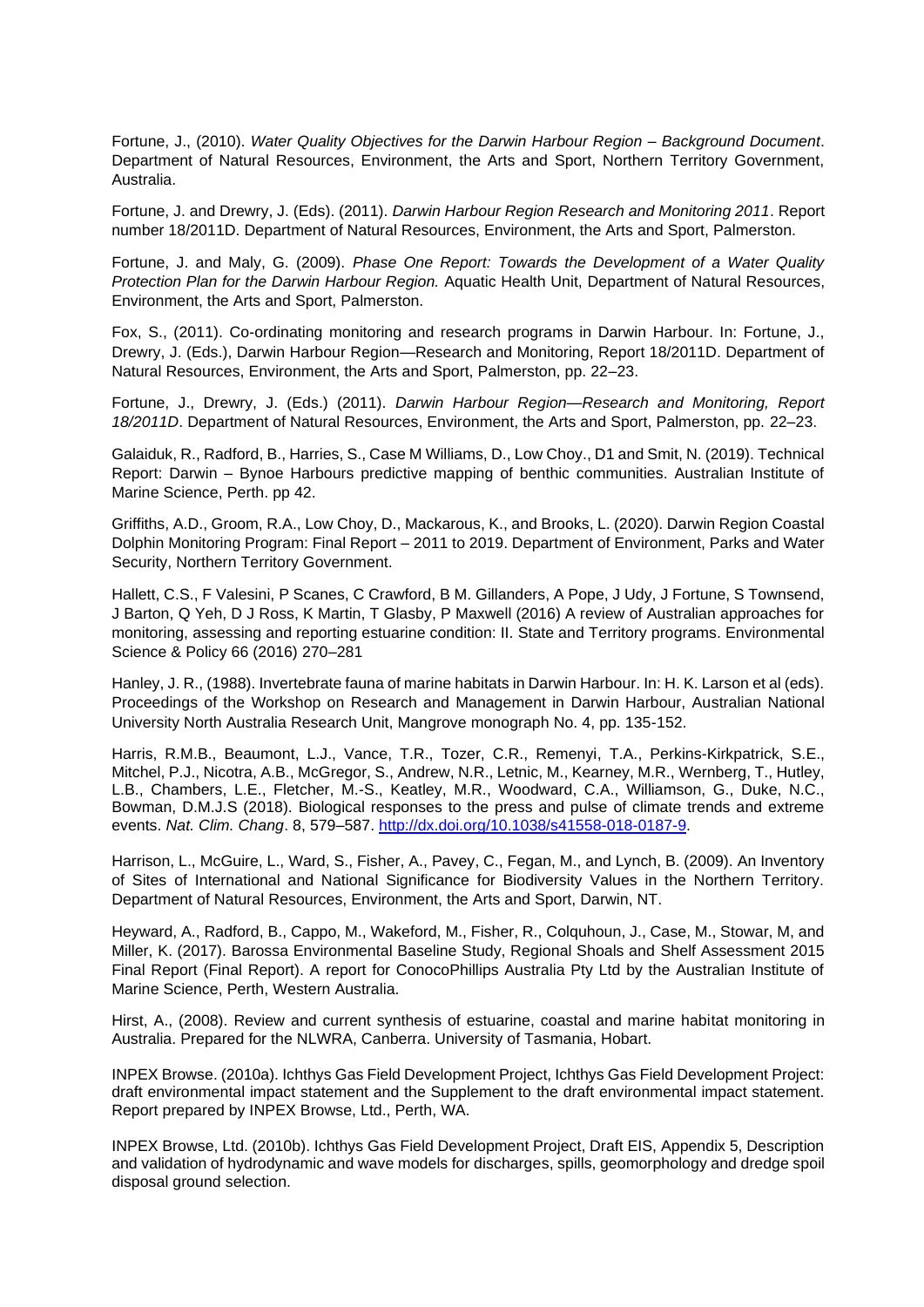INPEX Browse, Ltd. (2011). Ichthys Gas Field Development Project: supplement to the draft environmental impact statement. INPEX, Perth, Western Australia.INPEX Browse, Ltd. (2018). Maintenance Dredging and Spoil Disposal Management Plan.

INPEX Browse, Ltd. (2014). Darwin Harbour – A Summary of the Ichthys LNG Project Nearshore Environmental Monitoring Program. Prepared by Cardno for INPEX. Perth, WA.

INPEX Browse. (2018). Maintenance Dredging and Spoil Disposal Management Plan. Plan prepared by INPEX Browse, Ltd., Perth, WA.

Jacobs. (2017). Barossa Pipeline Environmental Survey - Water and Sediment Quality Report. Unpublished report prepared for ConocoPhillips.

Jacobs. (2015a). Barossa Environmental Studies - Water Quality Field Survey Report - Summer. Unpublished report prepared for ConocoPhillips, Perth, Western Australia.

Jacobs. (2015b). Barossa Environmental Studies - Sediment Quality and Infauna Field Survey Report - Autumn. Unpublished report prepared for ConocoPhillips, Perth, Western Australia.

Kyne, PM, Rigby, C and Simpfendorfer, C (2013). Pristis clavata. The IUCN Red List of Threatened Species. IUCN. 2013: e.T39390A18620389. doi:10.2305/IUCN.UK.2013-1.RLTS.T39390A18620389.en.

Lilleyman, A., Alley, A., Jackson, D., Gavin O'Brien, G., and Garnett, S. (2018). Distribution and abundance of migratory shorebirds in Darwin Harbour, Northern Territory, Australia. Northern Territory Naturalist (2018) 28: 30–42.

MACC R&D Working Group. (2010). *A National Approach to Monitoring, Evaluation and Reporting for Coastal, Estuarine and Marine Environments.* Report by the MER Taskforce, under the Marine and Coastal Committee (MACC) R&D Working Group, to the Natural Resource Management Ministerial Council. [KE was Co-Chair of Working Group.]

Makarynksa, D. (2019a). *Developing an integrated long-term monitoring program for Darwin Harbour. Water Quality Pilot Project WP1: Neap Tide Trial*. Report No. 10/2019S. Department of Environment and Natural Resources, Aquatic health Unit, Water Resources Division.

Makarynksa, D. (2019b). *Developing an integrated long-term monitoring program for Darwin Harbour. Water Quality Pilot Project WP2: Intra-annual water quality variability*. Report No. 22/2019D. Department of Environment and Natural Resources, Aquatic health Unit, Water Resources Division.

Martin J.M. (2005). The distribution, abundance and trophic ecology of the fishes of Darwin Harbour mangrove habitats. Ph.D. thesis, Charles Darwin University, Darwin, Australia.

Martin J & Edyvane KS. (2008). *Coastal, Estuarine and Marine Conservation Values, Pressures and Management Priorities in the Northern Territory – Workshop Proceedings.* Report prepared for NRMBNT. Marine Biodiversity Group, Department of Natural Resources, Environment, the Arts and Sport, NT Government.

McKinnon, A. D., Smit, N., Townsend, S., and S. Duggan, (2006). Darwin Harbour: Water quality and ecosystem structure in a tropical Harbour in the early stages of urban development. In: E. Wolanski (ed), The Environment in Asia Pacific Harbours, 433-459.

Munksgaard, N.C., Hutley, L.B, Metcalfe, K.N., Padovan, A.C., Palmer, C & K.S. Gibb (2019). Environmental challenges in a near-pristine mangrove estuary facing rapid urban and industrial development: Darwin Harbour, Northern Australia. *Regional Studies in Marine Science*, 25, 100438, ISSN 2352-4855, [https://doi.org/10.1016/j.rsma.2018.11.001.](https://doi.org/10.1016/j.rsma.2018.11.001)

Munksgaard, C. N., Kaestli, M., and Lambrinidis, D. (2020). Development of an Integrated Long-Term Sediment Quality Monitoring Program for Darwin Harbour (Sub-Project SP1a). Background